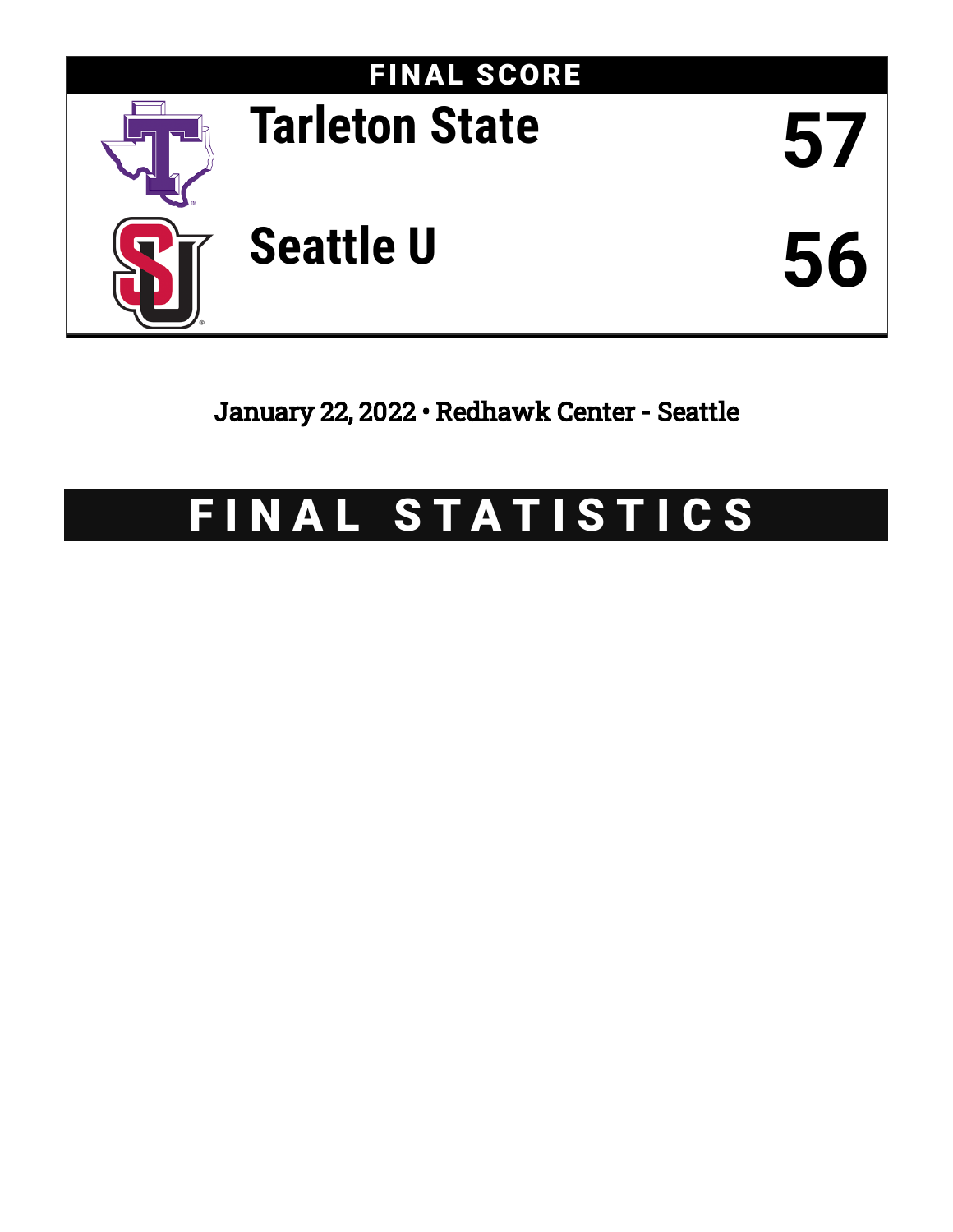### **Official Box Score Tarleton State vs Seattle U Game Totals -- Final Statistics January 22, 2022 at Redhawk Center - Seattle**



### **Tarleton State 57**

| No. | Plaver                    | S  | Pts           | FG.      | 3FG      | FT      | 0 <sub>R</sub> | DR.          | TR           | PF             | A | TO            | <b>B</b> lk | Stl           | Min | $+/-$ |
|-----|---------------------------|----|---------------|----------|----------|---------|----------------|--------------|--------------|----------------|---|---------------|-------------|---------------|-----|-------|
| 00  | KENDRICK, MALAYA          | G  | 12            | $6 - 15$ | $0 - 1$  | $0-0$   |                | 4            | 5            | 2              | 2 | 5             | $\Omega$    | 0             | 45  | 1     |
| 01  | <b>BENSON, LUCY</b>       | F  | $\mathcal{P}$ | $1 - 3$  | $0 - 0$  | $0 - 1$ | $\overline{2}$ | 2            | 4            | $\overline{2}$ |   | 2             | $\Omega$    | 1.            | 30  | 6     |
| 02  | DORSEY, IYANA             | G  | 2             | $1 - 9$  | $0 - 4$  | $0 - 0$ |                | 3            | 4            |                | 0 | 0             | 0           | 0             | 11  | $-1$  |
| 23  | PRESIDENT, JURNEE         | G  | 12            | $5-9$    | $2 - 5$  | $0 - 2$ | 0              | 2            | 2            | 1              | 3 | 3             | $\Omega$    | 1             | 34  | 3     |
| 25  | THIAM, SEYNABOU           | C. | 12            | $5 - 13$ | $0 - 0$  | $2 - 2$ | 6              | 9            | 15           | $\Omega$       | 0 |               | 5           | 0             | 33  | $-3$  |
| 04  | <b>CUNNINGHAM, EMILY</b>  | F. | 3             | $1 - 5$  | $1 - 5$  | $0 - 0$ | 0              | 3            | 3            | $\Omega$       | 0 | $\mathbf{0}$  | $\Omega$    | 0             | 15  | $-5$  |
| 11  | JONES, MASON              | G  | 0             | $0 - 2$  | $0 - 1$  | $0 - 0$ | 0              | $\Omega$     | 0            | 0              | 0 | 0             | $\Omega$    | 0             | 4   | 9     |
| 12  | DICK, JENNA               | G  | 12            | $4 - 8$  | $4-6$    | $0 - 0$ | $\mathbf 1$    | 4            | 5            | $\Omega$       | 3 | $\mathcal{P}$ |             | $\mathcal{P}$ | 37  | $-2$  |
| 21  | MITCHELS, NYA             | C  | 2             | 1-4      | $0 - 0$  | $0 - 0$ |                | 3            | 4            |                | 0 | 0             | 0           | 0             | 9   | 12    |
| 22  | <b>JACKSON, TYLER</b>     | G  | $\Omega$      | $0 - 0$  | $0 - 0$  | $0 - 0$ | 0              | $\mathbf{0}$ | $\mathbf{0}$ | $\Omega$       | 0 | $\Omega$      | $\Omega$    | $\Omega$      | 3   | $-7$  |
| 33  | <b>ESCAMILLA, MARISSA</b> | F  | 0             | $0 - 2$  | $0 - 0$  | $0 - 0$ | 0              | $\Omega$     | $\Omega$     | 0              | 0 | 0             | 0           | $\Omega$      | 3   | -8    |
|     | <b>TEAM</b>               |    |               |          |          |         | 2              | 3            | 5            | $\mathbf{0}$   |   | 2             |             |               |     |       |
|     | <b>TOTALS</b>             |    | 57            | 24-70    | $7 - 22$ | $2 - 5$ | 14             | 33           | 47           | 7              | 9 | 15            | 6           | 4             | 225 |       |

| <b>Shooting By Period</b> |           |       |          |       |         |       |
|---------------------------|-----------|-------|----------|-------|---------|-------|
| Period                    | FG        | FG%   | 3FG      | 3FG%  | FT      | FT%   |
| 1st Qtr                   | 4-17      | 24%   | $1-5$    | 20%   | $2 - 3$ | 67%   |
| 2nd Qtr                   | $6 - 17$  | 35%   | $2 - 5$  | 40%   | $0 - 2$ | 00%   |
| 3rd Qtr                   | $6 - 18$  | 33%   | $2-6$    | 33%   | 0-0     | 0%    |
| 4th Qtr                   | $5 - 13$  | 38%   | $2 - 4$  | 50%   | 0-0     | 0%    |
| 5th Qtr                   | $3 - 5$   | 60%   | $0 - 2$  | 00%   | 0-0     | 0%    |
| 1st Half                  | 10-34     | 29%   | $3 - 10$ | 30%   | $2 - 5$ | 40%   |
| 2nd Half                  | $11 - 31$ | 35%   | $4 - 10$ | 40%   | 0-0     | 0%    |
| Game                      | 24-70     | 34.3% | 7-22     | 31.8% | $2 - 5$ | 40.0% |

*Deadball Rebounds:* 2,0 *Last FG:* 5th-00:07 *Biggest Run:* 9-0 *Largest lead:* By 13 at 4th-07:23 *Technical Fouls:* None.

### **Seattle U 56**

| No. | Player                   | S  | Pts | FG       | 3FG      | FТ      | 0R             | DR       | TR       | PF | A        | TO            | Blk          | Stl          | Min | $+/-$          |
|-----|--------------------------|----|-----|----------|----------|---------|----------------|----------|----------|----|----------|---------------|--------------|--------------|-----|----------------|
| 04  | <b>WILLIAMS, MCKENZI</b> | G  | 5   | $2 - 10$ | $0 - 1$  | $1 - 2$ |                | 6        |          |    | 6        | 3             | 0            |              | 35  | 0              |
| 05  | MURPHY, COURTNEY         | G  | 10  | $4 - 8$  | $2-6$    | $0 - 0$ |                | 5        | 6        |    | 2        | $\mathcal{P}$ | 0            |              | 27  | 5              |
| 11  | <b>KEHOE, GEORGIA</b>    | С  | 10  | $5 - 15$ | $0 - 0$  | $0 - 0$ | 2              | 9        | 11       | 3  | 2        |               | 5            | 0            | 27  | 9              |
| 15  | ALEXANDER, JADYNN        | G  | 9   | $3 - 8$  | $1 - 2$  | $2 - 3$ | $\overline{2}$ | 3        | 5        | 3  | 0        | 0             | $\mathbf{0}$ | 2            | 34  | $\Omega$       |
| 20  | HOWARD, PEYTON           | G  | 2   | $1 - 7$  | $0 - 2$  | $0 - 0$ | 0              | 0        | 0        | 3  | 1        | 3             |              | 2            | 30  | -9             |
| 13  | <b>VICE-NEAT, HAILEY</b> | F. | 2   | $1 - 3$  | $0 - 2$  | $0 - 0$ | 1              | 2        | 3        | 0  | 0        | 0             | $\Omega$     | 0            | 13  | 5              |
| 22  | <b>CALHOUN, BREE</b>     | G  | 14  | $6 - 15$ | $2 - 8$  | $0 - 0$ |                | 4        | 5        | 0  | 4        | 2             | 0            | 2            | 25  | 5              |
| 23  | KOROLENKO, IRENA         | F. | 0   | $0 - 1$  | $0 - 1$  | $0 - 0$ | 0              | 0        | $\Omega$ | 0  |          | 0             |              | 0            | 7   | $-4$           |
| 24  | <b>CLARK, TALIYAH</b>    | G  | 0   | $0 - 1$  | $0 - 1$  | $0 - 0$ | 0              | $\Omega$ | 0        | 0  | 0        | 0             | $\Omega$     | <sup>0</sup> | 7   | -3             |
| 34  | <b>EZEONU, CHINWE</b>    | F  | 0   | $0 - 2$  | $0 - 0$  | $0 - 0$ | $\overline{2}$ | 0        | 2        | 0  | 0        | 0             | 0            | $\Omega$     | 4   | $\overline{4}$ |
| 42  | RANGEL, BARBARA          | С  | 4   | $2-6$    | $0-0$    | $0 - 0$ | $\mathcal{P}$  | 2        | 4        | 0  | $\Omega$ | 0             |              | 0            | 16  | $-17$          |
|     | <b>TEAM</b>              |    |     |          |          |         | 6              | 2        | 8        | 0  |          | ◢             |              |              |     |                |
|     | <b>TOTALS</b>            |    | 56  | 24-76    | $5 - 23$ | $3 - 5$ | 18             | 33       | 51       | 11 | 16       | 12            | 8            | 9            | 225 |                |

#### *Shooting By Period* **Period FG FG% 3FG 3FG% FT FT%** 1st Qtr 7-20 35% 1-4 25% 0-0 0% 2nd Qtr 3-21 14% 2-10 20% 1-1 100% 3rd Qtr 4-12 33% 0-3 00% 0-0 0% 4th Qtr 8-15 53% 2-3 67% 1-2 50% 5th Qtr 2-8 25% 0-3 00% 1-2 50% 1st Half 10-41 24% 3-14 21% 1-1 100% 2nd Half 12-27 44% 2-6 33% 1-2 50% **Game 24-76 31.6% 5-23 21.7% 3-5 60.0%**

*Deadball Rebounds:* 3,0 *Last FG:* 5th-01:17 *Biggest Run:* 11-0 *Largest lead:* By 8 at 2nd-07:27 *Technical Fouls:* None.

Game Notes: Officials: **Robert Scofield, Teresa Turner, Kimberly Hobbs** Attendance: **240**

Start Time: **05:02 PM ET** End Time: **07:02 PM ET** Game Duration: **2:00** Conference Game;

| Score 1st 2nd 3rd 4th 5th TOT |      |     |   |    |     |      |
|-------------------------------|------|-----|---|----|-----|------|
| TSU 11 14 14 12 6             |      |     |   |    |     | - 57 |
| SEA                           | - 15 | - 9 | 8 | 19 | - 5 | -56  |

**TSU led for 31:02. SEA led for 12:13. Game was tied for 1:44.** Times tied: **2** Lead Changes: **6**

| <b>Points</b>     | <b>TSU</b>     | <b>SEA</b>     |
|-------------------|----------------|----------------|
| In the Paint      | 30             | 38             |
| Off Turns         | 12             | 11             |
| 2nd Chance        | 19             | 11             |
| <b>Fast Break</b> |                | 11             |
| Bench             | 17             | 20             |
| Per Poss          | 0.792<br>25/72 | 0.747<br>26/75 |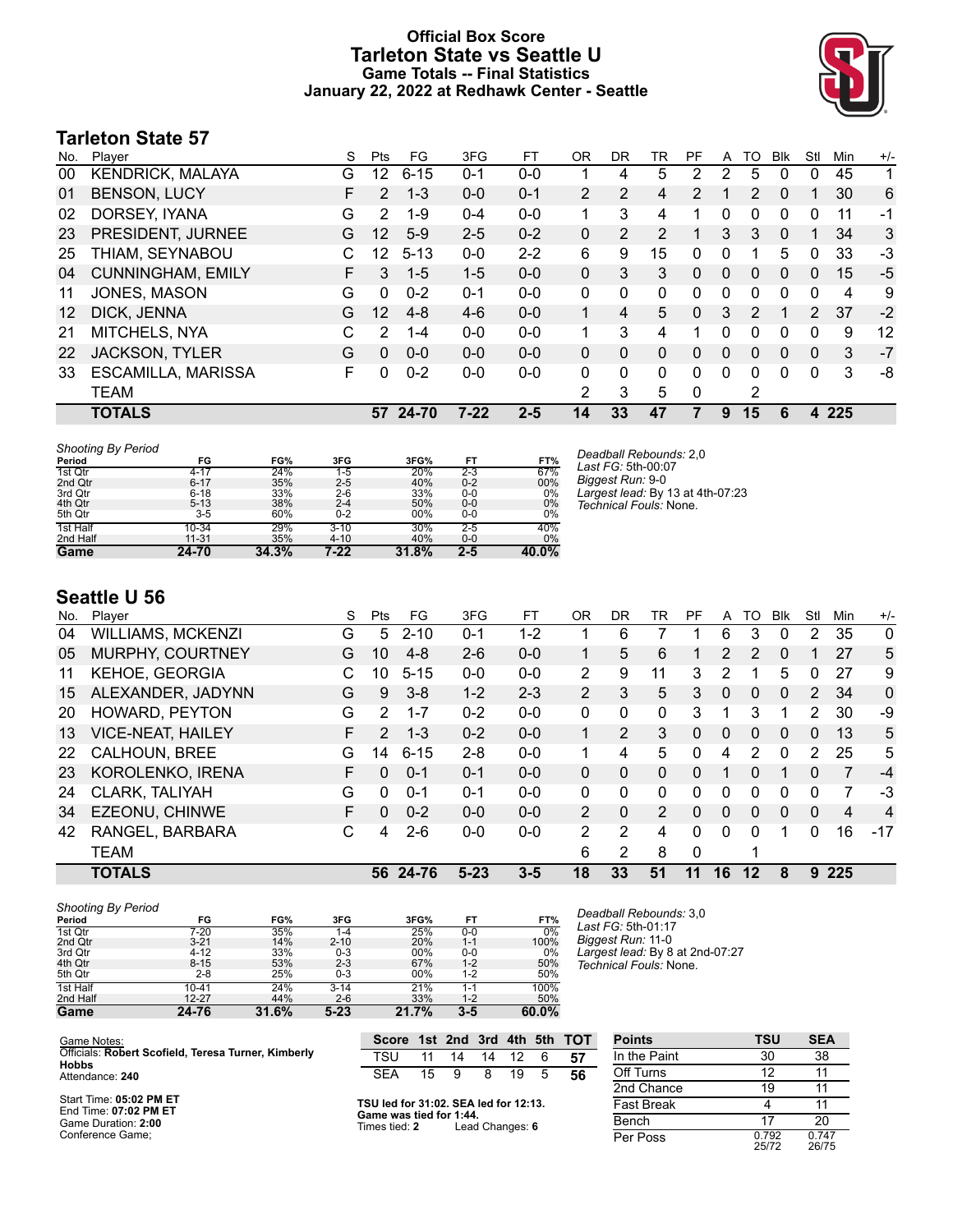### **Official Box Score Tarleton State vs Seattle U First Half Statistics Only January 22, 2022 at Redhawk Center - Seattle**



### **Tarleton State 25**

| No. | Plaver                   | S | <b>Pts</b> | <b>FG</b> | 3FG      | <b>FT</b> | <b>OR</b> | <b>DR</b>      | <b>TR</b>      | PF             | $\mathsf{A}$ | TO       | <b>Blk</b> | Stl      | <b>Min</b> | $+/-$ |
|-----|--------------------------|---|------------|-----------|----------|-----------|-----------|----------------|----------------|----------------|--------------|----------|------------|----------|------------|-------|
| 00  | <b>KENDRICK, MALAYA</b>  | G | 2          | $1-5$     | $0 - 0$  | $0 - 0$   | 0         | 3              | 3              |                |              |          | 0          | 0        | 20         | 1     |
| 01  | <b>BENSON, LUCY</b>      | F | 2          | $1 - 2$   | $0 - 0$  | $0 - 1$   | 0         | 1              |                | $\overline{2}$ | 0            | 0        | 0          | 1        | 13         | 5     |
| 02  | DORSEY, IYANA            | G | 2          | $1 - 5$   | $0 - 2$  | $0 - 0$   | 0         | 2              | 2              |                | 0            | 0        | 0          | 0        | 8          | $-2$  |
| 04  | <b>CUNNINGHAM, EMILY</b> | F | 3          | $1 - 2$   | $1 - 2$  | $0 - 0$   | 0         | $\overline{2}$ | $\overline{2}$ | $\Omega$       | 0            | $\Omega$ | 0          | 0        | 7          | $-4$  |
| 11  | JONES, MASON             | G | 0          | $0 - 0$   | $0 - 0$  | $0 - 0$   | 0         | $\Omega$       | 0              | 0              | 0            | $\Omega$ | 0          | 0        | 1          | 3     |
| 12  | DICK, JENNA              | G | 6          | $2 - 4$   | $2 - 3$  | $0 - 0$   |           | 3              | 4              | 0              |              |          |            | 1        | 15         | $-1$  |
| 21  | MITCHELS, NYA            | С | $\Omega$   | $0 - 2$   | $0 - 0$  | $0 - 0$   | 0         | 2              | $\overline{2}$ | 0              | 0            | 0        | 0          | 0        | 5          | 6     |
| 22  | <b>JACKSON, TYLER</b>    | G | 0          | $0 - 0$   | $0 - 0$  | $0 - 0$   | 0         | $\Omega$       | $\Omega$       | $\Omega$       | 0            | 0        | 0          | $\Omega$ | 3          | $-7$  |
| 23  | PRESIDENT, JURNEE        | G | 4          | $2 - 5$   | $0 - 3$  | $0 - 2$   | 0         | 1              | 1              | 0              |              | 0        | 0          | 1        | 13         | 9     |
| 25  | THIAM, SEYNABOU          | С | 6          | $2 - 7$   | $0 - 0$  | $2 - 2$   | 2         | 4              | 6              | $\Omega$       | 0            |          | 3          | 0        | 12         | 3     |
| 33  | ESCAMILLA, MARISSA       | F | 0          | $0 - 2$   | $0 - 0$  | $0 - 0$   | 0         | $\Omega$       | 0              | 0              | 0            | $\Omega$ | $\Omega$   | $\Omega$ | 3          | -8    |
|     | <b>TEAM</b>              |   | 0          | $0 - 0$   | $0 - 0$  | $0 - 0$   | 0         | 1              | 1              | $\Omega$       | 0            | $\Omega$ | $\Omega$   | 0        | 0          |       |
|     | <b>TOTALS</b>            |   | 25.        | 10-34     | $3 - 10$ | $2 - 5$   | 3         | 19             | 22             | 4              | 3            | 3        | 4          | 3        | 100        |       |

| <b>Shooting By Period</b><br>Period | FG        | FG%   | 3FG      | 3FG%  | FT      | FT%   |
|-------------------------------------|-----------|-------|----------|-------|---------|-------|
| 1st Otr                             | 4-17      | 24%   | $1 - 5$  | 20%   | $2-3$   | 67%   |
| 2nd Qtr                             | $6 - 17$  | 35%   | $2 - 5$  | 40%   | $0 - 2$ | 00%   |
| 1st Half                            | $10 - 34$ | 29%   | $3 - 10$ | 30%   | $2 - 5$ | 40%   |
| Game                                | 24 70     | 34.3% | 7-22     | 31.8% | $2-5$   | 40.0% |

*Deadball Rebounds:* 2,0 *Last FG Half:* TSU 2nd-00:40

### **Seattle U 24**

| No. | Plaver                   | S  | <b>Pts</b>    | <b>FG</b> | 3FG      | <b>FT</b> | <b>OR</b>     | <b>DR</b> | TR             | <b>PF</b> | A | TO       | <b>BIK</b> | Stl      | Min | $+/-$          |
|-----|--------------------------|----|---------------|-----------|----------|-----------|---------------|-----------|----------------|-----------|---|----------|------------|----------|-----|----------------|
| 04  | <b>WILLIAMS, MCKENZI</b> | G  | 2             | $1 - 5$   | $0 - 0$  | $0 - 0$   | 0             | 4         | 4              | 1         | 2 |          | 0          |          | 17  | 3              |
| 05  | MURPHY, COURTNEY         | G  | $\mathcal{P}$ | $1 - 5$   | $0 - 4$  | $0 - 0$   | 1             | 3         | 4              | $\Omega$  | 0 |          | $\Omega$   | 0        | 12  | -6             |
| 11  | <b>KEHOE, GEORGIA</b>    | С  | 4             | $2 - 8$   | $0 - 0$  | $0 - 0$   | 2             |           | 9              |           | 2 |          | 4          | 0        | 13  | 9              |
| 13  | <b>VICE-NEAT, HAILEY</b> | F. | $\Omega$      | $0 - 2$   | $0 - 2$  | $0 - 0$   |               | 1         | $\overline{2}$ | $\Omega$  | 0 | 0        | 0          | $\Omega$ | 4   | -1             |
| 15  | ALEXANDER, JADYNN        | G  | 6             | $2 - 4$   | $1 - 2$  | $1 - 1$   | 0             | 2         | 2              | 1         | 0 | 0        | 0          | 0        | 15  | $-2$           |
| 20  | HOWARD, PEYTON           | G  | $\Omega$      | $0 - 3$   | $0 - 1$  | $0 - 0$   | $\Omega$      | 0         | 0              | 2         | 0 | 2        | $\Omega$   | 0        | 9   | $-5$           |
| 22  | CALHOUN, BREE            | G  | 8             | $3 - 8$   | $2 - 4$  | $0 - 0$   | $\Omega$      | 2         | $\overline{2}$ | 0         | 4 |          | 0          | 0        | 14  | 0              |
| 23  | KOROLENKO, IRENA         | F. | 0             | $0 - 1$   | $0 - 1$  | $0 - 0$   | 0             | 0         | 0              | $\Omega$  | 0 | 0        | $\Omega$   | $\Omega$ | 2   | 0              |
| 24  | CLARK, TALIYAH           | G  | 0             | $0 - 0$   | $0 - 0$  | $0 - 0$   | $\Omega$      | 0         | $\Omega$       | 0         | 0 | 0        | 0          | 0        | 3   | 3              |
| 34  | EZEONU, CHINWE           | F  | $\Omega$      | $0 - 2$   | $0 - 0$  | $0 - 0$   | $\mathcal{P}$ | 0         | $\overline{2}$ | $\Omega$  | 0 | $\Omega$ | 0          | 0        | 4   | $\overline{4}$ |
| 42  | RANGEL, BARBARA          | C  | 2             | $1 - 3$   | $0 - 0$  | $0 - 0$   | 1             | 2         | 3              | 0         | 0 | 0        |            | 0        | 7   | $-10$          |
|     | <b>TEAM</b>              |    | 0             | $0 - 0$   | $0 - 0$  | $0 - 0$   | 4             | 2         | 6              | 0         | 0 |          | 0          | 0        | 0   |                |
|     | <b>TOTALS</b>            |    |               | 24 10-41  | $3 - 14$ | $1 - 1$   | 11            | 23        | 34             | 5         | 8 |          | 5          | 1        | 100 |                |

| <b>Shooting By Period</b><br>Period | FG        | FG%   | 3FG      | 3FG%  | FT    | FT%   |
|-------------------------------------|-----------|-------|----------|-------|-------|-------|
| 1st Otr                             | 7-20      | 35%   | $1 - 4$  | 25%   | 0-0   | 0%    |
| 2nd Qtr                             | $3 - 21$  | 14%   | $2 - 10$ | 20%   | 1-1   | 100%  |
| 1st Half                            | $10 - 41$ | 24%   | $3 - 14$ | 21%   | 1-1   | 100%  |
| Game                                | 24 76     | 31.6% | $5-23$   | 21.7% | $3-5$ | 60.0% |

*Deadball Rebounds:* 3,0 *Last FG Half:* SEA 2nd-01:08

| Game Notes:                                                         | Score 1st 2nd 3rd 4th 5th TOT |    |    |    |    |    | <b>Points from (This Period)</b> |    | <b>TSU SEA</b> |
|---------------------------------------------------------------------|-------------------------------|----|----|----|----|----|----------------------------------|----|----------------|
| Officials: Robert Scofield, Teresa Turner, Kimberly<br><b>Hobbs</b> | TSU                           | 11 | 14 | 14 | 12 | 57 | In the Paint                     | 14 |                |
| Attendance: 240                                                     | <b>SEA</b>                    | 15 | 9  |    | 19 | 56 | Off Turns                        |    |                |
|                                                                     |                               |    |    |    |    |    | 2nd Chance                       |    |                |
| Start Time: 05:02 PM ET<br>End Time: 07:02 PM ET                    |                               |    |    |    |    |    | Fast Break                       |    |                |
| Game Duration: 2:00<br>Conference Game:                             |                               |    |    |    |    |    | Bench                            |    |                |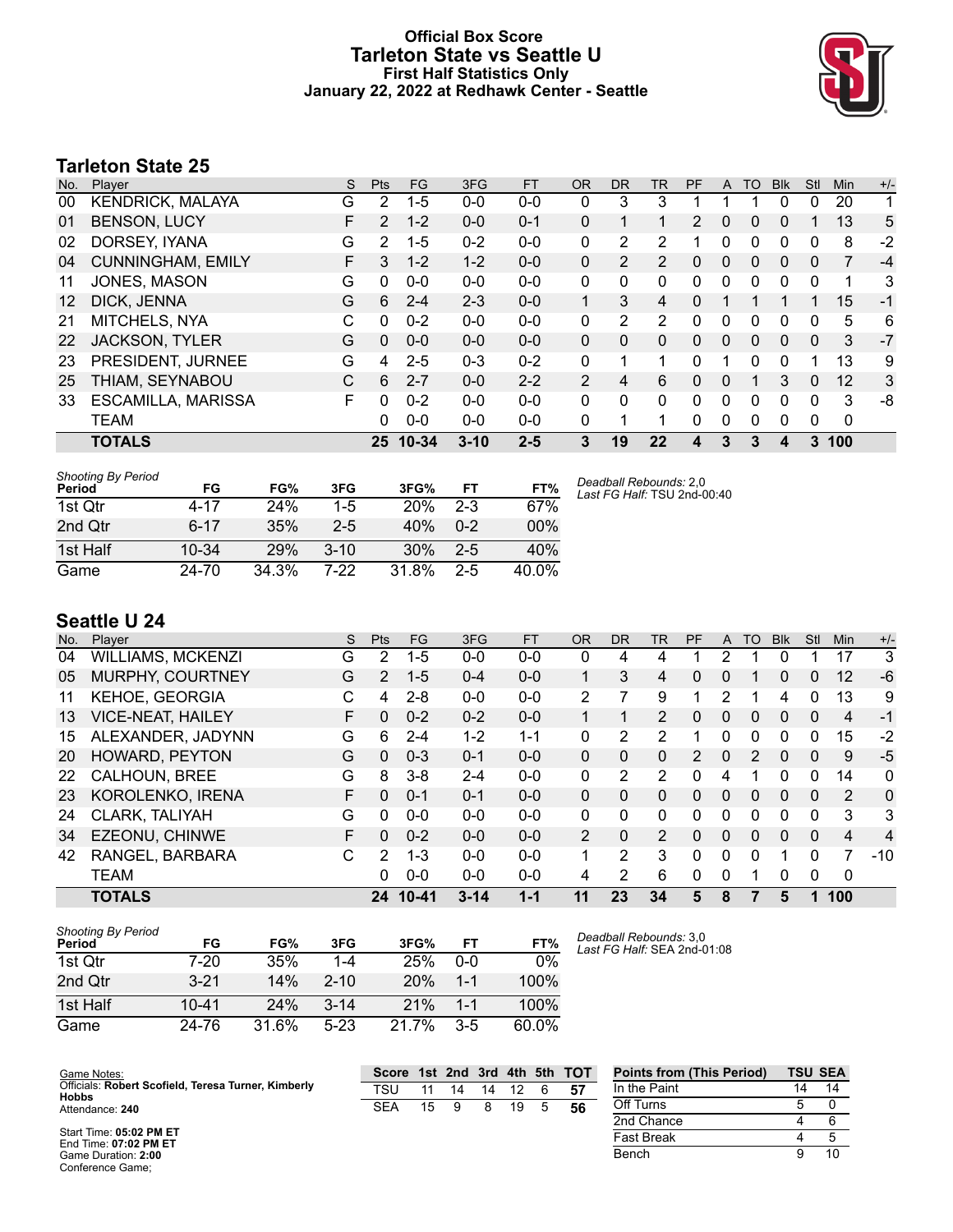### **Official Box Score Tarleton State vs Seattle U First Quarter Statistics Only January 22, 2022 at Redhawk Center - Seattle**



### **Tarleton State 11**

| No.               | Plaver                    | S | <b>Pts</b>     | <b>FG</b> | 3FG     | <b>FT</b> | <b>OR</b>    | <b>DR</b> | TR           | <b>PF</b> | A            | TO       | <b>B</b> lk | <b>Stl</b> | Min | $+/-$ |
|-------------------|---------------------------|---|----------------|-----------|---------|-----------|--------------|-----------|--------------|-----------|--------------|----------|-------------|------------|-----|-------|
| 00                | KENDRICK, MALAYA          | G | 0              | 0-1       | $0-0$   | $0 - 0$   | 0            | 0         | 0            |           |              |          | 0           | 0          | 10  | $-4$  |
| 01                | <b>BENSON, LUCY</b>       | F | $\overline{2}$ | $1 - 1$   | $0 - 0$ | $0 - 1$   | 0            | 0         | 0            | $\Omega$  | 0            | 0        | 0           | 0          | 7   | 4     |
| 02                | DORSEY, IYANA             | G | 2              | $1 - 4$   | $0 - 1$ | $0 - 0$   | 0            | 2         | 2            | 0         | 0            | 0        | 0           | 0          | 5   | 2     |
| 23                | PRESIDENT, JURNEE         | G | 0              | $0 - 2$   | $0 - 2$ | $0 - 0$   | $\mathbf{0}$ | 0         | 0            | $\Omega$  |              | $\Omega$ | $\Omega$    |            | 7   | 3     |
| 25                | THIAM, SEYNABOU           | C | 4              | $1 - 5$   | $0 - 0$ | $2 - 2$   | 1            | 4         | 5            | 0         | 0            |          | 1           | $\Omega$   | 6   | -1    |
| 04                | <b>CUNNINGHAM, EMILY</b>  | F | $\mathbf{0}$   | $0 - 1$   | $0 - 1$ | $0 - 0$   | 0            | 0         | 0            | $\Omega$  | $\Omega$     | 0        | 0           | 0          | 3   | -8    |
| 11                | <b>JONES, MASON</b>       | G | 0              | $0 - 0$   | $0 - 0$ | $0 - 0$   | 0            | 0         | $\mathbf{0}$ | 0         | 0            | 0        | 0           | 0          | 0   | 0     |
| $12 \overline{ }$ | DICK, JENNA               | G | 3              | $1 - 1$   | $1 - 1$ | $0 - 0$   | 0            |           | $\mathbf{1}$ | $\Omega$  | $\Omega$     |          | 1           | $\Omega$   | 5   | $-6$  |
| 21                | MITCHELS, NYA             | С | 0              | $0 - 1$   | $0 - 0$ | $0 - 0$   | 0            |           |              | 0         | $\mathbf{0}$ | 0        | 0           | 0          | 3   | 1     |
| 22                | <b>JACKSON, TYLER</b>     | G | 0              | $0 - 0$   | $0 - 0$ | $0 - 0$   | $\Omega$     | $\Omega$  | 0            | $\Omega$  | $\Omega$     | 0        | $\Omega$    | 0          | 3   | $-7$  |
| 33                | <b>ESCAMILLA, MARISSA</b> | F | 0              | $0 - 1$   | $0-0$   | $0 - 0$   | 0            | 0         | $\Omega$     | 0         | 0            | 0        | 0           | 0          | 1   | $-4$  |
|                   | <b>TEAM</b>               |   |                |           |         |           | 0            |           | 1            | 0         |              | 0        |             |            |     |       |
|                   | <b>TOTALS</b>             |   | 11             | 4-17      | 1-5     | $2 - 3$   |              | 9         | 10           |           | $\mathbf 2$  | 3        | $\mathbf 2$ |            | 50  |       |

| <b>Shooting By Period</b><br>Period | FG        | FG%   | 3FG      | 3FG%       | FT      | FT%   | Deadball Rebounds: 2,0 |
|-------------------------------------|-----------|-------|----------|------------|---------|-------|------------------------|
| 1st Qtr                             | 4-17      | 24%   | $1-5$    | <b>20%</b> | $2 - 3$ | 67%   |                        |
| 2nd Qtr                             | $6 - 17$  | 35%   | $2 - 5$  | 40%        | $0 - 2$ | 00%   |                        |
| 1st Half                            | 4-17      | 24%   | 1-5      | <b>20%</b> | $2 - 3$ | 67%   |                        |
| 1st Half                            | $10 - 34$ | 29%   | $3 - 10$ | 30%        | $2 - 5$ | 40%   |                        |
| Game                                | 24 70     | 34.3% | 7-22     | 31.8%      | $2 - 5$ | 40.0% |                        |

### **Seattle U 15**

| No. | Player                   | S | Pts      | FG       | 3FG     | <b>FT</b> | <b>OR</b>    | <b>DR</b> | <b>TR</b>      | PF       | A | <b>TO</b> | <b>Blk</b> | Stl      | Min      | $+/-$    |
|-----|--------------------------|---|----------|----------|---------|-----------|--------------|-----------|----------------|----------|---|-----------|------------|----------|----------|----------|
| 04  | <b>WILLIAMS, MCKENZI</b> | G | 2        | $1 - 5$  | 0-0     | $0-0$     | 0            | 3         | 3              | 0        |   | 0         |            |          | 9        | 4        |
| 05  | MURPHY, COURTNEY         | G | 2        | $1 - 3$  | $0 - 2$ | $0 - 0$   | 0            | 2         | $\overline{2}$ | 0        | 0 |           | 0          | 0        | 7        | $-3$     |
| 11  | <b>KEHOE, GEORGIA</b>    | С | 4        | $2 - 5$  | $0 - 0$ | $0 - 0$   | 1            | 3         | 4              |          |   | 0         |            | 0        | 6        | 7        |
| 15  | ALEXANDER, JADYNN        | G | $\Omega$ | $0 - 0$  | $0 - 0$ | $0 - 0$   | $\Omega$     | 1         | 1              |          | 0 | 0         | 0          | 0        | 7        | 1        |
| 20  | HOWARD, PEYTON           | G | $\Omega$ | $0 - 0$  | $0 - 0$ | $0 - 0$   | $\Omega$     | 0         | 0              |          | 0 |           | 0          | 0        | 4        | $-2$     |
| 13  | <b>VICE-NEAT, HAILEY</b> | F | $\Omega$ | $0 - 0$  | $0 - 0$ | $0 - 0$   | 0            | 0         | 0              | $\Omega$ | 0 | 0         | 0          | 0        | $\Omega$ | $\Omega$ |
| 22  | <b>CALHOUN, BREE</b>     | G | 5        | $2 - 4$  | $1 - 2$ | $0 - 0$   | 0            | 1         | 1              | 0        | 3 |           | 0          | 0        |          | 6        |
| 23  | KOROLENKO, IRENA         | F | $\Omega$ | $0 - 0$  | $0 - 0$ | $0 - 0$   | 0            | 0         | 0              | 0        | 0 | 0         | $\Omega$   | 0        | $\Omega$ | $\Omega$ |
| 24  | CLARK, TALIYAH           | G | $\Omega$ | $0 - 0$  | $0 - 0$ | $0 - 0$   | $\mathbf{0}$ | 0         | 0              | 0        | 0 | $\Omega$  | 0          | 0        | 3        | 3        |
| 34  | EZEONU, CHINWE           | F | 0        | $0 - 0$  | $0 - 0$ | $0 - 0$   | 0            | 0         | $\Omega$       | 0        | 0 | 0         | $\Omega$   | $\Omega$ | 3        | 7        |
| 42  | RANGEL, BARBARA          | C | 2        | $1 - 3$  | $0 - 0$ | $0 - 0$   | 1.           | 1         | 2              | 0        | 0 | 0         |            | 0        | 4        | $-3$     |
|     | <b>TEAM</b>              |   |          |          |         |           | 2            | 2         | 4              | $\Omega$ |   |           |            |          |          |          |
|     | <b>TOTALS</b>            |   | 15       | $7 - 20$ | $1 - 4$ | $0-0$     | 4            | 13        | 17             | 3        | 5 | Δ         |            |          | 50       |          |

| <b>Shooting By Period</b> |           |       |          |       |         |       | De |
|---------------------------|-----------|-------|----------|-------|---------|-------|----|
| Period                    | FG        | FG%   | 3FG      | 3FG%  | FT      | FT%   |    |
| 1st Qtr                   | $7-20$    | 35%   | $1 - 4$  | 25%   | $0 - 0$ | 0%    |    |
| 2nd Qtr                   | $3 - 21$  | 14%   | $2 - 10$ | 20%   | $1 - 1$ | 100%  |    |
| 1st Half                  | $7 - 20$  | 35%   | 1-4      | 25%   | $0 - 0$ | $0\%$ |    |
| 1st Half                  | $10 - 41$ | 24%   | $3 - 14$ | 21%   | $1 - 1$ | 100%  |    |
| Game                      | 24 76     | 31.6% | $5-23$   | 21.7% | $3-5$   | 60.0% |    |

*Deadball Rebounds:* 3,0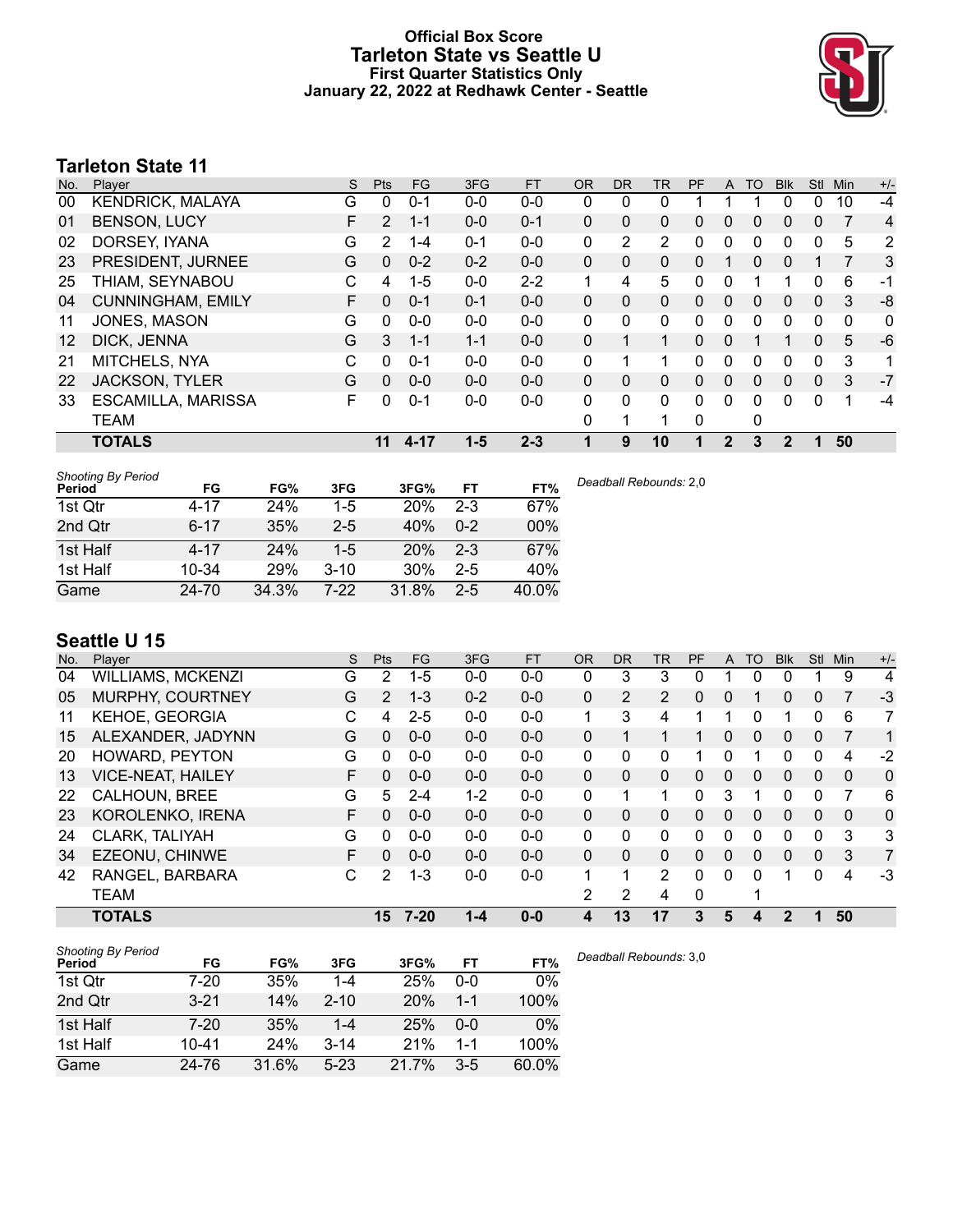| Game Notes:                                         |  |
|-----------------------------------------------------|--|
| Officials: Robert Scofield, Teresa Turner, Kimberly |  |
| <b>Hobbs</b>                                        |  |
| Attendance: 240                                     |  |

Start Time: 05:02 PM ET<br>End Time: 07:02 PM ET<br>Game Duration: 2:00<br>Conference Game;

| Score 1st 2nd 3rd 4th 5th TOT |      |        |  |      |
|-------------------------------|------|--------|--|------|
| TSU 11 14 14 12 6             |      |        |  | - 57 |
| SEA                           | 15 9 | 8 19 5 |  | - 56 |

| <b>Points (This Period)</b> | TSU           | SEA           |
|-----------------------------|---------------|---------------|
| In the Paint                | հ             | 12            |
| Off Turns                   | 5             |               |
| 2nd Chance                  | 2             | з             |
| <b>Fast Break</b>           | 2             | 2             |
| Bench                       | З             |               |
| Per Poss                    | 0.550<br>5/20 | 0.750<br>7/20 |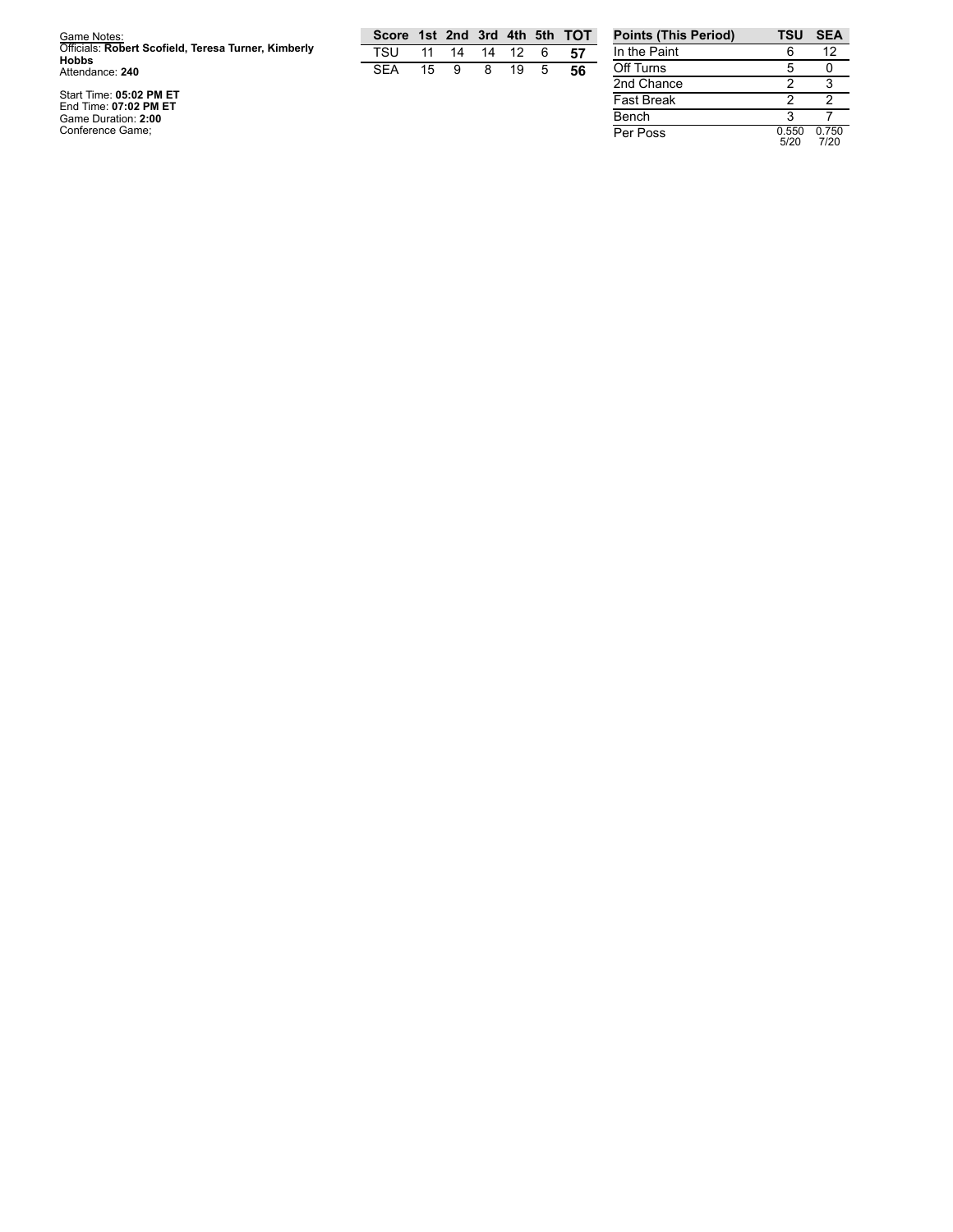### **Official Play-By-Play Tarleton State vs Seattle U First Quarter January 22, 2022 at Redhawk Center - Seattle**



### **Period 1**

<mark>Startersː</mark><br>Tarleton State: 0 KENDRICK,MALAYA (G); 1 BENSON,LUCY (F); 2 DORSEY,IYANA (G); 23 PRESIDENT,JURNEE (G); 25 THIAM,SEYNABOU (C);<br>Seattle U: 4 WILLIAMS,MCKENZI (G); 5 MURPHY,COURTNEY (G); 11 KEHOE,GEORGIA (C); 15 A

| GOOD! JUMPER by BENSON, LUCY [PNT]<br>09:41<br>$0 - 2$<br>V <sub>2</sub><br>09:41<br>FOUL (PERSONAL) by ALEXANDER, JADYNN<br>09:41<br>MISSED FT by BENSON, LUCY<br>09:41<br>REBOUND (DEF) by MURPHY, COURTNEY<br>09:18<br>MISSED JUMPER by KEHOE, GEORGIA<br>09:10<br>REBOUND (DEF) by DORSEY, IYANA<br>09:03<br>MISSED JUMPER by THIAM, SEYNABOU<br>09:00<br>REBOUND (DEF) by ALEXANDER, JADYNN<br>08:46<br>MISSED 3PTR by MURPHY, COURTNEY<br>08:41<br>REBOUND (DEF) by THIAM, SEYNABOU<br>08:28<br>MISSED JUMPER by DORSEY, IYANA<br>08:24<br>REBOUND (DEF) by KEHOE, GEORGIA<br>$\mathsf T$<br>08:07<br>$2 - 2$<br>GOOD! LAYUP by MURPHY, COURTNEY [PNT] |                                                  |
|--------------------------------------------------------------------------------------------------------------------------------------------------------------------------------------------------------------------------------------------------------------------------------------------------------------------------------------------------------------------------------------------------------------------------------------------------------------------------------------------------------------------------------------------------------------------------------------------------------------------------------------------------------------|--------------------------------------------------|
|                                                                                                                                                                                                                                                                                                                                                                                                                                                                                                                                                                                                                                                              |                                                  |
|                                                                                                                                                                                                                                                                                                                                                                                                                                                                                                                                                                                                                                                              |                                                  |
|                                                                                                                                                                                                                                                                                                                                                                                                                                                                                                                                                                                                                                                              |                                                  |
|                                                                                                                                                                                                                                                                                                                                                                                                                                                                                                                                                                                                                                                              |                                                  |
|                                                                                                                                                                                                                                                                                                                                                                                                                                                                                                                                                                                                                                                              |                                                  |
|                                                                                                                                                                                                                                                                                                                                                                                                                                                                                                                                                                                                                                                              |                                                  |
|                                                                                                                                                                                                                                                                                                                                                                                                                                                                                                                                                                                                                                                              |                                                  |
|                                                                                                                                                                                                                                                                                                                                                                                                                                                                                                                                                                                                                                                              |                                                  |
|                                                                                                                                                                                                                                                                                                                                                                                                                                                                                                                                                                                                                                                              |                                                  |
|                                                                                                                                                                                                                                                                                                                                                                                                                                                                                                                                                                                                                                                              |                                                  |
|                                                                                                                                                                                                                                                                                                                                                                                                                                                                                                                                                                                                                                                              |                                                  |
| 08:07                                                                                                                                                                                                                                                                                                                                                                                                                                                                                                                                                                                                                                                        | ASSIST by KEHOE, GEORGIA                         |
| 07:51<br>MISSED JUMPER by DORSEY, IYANA                                                                                                                                                                                                                                                                                                                                                                                                                                                                                                                                                                                                                      |                                                  |
| 07:47<br>REBOUND (DEF) by KEHOE, GEORGIA                                                                                                                                                                                                                                                                                                                                                                                                                                                                                                                                                                                                                     |                                                  |
| 07:38<br>MISSED LAYUP by KEHOE, GEORGIA                                                                                                                                                                                                                                                                                                                                                                                                                                                                                                                                                                                                                      |                                                  |
| 07:34<br>REBOUND (DEF) by THIAM, SEYNABOU                                                                                                                                                                                                                                                                                                                                                                                                                                                                                                                                                                                                                    |                                                  |
| 07:21<br>MISSED LAYUP by THIAM, SEYNABOU                                                                                                                                                                                                                                                                                                                                                                                                                                                                                                                                                                                                                     |                                                  |
| 07:21<br>07:13<br>REBOUND (OFF) by THIAM, SEYNABOU                                                                                                                                                                                                                                                                                                                                                                                                                                                                                                                                                                                                           | BLOCK by KEHOE, GEORGIA                          |
| 07:13<br>GOOD! LAYUP by THIAM, SEYNABOU [PNT]<br>V <sub>2</sub><br>$2 - 4$                                                                                                                                                                                                                                                                                                                                                                                                                                                                                                                                                                                   |                                                  |
| 07:07<br>MISSED LAYUP by WILLIAMS, MCKENZI                                                                                                                                                                                                                                                                                                                                                                                                                                                                                                                                                                                                                   |                                                  |
| 07:04<br>REBOUND (DEF) by DORSEY, IYANA                                                                                                                                                                                                                                                                                                                                                                                                                                                                                                                                                                                                                      |                                                  |
| 06:56<br>FOUL (PERSONAL) by HOWARD, PEYTON                                                                                                                                                                                                                                                                                                                                                                                                                                                                                                                                                                                                                   |                                                  |
| 06:46<br>TURNOVER (BADPASS) by THIAM, SEYNABOU                                                                                                                                                                                                                                                                                                                                                                                                                                                                                                                                                                                                               |                                                  |
| 06:46<br>SUB OUT: WILLIAMS, MCKENZI                                                                                                                                                                                                                                                                                                                                                                                                                                                                                                                                                                                                                          |                                                  |
| 06:46<br>06:46                                                                                                                                                                                                                                                                                                                                                                                                                                                                                                                                                                                                                                               | SUB OUT: KEHOE, GEORGIA<br>SUB IN: CALHOUN, BREE |
| 06:46                                                                                                                                                                                                                                                                                                                                                                                                                                                                                                                                                                                                                                                        | SUB IN: RANGEL, BARBARA                          |
| 06:41<br>MISSED 3PTR by MURPHY, COURTNEY                                                                                                                                                                                                                                                                                                                                                                                                                                                                                                                                                                                                                     |                                                  |
| 06:36<br>REBOUND (DEF) by TEAM                                                                                                                                                                                                                                                                                                                                                                                                                                                                                                                                                                                                                               |                                                  |
| TURNOVER (BADPASS) by KENDRICK, MALAYA<br>06:30                                                                                                                                                                                                                                                                                                                                                                                                                                                                                                                                                                                                              |                                                  |
| 06:27<br>TURNOVER (TRAVEL) by HOWARD, PEYTON                                                                                                                                                                                                                                                                                                                                                                                                                                                                                                                                                                                                                 |                                                  |
| 06:14<br>MISSED JUMPER by KENDRICK, MALAYA                                                                                                                                                                                                                                                                                                                                                                                                                                                                                                                                                                                                                   |                                                  |
| 06:12<br>06:12                                                                                                                                                                                                                                                                                                                                                                                                                                                                                                                                                                                                                                               | REBOUND (DEF) by TEAM                            |
| FOUL (PERSONAL) by KENDRICK, MALAYA<br>06:12                                                                                                                                                                                                                                                                                                                                                                                                                                                                                                                                                                                                                 | SUB OUT: HOWARD, PEYTON                          |
| 06:12                                                                                                                                                                                                                                                                                                                                                                                                                                                                                                                                                                                                                                                        | SUB IN: WILLIAMS, MCKENZI                        |
| 06:12<br>SUB OUT: THIAM, SEYNABOU                                                                                                                                                                                                                                                                                                                                                                                                                                                                                                                                                                                                                            |                                                  |
| 06:12<br>SUB IN: MITCHELS, NYA                                                                                                                                                                                                                                                                                                                                                                                                                                                                                                                                                                                                                               |                                                  |
| 05:55<br>MISSED LAYUP by RANGEL, BARBARA                                                                                                                                                                                                                                                                                                                                                                                                                                                                                                                                                                                                                     |                                                  |
| 05:51<br>REBOUND (DEF) by MITCHELS, NYA                                                                                                                                                                                                                                                                                                                                                                                                                                                                                                                                                                                                                      |                                                  |
| 05:46<br>MISSED 3PTR by DORSEY, IYANA<br>05:42                                                                                                                                                                                                                                                                                                                                                                                                                                                                                                                                                                                                               |                                                  |
| REBOUND (DEF) by CALHOUN, BREE<br>05:39<br>TURNOVER (LOSTBALL) by MURPHY, COURTNEY                                                                                                                                                                                                                                                                                                                                                                                                                                                                                                                                                                           |                                                  |
| 05:32<br>V <sub>4</sub><br>GOOD! LAYUP by DORSEY, IYANA [FB/PNT]<br>$2 - 6$                                                                                                                                                                                                                                                                                                                                                                                                                                                                                                                                                                                  |                                                  |
| 05:32<br>ASSIST by KENDRICK, MALAYA                                                                                                                                                                                                                                                                                                                                                                                                                                                                                                                                                                                                                          |                                                  |
| 05:18<br>V <sub>2</sub><br>$4 - 6$<br>GOOD! LAYUP by WILLIAMS, MCKENZI [PNT]                                                                                                                                                                                                                                                                                                                                                                                                                                                                                                                                                                                 |                                                  |
| 05:18                                                                                                                                                                                                                                                                                                                                                                                                                                                                                                                                                                                                                                                        | ASSIST by CALHOUN, BREE                          |
| 05:14<br>SUB OUT: ALEXANDER, JADYNN                                                                                                                                                                                                                                                                                                                                                                                                                                                                                                                                                                                                                          |                                                  |
| 05:14<br>05:14                                                                                                                                                                                                                                                                                                                                                                                                                                                                                                                                                                                                                                               | SUB IN: CLARK, TALIYAH                           |
| SUB OUT: DORSEY, IYANA<br>05:14<br>SUB IN: DICK, JENNA                                                                                                                                                                                                                                                                                                                                                                                                                                                                                                                                                                                                       |                                                  |
| 04:50<br>MISSED 3PTR by PRESIDENT, JURNEE                                                                                                                                                                                                                                                                                                                                                                                                                                                                                                                                                                                                                    |                                                  |
| 04:46<br>REBOUND (DEF) by WILLIAMS, MCKENZI                                                                                                                                                                                                                                                                                                                                                                                                                                                                                                                                                                                                                  |                                                  |
| 04:42<br>MISSED LAYUP by WILLIAMS, MCKENZI                                                                                                                                                                                                                                                                                                                                                                                                                                                                                                                                                                                                                   |                                                  |
| 04:42<br>BLOCK by DICK, JENNA                                                                                                                                                                                                                                                                                                                                                                                                                                                                                                                                                                                                                                |                                                  |
| 04:36<br>REBOUND (DEF) by DICK, JENNA                                                                                                                                                                                                                                                                                                                                                                                                                                                                                                                                                                                                                        |                                                  |
| 04:35<br>TURNOVER (LOSTBALL) by DICK, JENNA                                                                                                                                                                                                                                                                                                                                                                                                                                                                                                                                                                                                                  |                                                  |
| 04:35                                                                                                                                                                                                                                                                                                                                                                                                                                                                                                                                                                                                                                                        | STEAL by WILLIAMS, MCKENZI                       |
| 04:24<br>MISSED LAYUP by WILLIAMS, MCKENZI<br>04:21<br>REBOUND (OFF) by RANGEL, BARBARA                                                                                                                                                                                                                                                                                                                                                                                                                                                                                                                                                                      |                                                  |
| 04:17<br>MISSED 3PTR by CALHOUN, BREE                                                                                                                                                                                                                                                                                                                                                                                                                                                                                                                                                                                                                        |                                                  |
| 04:15                                                                                                                                                                                                                                                                                                                                                                                                                                                                                                                                                                                                                                                        | REBOUND (OFF) by TEAM                            |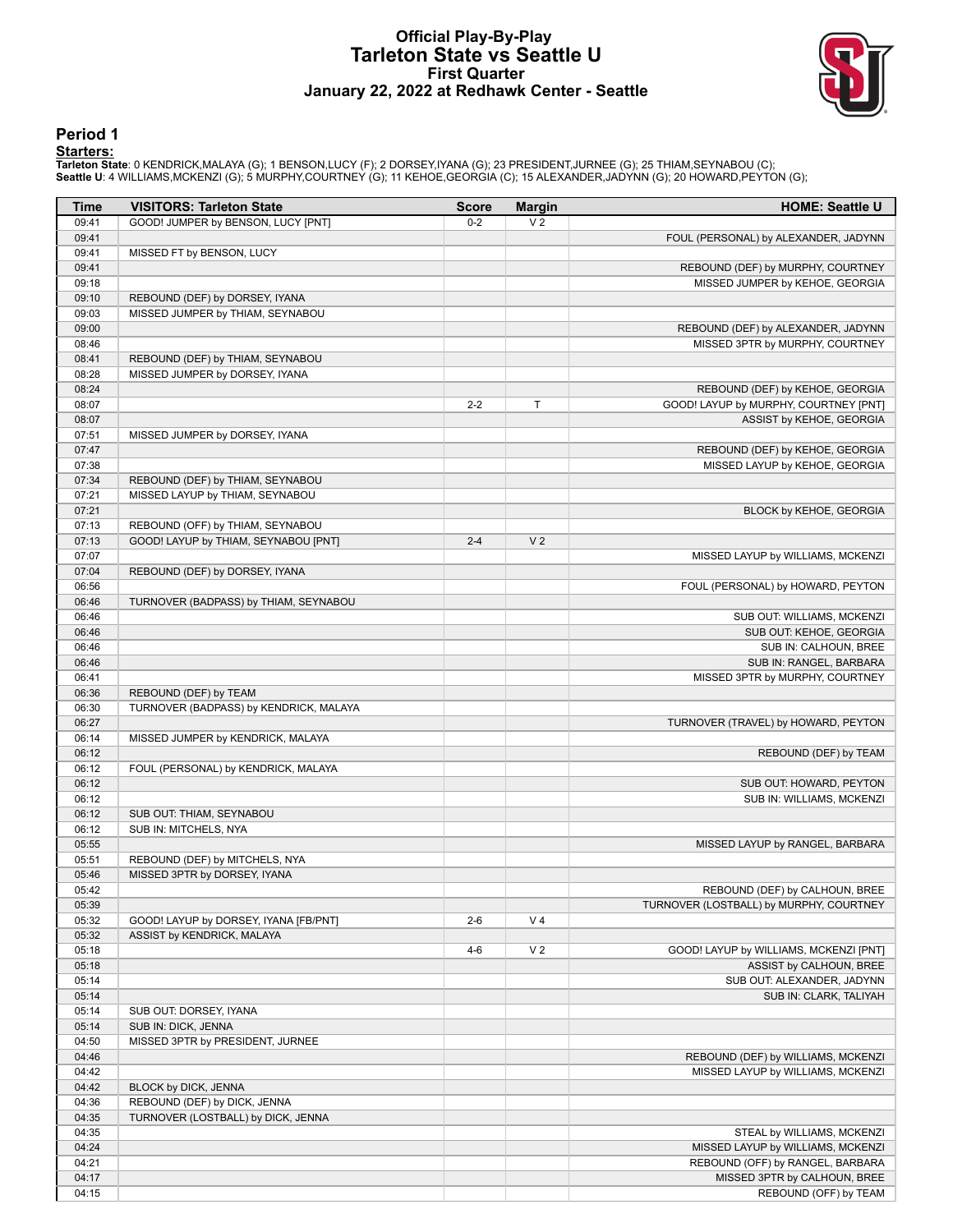| <b>Time</b> | <b>VISITORS: Tarleton State</b>    | <b>Score</b> | <b>Margin</b>  | <b>HOME: Seattle U</b>                 |
|-------------|------------------------------------|--------------|----------------|----------------------------------------|
| 04:15       |                                    |              |                | TURNOVER (SHOTCLOCK) by TEAM           |
| 04:15       |                                    |              |                |                                        |
| 04:15       | SUB OUT: BENSON, LUCY              |              |                |                                        |
| 04:15       | SUB IN: CUNNINGHAM, EMILY          |              |                |                                        |
| 04:09       | GOOD! 3PTR by DICK, JENNA          | $4 - 9$      | V <sub>5</sub> |                                        |
| 04:09       | ASSIST by PRESIDENT, JURNEE        |              |                |                                        |
| 03:59       |                                    | $6-9$        | $V_3$          | GOOD! LAYUP by RANGEL, BARBARA         |
| 03:59       |                                    |              |                | ASSIST by CALHOUN, BREE                |
| 03:45       | MISSED JUMPER by MITCHELS, NYA     |              |                |                                        |
| 03:40       |                                    |              |                | REBOUND (DEF) by MURPHY, COURTNEY      |
| 03:35       |                                    |              |                | TURNOVER (BADPASS) by CALHOUN, BREE    |
| 03:35       | STEAL by PRESIDENT, JURNEE         |              |                |                                        |
| 03:29       | MISSED 3PTR by PRESIDENT, JURNEE   |              |                |                                        |
| 03:27       |                                    |              |                | REBOUND (DEF) by TEAM                  |
| 03:27       |                                    |              |                | SUB OUT: MURPHY, COURTNEY              |
| 03:27       |                                    |              |                | SUB OUT: RANGEL, BARBARA               |
| 03:27       |                                    |              |                | SUB IN: KEHOE, GEORGIA                 |
| 03:27       |                                    |              |                | SUB IN: EZEONU, CHINWE                 |
| 03:27       | SUB OUT: MITCHELS, NYA             |              |                |                                        |
| 03:27       | SUB OUT: PRESIDENT, JURNEE         |              |                |                                        |
| 03:27       | SUB IN: JACKSON, TYLER             |              |                |                                        |
| 03:27       | SUB IN: ESCAMILLA, MARISSA         |              |                |                                        |
| 03:12       |                                    | $8-9$        | V <sub>1</sub> | GOOD! LAYUP by CALHOUN, BREE           |
| 02:52       | MISSED LAYUP by ESCAMILLA, MARISSA |              |                |                                        |
| 02:48       |                                    |              |                | REBOUND (DEF) by KEHOE, GEORGIA        |
| 02:37       |                                    | $10-9$       | H <sub>1</sub> | GOOD! LAYUP by KEHOE, GEORGIA [PNT]    |
| 02:37       |                                    |              |                | ASSIST by WILLIAMS, MCKENZI            |
| 02:14       | MISSED 3PTR by CUNNINGHAM, EMILY   |              |                |                                        |
| 02:11       |                                    |              |                | REBOUND (DEF) by WILLIAMS, MCKENZI     |
| 02:08       |                                    |              |                | MISSED LAYUP by KEHOE, GEORGIA         |
| 02:08       |                                    |              |                | REBOUND (OFF) by TEAM                  |
| 02:08       |                                    |              |                | SUB OUT: CLARK, TALIYAH                |
| 02:08       |                                    |              |                | SUB IN: ALEXANDER, JADYNN              |
| 02:07       | SUB OUT: ESCAMILLA, MARISSA        |              |                |                                        |
| 02:07       | SUB IN: THIAM, SEYNABOU            |              |                |                                        |
| 01:58       |                                    |              |                | MISSED LAYUP by WILLIAMS, MCKENZI      |
| 01:58       | BLOCK by THIAM, SEYNABOU           |              |                |                                        |
| 01:53       |                                    |              |                | REBOUND (OFF) by KEHOE, GEORGIA        |
| 01:47       |                                    | $13-9$       | H4             | GOOD! 3PTR by CALHOUN, BREE            |
| 01:29       | MISSED LAYUP by THIAM, SEYNABOU    |              |                |                                        |
| 01:25       |                                    |              |                | REBOUND (DEF) by WILLIAMS, MCKENZI     |
| 01:22       |                                    | $15-9$       | H <sub>6</sub> | GOOD! LAYUP by KEHOE, GEORGIA [FB/PNT] |
| 01:22       |                                    |              |                | ASSIST by CALHOUN, BREE                |
| 01:20       | <b>TIMEOUT 30SEC</b>               |              |                |                                        |
| 01:20       | SUB OUT: CUNNINGHAM, EMILY         |              |                |                                        |
| 01:20       | SUB IN: BENSON, LUCY               |              |                |                                        |
| 01:04       |                                    |              |                | FOUL (PERSONAL) by KEHOE, GEORGIA      |
| 01:04       |                                    |              |                | SUB OUT: KEHOE, GEORGIA                |
| 01:04       |                                    |              |                | SUB IN: RANGEL, BARBARA                |
| 01:04       | GOOD! FT by THIAM, SEYNABOU        | $15-10$      | H <sub>5</sub> |                                        |
| 01:03       | GOOD! FT by THIAM, SEYNABOU        | $15 - 11$    | H4             |                                        |
| 00:47       |                                    |              |                | MISSED JUMPER by CALHOUN, BREE         |
| 00:42       | REBOUND (DEF) by THIAM, SEYNABOU   |              |                |                                        |
| 00:31       | MISSED LAYUP by THIAM, SEYNABOU    |              |                |                                        |
| 00:31       |                                    |              |                | BLOCK by RANGEL, BARBARA               |
| 00:25       |                                    |              |                | REBOUND (DEF) by RANGEL, BARBARA       |
|             |                                    |              |                | MISSED JUMPER by RANGEL, BARBARA       |
| 00:05       |                                    |              |                |                                        |
| 00:01       | REBOUND (DEF) by THIAM, SEYNABOU   |              |                |                                        |

### **Tarleton State 11, Seattle U 15**

| <b>Points (This Period)</b> | TSU           | <b>SEA</b>    |
|-----------------------------|---------------|---------------|
| In the Paint                |               | 12            |
| Off Turns                   |               |               |
| 2nd Chance                  |               |               |
| <b>Fast Break</b>           |               |               |
| Bench                       |               |               |
| Per Poss                    | 0.550<br>5/20 | 0.750<br>7/20 |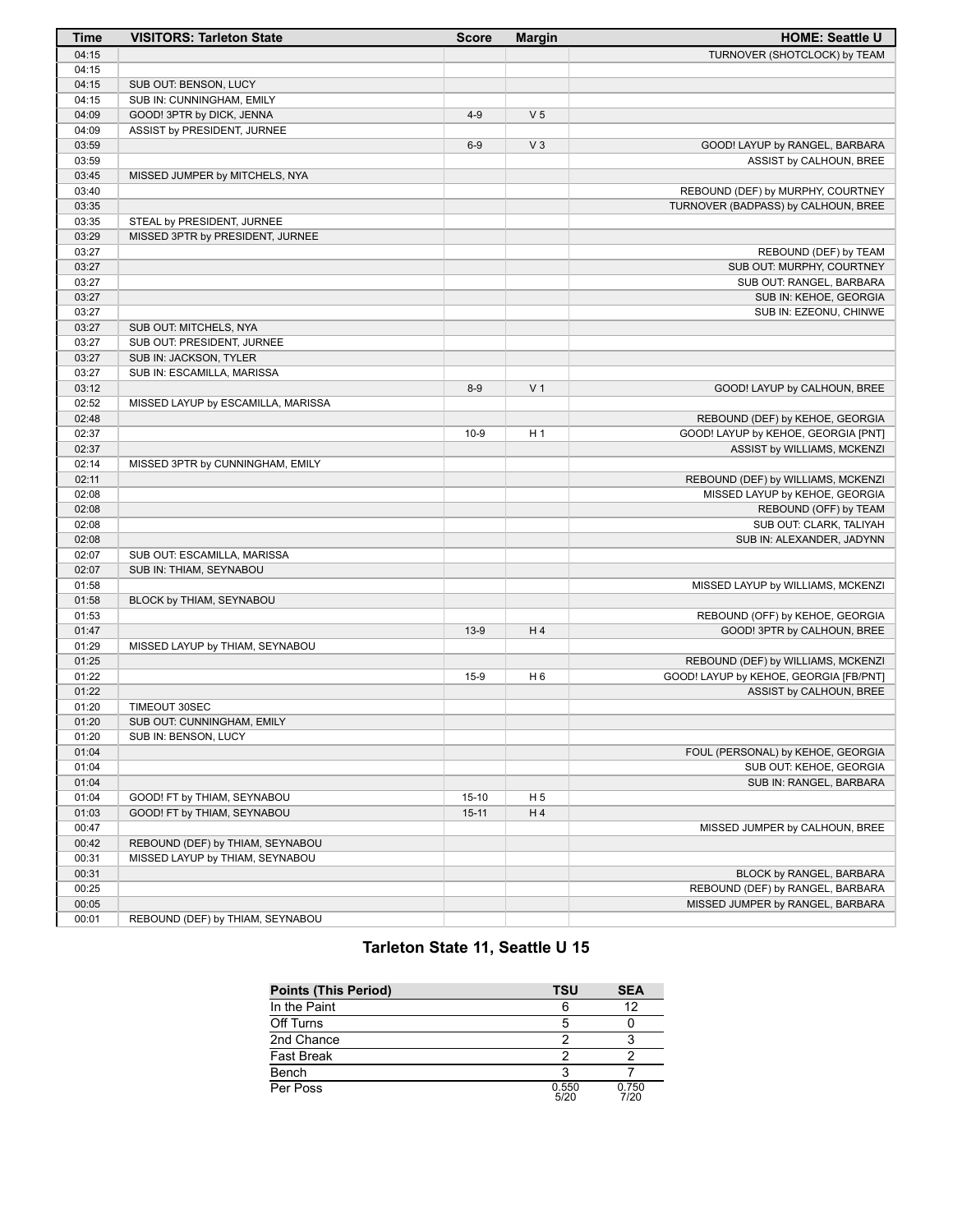### **Official Box Score Tarleton State vs Seattle U Second Quarter Statistics Only January 22, 2022 at Redhawk Center - Seattle**



### **Tarleton State 14**

| No. | Player                    | S | Pts           | <b>FG</b> | 3FG     | <b>FT</b> | <b>OR</b>      | <b>DR</b>     | <b>TR</b> | PF | A            | TO       | <b>Blk</b>   | <b>Stl</b>   | Min            | $+/-$          |
|-----|---------------------------|---|---------------|-----------|---------|-----------|----------------|---------------|-----------|----|--------------|----------|--------------|--------------|----------------|----------------|
| 00  | <b>KENDRICK, MALAYA</b>   | G | 2             | 1-4       | $0 - 0$ | $0-0$     | 0              | 3             | 3         | 0  | 0            | 0        | 0            | 0            | 10             | 5              |
| 01  | <b>BENSON, LUCY</b>       | F | $\Omega$      | $0 - 1$   | $0 - 0$ | $0 - 0$   | $\mathbf{0}$   |               | 1         | 2  | $\Omega$     | $\Omega$ | 0            |              | 6              | 1              |
| 02  | DORSEY, IYANA             | G | 0             | $0 - 1$   | $0 - 1$ | $0 - 0$   | 0              | 0             | 0         |    | 0            | 0        | 0            | 0            | 3              | -4             |
| 23  | PRESIDENT, JURNEE         | G | 4             | $2 - 3$   | $0 - 1$ | $0 - 2$   | $\Omega$       |               | 1         | 0  | $\Omega$     | $\Omega$ | 0            | 0            | 6              | 6              |
| 25  | THIAM, SEYNABOU           | C | $\mathcal{P}$ | $1 - 2$   | $0 - 0$ | $0 - 0$   | 1              | $\Omega$      | 1         | 0  | $\Omega$     | 0        | 2            | $\Omega$     | 6              | 4              |
| 04  | <b>CUNNINGHAM, EMILY</b>  | F | 3             | $1 - 1$   | $1 - 1$ | $0 - 0$   | $\mathbf{0}$   | 2             | 2         | 0  | $\mathbf{0}$ | 0        | 0            | $\mathbf{0}$ | 4              | $\overline{4}$ |
| 11  | <b>JONES, MASON</b>       | G | 0             | $0 - 0$   | $0 - 0$ | $0 - 0$   | $\Omega$       | 0             | 0         | 0  | 0            | 0        | 0            | $\Omega$     | 1              | 3              |
| 12  | DICK, JENNA               | G | 3             | $1 - 3$   | $1 - 2$ | $0 - 0$   | 1              | $\mathcal{P}$ | 3         | 0  |              | $\Omega$ | 0            |              | 10             | 5              |
| 21  | MITCHELS, NYA             | C | $\Omega$      | $0 - 1$   | $0 - 0$ | $0 - 0$   | 0              |               | 1         | 0  | 0            | 0        | 0            | 0            | $\overline{2}$ | 5              |
| 22  | <b>JACKSON, TYLER</b>     | G | 0             | $0 - 0$   | $0 - 0$ | $0 - 0$   | $\Omega$       | 0             | 0         | 0  | $\Omega$     | $\Omega$ | 0            | $\Omega$     | $\Omega$       | 0              |
| 33  | <b>ESCAMILLA, MARISSA</b> | F | 0             | $0 - 1$   | $0-0$   | $0 - 0$   | $\Omega$       | 0             | 0         | 0  | $\Omega$     | 0        | 0            | 0            | 2              | $-4$           |
|     | <b>TEAM</b>               |   |               |           |         |           | $\Omega$       | 0             | 0         | 0  |              | 0        |              |              |                |                |
|     | <b>TOTALS</b>             |   | 14            | $6 - 17$  | $2 - 5$ | $0 - 2$   | $\overline{2}$ | 10            | 12        | 3  |              | 0        | $\mathbf{2}$ |              | 50             |                |

| <b>Shooting By Period</b><br>Period | FG        | FG%   | 3FG      | 3FG%  | FT      | FT%   | Deadball Rebounds: 2,0 |
|-------------------------------------|-----------|-------|----------|-------|---------|-------|------------------------|
| 3rd Qtr                             | $6 - 18$  | 33%   | $2-6$    | 33%   | $0 - 0$ | 0%    |                        |
| 4th Qtr                             | $5 - 13$  | 38%   | $2 - 4$  | 50%   | $0 - 0$ | 0%    |                        |
| 2nd Half                            | $6 - 17$  | 35%   | $2 - 5$  | 40%   | $0 - 2$ | 00%   |                        |
| 2nd Half                            | $11 - 31$ | 35%   | $4 - 10$ | 40%   | $0 - 0$ | 0%    |                        |
| Game                                | 24.70     | 34.3% | 7-22     | 31.8% | $2 - 5$ | 40.0% |                        |

### **Seattle U 9**

| No. | Plaver                   | S  | Pts      | <b>FG</b> | 3FG      | <b>FT</b> | 0R             | <b>DR</b> | <b>TR</b>      | <b>PF</b>   | A            | TO       | <b>Blk</b> | Stl          | Min      | $+/-$          |
|-----|--------------------------|----|----------|-----------|----------|-----------|----------------|-----------|----------------|-------------|--------------|----------|------------|--------------|----------|----------------|
| 04  | <b>WILLIAMS, MCKENZI</b> | G  | $\Omega$ | $0-0$     | $0 - 0$  | $0 - 0$   | 0              |           |                |             |              |          | 0          | 0            | 8        | $-1$           |
| 05  | MURPHY, COURTNEY         | G  | 0        | $0 - 2$   | $0 - 2$  | $0 - 0$   |                |           | $\overline{2}$ | 0           | 0            | $\Omega$ | 0          | $\mathbf{0}$ | 5        | $-3$           |
| 11  | <b>KEHOE, GEORGIA</b>    | С  | $\Omega$ | $0 - 3$   | $0 - 0$  | $0 - 0$   | 1              | 4         | 5              | 0           |              |          | 3          | 0            |          | 2              |
| 15  | ALEXANDER, JADYNN        | G  | 6        | $2 - 4$   | $1 - 2$  | $1 - 1$   | 0              |           | 1              | 0           | $\mathbf{0}$ | $\Omega$ | 0          | $\mathbf{0}$ | 8        | $-3$           |
| 20  | HOWARD, PEYTON           | G  | 0        | $0 - 3$   | $0 - 1$  | $0-0$     | 0              | 0         | 0              |             | 0            |          | 0          | $\Omega$     | 5        | -3             |
| 13  | <b>VICE-NEAT, HAILEY</b> | F  | $\Omega$ | $0 - 2$   | $0 - 2$  | $0 - 0$   |                |           | $\overline{2}$ | 0           | $\Omega$     | $\Omega$ | 0          | $\Omega$     | 4        | $-1$           |
| 22  | <b>CALHOUN, BREE</b>     | G  | 3        | 1-4       | $1 - 2$  | $0 - 0$   | 0              | 1         | 1.             | 0           |              | $\Omega$ | 0          | $\Omega$     |          | -6             |
| 23  | KOROLENKO, IRENA         | F. | 0        | $0 - 1$   | $0 - 1$  | $0 - 0$   | $\Omega$       | 0         | $\Omega$       | 0           | 0            | $\Omega$ | $\Omega$   | $\Omega$     | 2        | $\overline{0}$ |
| 24  | <b>CLARK, TALIYAH</b>    | G  | $\Omega$ | $0 - 0$   | $0 - 0$  | $0 - 0$   | 0              | 0         | 0              | 0           | 0            | ∩        | 0          | 0            | $\Omega$ | 0              |
| 34  | EZEONU, CHINWE           | F. | $\Omega$ | $0 - 2$   | $0 - 0$  | $0 - 0$   | $\overline{2}$ | 0         | $\overline{2}$ | 0           | $\Omega$     | $\Omega$ | 0          | $\Omega$     |          | $-3$           |
| 42  | RANGEL, BARBARA          | C  | U        | $0 - 0$   | $0 - 0$  | $0 - 0$   | 0              | 1         | 1              | 0           | 0            | $\Omega$ | 0          | 0            | 3        | -7             |
|     | TEAM                     |    |          |           |          |           | 2              | 0         | 2              | 0           |              | $\Omega$ |            |              |          |                |
|     | <b>TOTALS</b>            |    | 9        | $3 - 21$  | $2 - 10$ | $1 - 1$   |                | 10        | 17             | $\mathbf 2$ | 3            | 3        | 3          | $\mathbf{0}$ | 50       |                |

| <b>Shooting By Period</b> |           |       |          |        |         |       | Dea |
|---------------------------|-----------|-------|----------|--------|---------|-------|-----|
| Period                    | FG        | FG%   | 3FG      | 3FG%   | FT      | FT%   |     |
| 3rd Qtr                   | 4-12      | 33%   | $0 - 3$  | $00\%$ | $0 - 0$ | $0\%$ |     |
| 4th Qtr                   | $8 - 15$  | 53%   | $2 - 3$  | 67%    | $1 - 2$ | 50%   |     |
| 2nd Half                  | $3 - 21$  | 14%   | $2 - 10$ | 20%    | 1-1     | 100%  |     |
| 2nd Half                  | $12 - 27$ | 44%   | $2-6$    | 33%    | $1 - 2$ | 50%   |     |
| Game                      | 24 76     | 31.6% | $5-23$   | 21.7%  | $3 - 5$ | 60.0% |     |

*Deadball Rebounds:* 3,0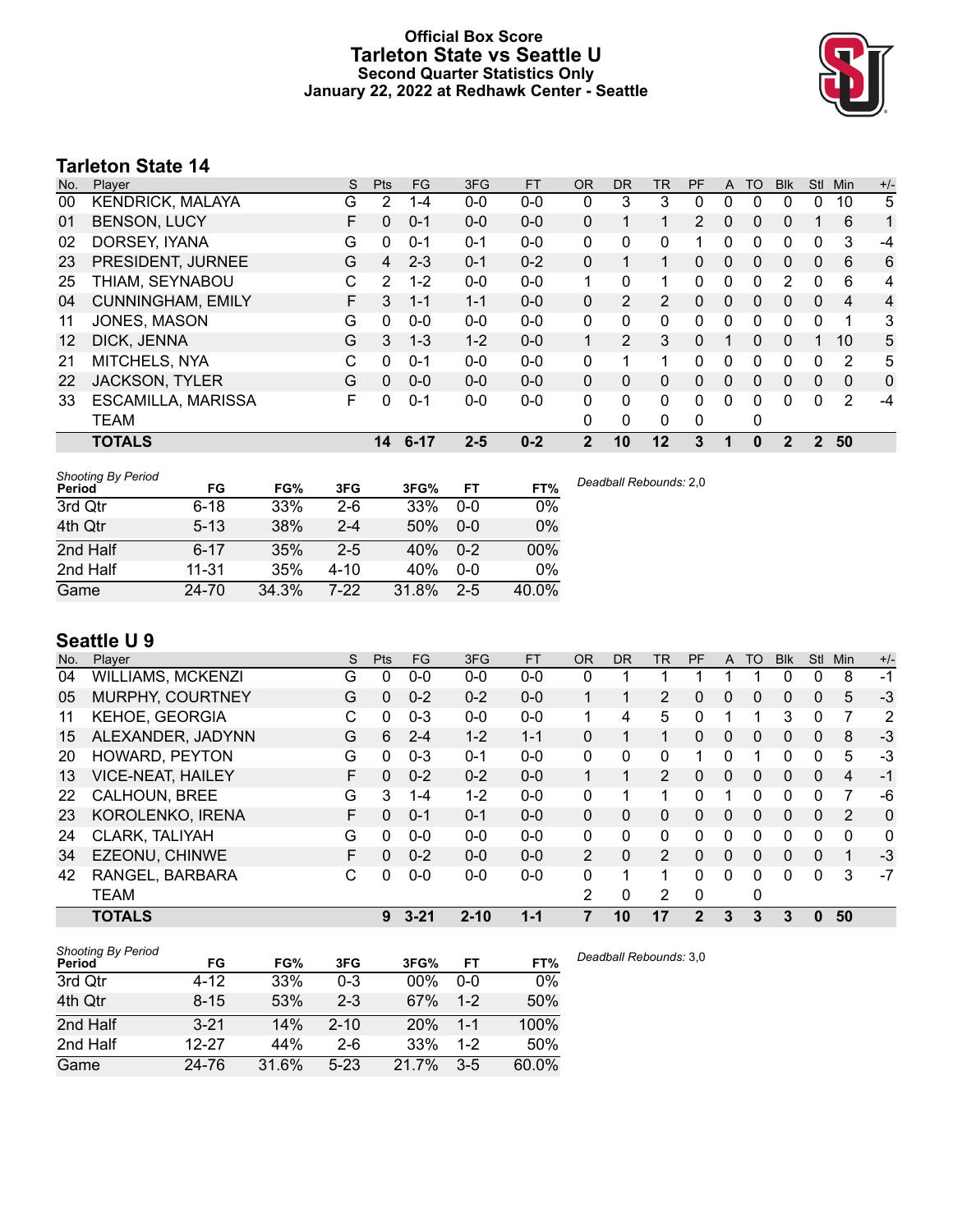| Game Notes:                                         |  |
|-----------------------------------------------------|--|
| Officials: Robert Scofield, Teresa Turner, Kimberly |  |
| <b>Hobbs</b>                                        |  |
| Attendance: 240                                     |  |

Start Time: 05:02 PM ET<br>End Time: 07:02 PM ET<br>Game Duration: 2:00<br>Conference Game;

| Score 1st 2nd 3rd 4th 5th TOT |             |  |      |
|-------------------------------|-------------|--|------|
| TSU 11 14 14 12 6 57          |             |  |      |
| SFA                           | 15 9 8 19 5 |  | - 56 |

| <b>Points (This Period)</b> | TSU           | SFA           |
|-----------------------------|---------------|---------------|
| In the Paint                | 8             |               |
| Off Turns                   | O             |               |
| 2nd Chance                  | 2             | 3             |
| <b>Fast Break</b>           | 2             | ર             |
| Bench                       | հ             | ঽ             |
| Per Poss                    | 0.875<br>6/16 | 0.529<br>4/17 |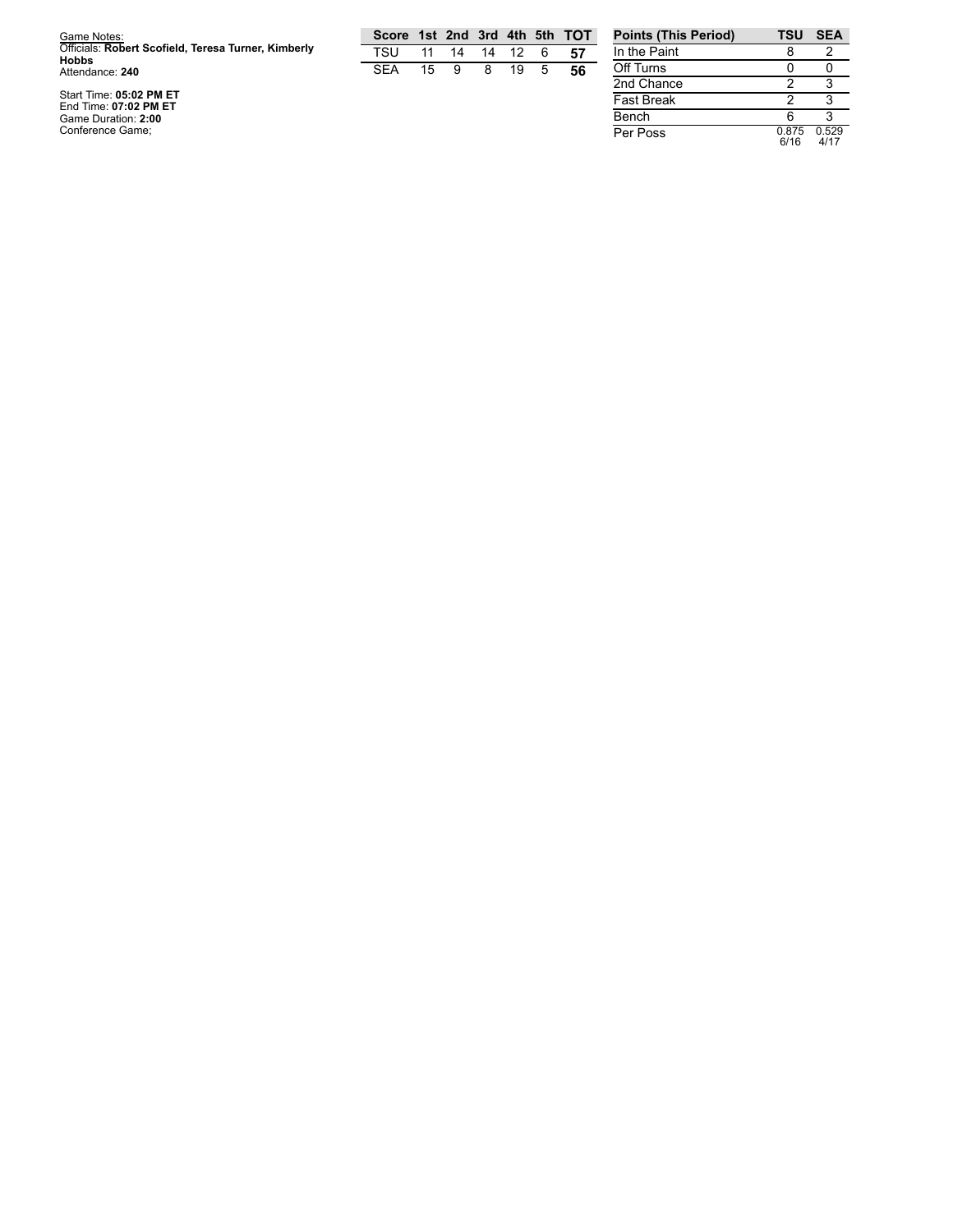### **Official Play-By-Play Tarleton State vs Seattle U Second Quarter January 22, 2022 at Redhawk Center - Seattle**



### **Period 2**

#### **Starters:**

**Tarleton State**: 0 KENDRICK,MALAYA (G); 1 BENSON,LUCY (F); 2 DORSEY,IYANA (G); 23 PRESIDENT,JURNEE (G); 25 THIAM,SEYNABOU (C);<br>**Seattie U**: 4 WILLIAMS,MCKENZI (G); 5 MURPHY,COURTNEY (G); 11 KEHOE,GEORGIA (C); 15 ALEXANDER

| Time           | <b>VISITORS: Tarleton State</b>           | <b>Score</b> | <b>Margin</b>  | <b>HOME: Seattle U</b>                    |
|----------------|-------------------------------------------|--------------|----------------|-------------------------------------------|
| 10:00          |                                           |              |                | SUB OUT: CALHOUN, BREE                    |
| 10:00          |                                           |              |                | SUB OUT: EZEONU, CHINWE                   |
| 10:00          |                                           |              |                | SUB OUT: RANGEL, BARBARA                  |
| 10:00          |                                           |              |                | SUB IN: MURPHY, COURTNEY                  |
| 10:00          |                                           |              |                | SUB IN: KEHOE, GEORGIA                    |
| 10:00          |                                           |              |                | SUB IN: HOWARD, PEYTON                    |
| 10:00          | SUB OUT: JACKSON, TYLER                   |              |                |                                           |
| 10:00          | SUB IN: DORSEY, IYANA                     |              |                |                                           |
| 09:48          |                                           |              |                | MISSED LAYUP by ALEXANDER, JADYNN         |
| 09:44          | REBOUND (DEF) by DICK, JENNA              |              |                |                                           |
| 09:19          | MISSED JUMPER by BENSON, LUCY             |              |                |                                           |
| 09:19          |                                           |              |                | BLOCK by KEHOE, GEORGIA                   |
| 09:13          |                                           |              |                | REBOUND (DEF) by MURPHY, COURTNEY         |
| 09:09<br>09:05 |                                           |              |                | MISSED 3PTR by HOWARD, PEYTON             |
| 08:58          | FOUL (PERSONAL) by BENSON, LUCY           |              |                | REBOUND (OFF) by MURPHY, COURTNEY         |
| 08:58          | SUB OUT: THIAM, SEYNABOU                  |              |                |                                           |
| 08:58          | SUB IN: ESCAMILLA, MARISSA                |              |                |                                           |
| 08:50          |                                           | $18 - 11$    | H <sub>7</sub> | GOOD! 3PTR by ALEXANDER, JADYNN           |
| 08:50          |                                           |              |                | ASSIST by WILLIAMS, MCKENZI               |
| 08:28          | GOOD! LAYUP by KENDRICK, MALAYA [PNT]     | 18-13        | H <sub>5</sub> |                                           |
| 08:24          | FOUL (PERSONAL) by DORSEY, IYANA          |              |                |                                           |
| 08:24          |                                           |              |                | SUB OUT: MURPHY, COURTNEY                 |
| 08:24          |                                           |              |                | SUB OUT: HOWARD, PEYTON                   |
| 08:24          |                                           |              |                | SUB IN: CALHOUN, BREE                     |
| 08:24          |                                           |              |                | SUB IN: KOROLENKO, IRENA                  |
| 08:17          |                                           |              |                | MISSED 3PTR by KOROLENKO, IRENA           |
| 08:12          | REBOUND (DEF) by BENSON, LUCY             |              |                |                                           |
| 08:07          | MISSED LAYUP by ESCAMILLA, MARISSA        |              |                |                                           |
| 08:04          |                                           |              |                | REBOUND (DEF) by KEHOE, GEORGIA           |
| 07:54          |                                           |              |                | TURNOVER (LOSTBALL) by KEHOE, GEORGIA     |
| 07:54          | STEAL by DICK, JENNA                      |              |                |                                           |
| 07:36          | MISSED 3PTR by DORSEY, IYANA              |              |                |                                           |
| 07:31          |                                           |              |                | REBOUND (DEF) by CALHOUN, BREE            |
| 07:27          |                                           | $20-13$      | H 7            | GOOD! LAYUP by ALEXANDER, JADYNN [FB/PNT] |
| 07:27          |                                           |              |                | <b>ASSIST by CALHOUN, BREE</b>            |
| 07:27          | FOUL (PERSONAL) by BENSON, LUCY           |              |                |                                           |
| 07:27          |                                           |              |                | SUB OUT: WILLIAMS, MCKENZI                |
| 07:27          |                                           |              |                | SUB OUT: KEHOE, GEORGIA                   |
| 07:27          |                                           |              |                | SUB IN: HOWARD, PEYTON                    |
| 07:27          |                                           |              |                | SUB IN: RANGEL, BARBARA                   |
| 07:27          |                                           | $21 - 13$    | H <sub>8</sub> | GOOD! FT by ALEXANDER, JADYNN [FB]        |
| 07:27          | SUB OUT: ESCAMILLA, MARISSA               |              |                |                                           |
| 07:27          | SUB IN: MITCHELS, NYA                     |              |                |                                           |
| 07:10          | MISSED JUMPER by KENDRICK, MALAYA         |              |                |                                           |
| 07:05          |                                           |              |                | REBOUND (DEF) by ALEXANDER, JADYNN        |
| 06:47          |                                           |              |                | MISSED LAYUP by CALHOUN, BREE             |
| 06:44          |                                           |              |                | REBOUND (OFF) by TEAM                     |
| 06:44          | SUB OUT: DORSEY, IYANA                    |              |                |                                           |
| 06:44          | SUB IN: PRESIDENT, JURNEE                 |              |                |                                           |
| 06:40          |                                           |              |                | MISSED JUMPER by HOWARD, PEYTON           |
| 06:36          | REBOUND (DEF) by MITCHELS, NYA            |              |                |                                           |
| 06:15          | GOOD! 3PTR by DICK, JENNA                 | $21 - 16$    | H <sub>5</sub> |                                           |
| 05:59          |                                           |              |                | TURNOVER (TRAVEL) by HOWARD, PEYTON       |
| 05:59          |                                           |              |                | SUB OUT: KOROLENKO, IRENA                 |
| 05:59          |                                           |              |                | SUB IN: MURPHY, COURTNEY                  |
| 05:42          | MISSED LAYUP by MITCHELS, NYA             |              |                |                                           |
| 05:38          |                                           |              |                | REBOUND (DEF) by RANGEL, BARBARA          |
| 05:35          |                                           |              |                | MISSED 3PTR by ALEXANDER, JADYNN          |
| 05:31          | REBOUND (DEF) by KENDRICK, MALAYA         |              |                |                                           |
| 05:25          | GOOD! LAYUP by PRESIDENT, JURNEE [FB/PNT] | $21 - 18$    | H <sub>3</sub> |                                           |
| 05:01          |                                           |              |                | MISSED 3PTR by MURPHY, COURTNEY           |
| 04:58          |                                           |              |                | REBOUND (OFF) by TEAM                     |
| 04:58          |                                           |              |                |                                           |
| 04:58          |                                           |              |                | SUB OUT: ALEXANDER, JADYNN                |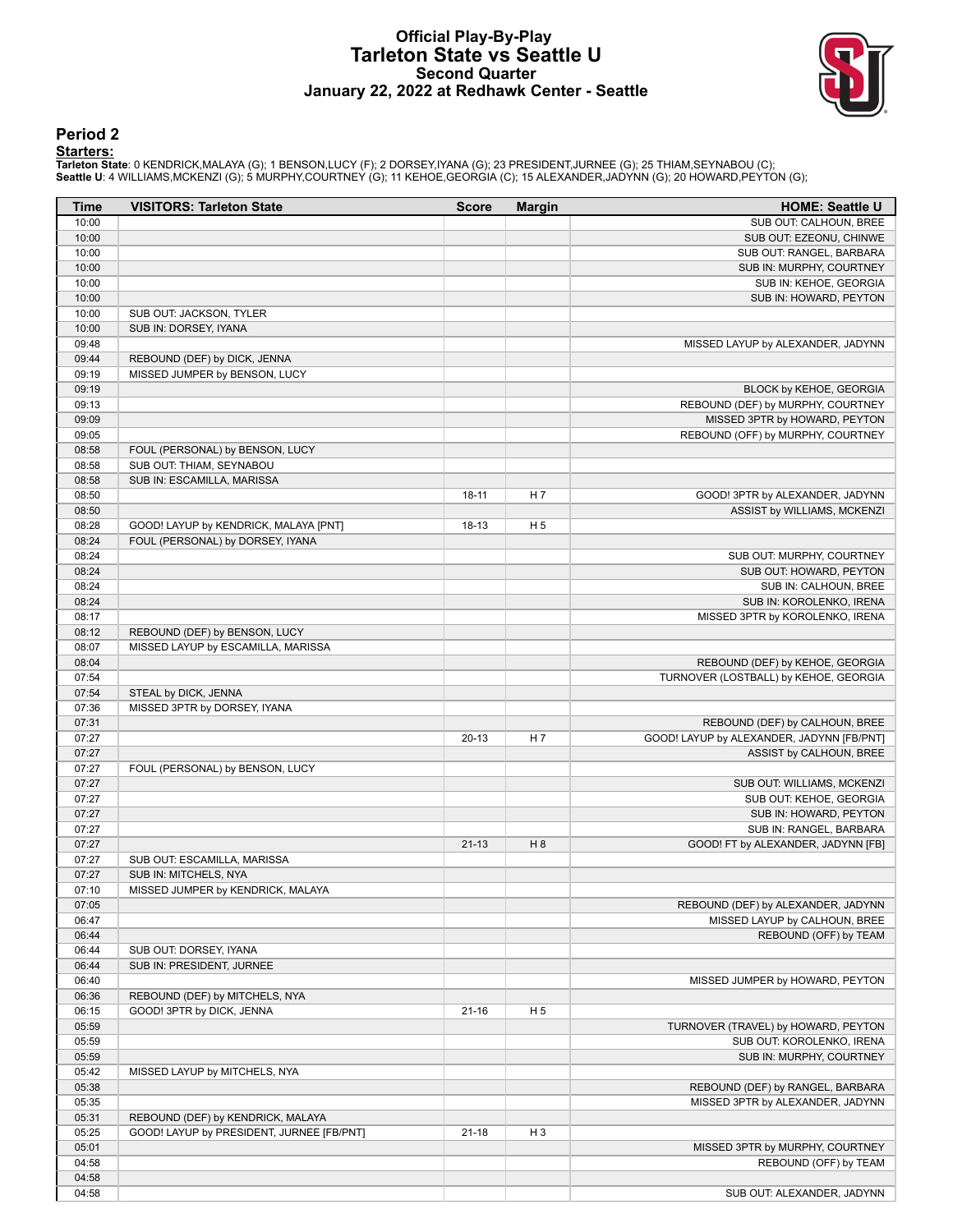| Time           | <b>VISITORS: Tarleton State</b>        | <b>Score</b> | <b>Margin</b>  | <b>HOME: Seattle U</b>                  |
|----------------|----------------------------------------|--------------|----------------|-----------------------------------------|
| 04:58          |                                        |              |                | SUB OUT: CALHOUN, BREE                  |
| 04:58          |                                        |              |                | SUB OUT: RANGEL, BARBARA                |
| 04:58          |                                        |              |                | SUB IN: WILLIAMS, MCKENZI               |
| 04:58          |                                        |              |                | SUB IN: KEHOE, GEORGIA                  |
| 04:58          |                                        |              |                | SUB IN: VICE-NEAT, HAILEY               |
| 04:58          | SUB OUT: MITCHELS, NYA                 |              |                |                                         |
| 04:58          | SUB IN: THIAM, SEYNABOU                |              |                |                                         |
| 04:56          |                                        |              |                | MISSED JUMPER by HOWARD, PEYTON         |
| 04:54          |                                        |              |                | REBOUND (OFF) by KEHOE, GEORGIA         |
| 04:52<br>04:48 | REBOUND (DEF) by KENDRICK, MALAYA      |              |                | MISSED JUMPER by KEHOE, GEORGIA         |
| 04:23          | MISSED 3PTR by DICK, JENNA             |              |                |                                         |
| 04:18          |                                        |              |                | REBOUND (DEF) by WILLIAMS, MCKENZI      |
| 04:07          |                                        |              |                | TURNOVER (BADPASS) by WILLIAMS, MCKENZI |
| 04:07          | STEAL by BENSON, LUCY                  |              |                |                                         |
| 04:00          | MISSED JUMPER by DICK, JENNA           |              |                |                                         |
| 04:00          |                                        |              |                | BLOCK by KEHOE, GEORGIA                 |
| 03:54          | REBOUND (OFF) by DICK, JENNA           |              |                |                                         |
| 03:53          |                                        |              |                | FOUL (PERSONAL) by HOWARD, PEYTON       |
| 03:53          |                                        |              |                | SUB OUT: HOWARD, PEYTON                 |
| 03:53          |                                        |              |                | SUB IN: CALHOUN, BREE                   |
| 03:53          | SUB OUT: BENSON, LUCY                  |              |                |                                         |
| 03:53          | SUB IN: CUNNINGHAM, EMILY              |              |                |                                         |
| 03:53          | MISSED FT by PRESIDENT, JURNEE         |              |                |                                         |
| 03:53          | REBOUND (OFF) by TEAM                  |              |                |                                         |
| 03:53          | MISSED FT by PRESIDENT, JURNEE         |              |                |                                         |
| 03:51          |                                        |              |                | REBOUND (DEF) by VICE-NEAT, HAILEY      |
| 03:46          |                                        |              |                | MISSED 3PTR by VICE-NEAT, HAILEY        |
| 03:42<br>03:42 | REBOUND (DEF) by KENDRICK, MALAYA      |              |                |                                         |
| 03:29          | MISSED JUMPER by KENDRICK, MALAYA      |              |                | FOUL (PERSONAL) by WILLIAMS, MCKENZI    |
| 03:25          | REBOUND (OFF) by THIAM, SEYNABOU       |              |                |                                         |
| 03:24          | GOOD! LAYUP by THIAM, SEYNABOU [PNT]   | $21 - 20$    | H <sub>1</sub> |                                         |
| 03:03          |                                        |              |                | MISSED 3PTR by MURPHY, COURTNEY         |
| 02:59          | REBOUND (DEF) by CUNNINGHAM, EMILY     |              |                |                                         |
| 02:51          | MISSED LAYUP by THIAM, SEYNABOU        |              |                |                                         |
| 02:51          |                                        |              |                | BLOCK by KEHOE, GEORGIA                 |
| 02:51          |                                        |              |                | REBOUND (DEF) by KEHOE, GEORGIA         |
| 02:48          |                                        |              |                | SUB OUT: MURPHY, COURTNEY               |
| 02:48          |                                        |              |                | SUB IN: ALEXANDER, JADYNN               |
| 02:37          |                                        |              |                | MISSED JUMPER by KEHOE, GEORGIA         |
| 02:34          | REBOUND (DEF) by CUNNINGHAM, EMILY     |              |                |                                         |
| 02:30          | MISSED 3PTR by PRESIDENT, JURNEE       |              |                |                                         |
| 02:27          |                                        |              |                | REBOUND (DEF) by KEHOE, GEORGIA         |
| 02:12          |                                        |              |                | MISSED JUMPER by CALHOUN, BREE          |
| 02:08          | REBOUND (DEF) by PRESIDENT, JURNEE     |              |                |                                         |
| 02:01<br>01:40 | GOOD! LAYUP by PRESIDENT, JURNEE [PNT] | $21 - 22$    | V <sub>1</sub> | MISSED JUMPER by KEHOE, GEORGIA         |
| 01:37          |                                        |              |                | REBOUND (OFF) by VICE-NEAT, HAILEY      |
| 01:34          |                                        |              |                | MISSED 3PTR by VICE-NEAT, HAILEY        |
| 01:29          | REBOUND (DEF) by DICK, JENNA           |              |                |                                         |
| 01:23          | MISSED JUMPER by KENDRICK, MALAYA      |              |                |                                         |
| 01:20          |                                        |              |                | REBOUND (DEF) by KEHOE, GEORGIA         |
| 01:08          |                                        | 24-22        | H <sub>2</sub> | GOOD! 3PTR by CALHOUN, BREE             |
| 01:08          |                                        |              |                | ASSIST by KEHOE, GEORGIA                |
| 00:45          |                                        |              |                | SUB OUT: KEHOE, GEORGIA                 |
| 00:45          |                                        |              |                | SUB OUT: VICE-NEAT, HAILEY              |
| 00:45          |                                        |              |                | SUB IN: EZEONU, CHINWE                  |
| 00:45          |                                        |              |                | SUB IN: RANGEL, BARBARA                 |
| 00:45          | SUB OUT: PRESIDENT, JURNEE             |              |                |                                         |
| 00:45          | SUB IN: JONES, MASON                   |              |                |                                         |
| 00:40          | GOOD! 3PTR by CUNNINGHAM, EMILY        | 24-25        | V <sub>1</sub> |                                         |
| 00:40          | ASSIST by DICK, JENNA                  |              |                |                                         |
| 00:12          |                                        |              |                | MISSED 3PTR by CALHOUN, BREE            |
| 00:08          |                                        |              |                | REBOUND (OFF) by EZEONU, CHINWE         |
| 00:06          |                                        |              |                | MISSED LAYUP by EZEONU, CHINWE          |
| 00:06          | BLOCK by THIAM, SEYNABOU               |              |                |                                         |
| 00:03          |                                        |              |                | REBOUND (OFF) by EZEONU, CHINWE         |
| 00:03          |                                        |              |                | MISSED LAYUP by EZEONU, CHINWE          |
| 00:03<br>00:03 | BLOCK by THIAM, SEYNABOU               |              |                | REBOUND (OFF) by TEAM                   |
|                |                                        |              |                |                                         |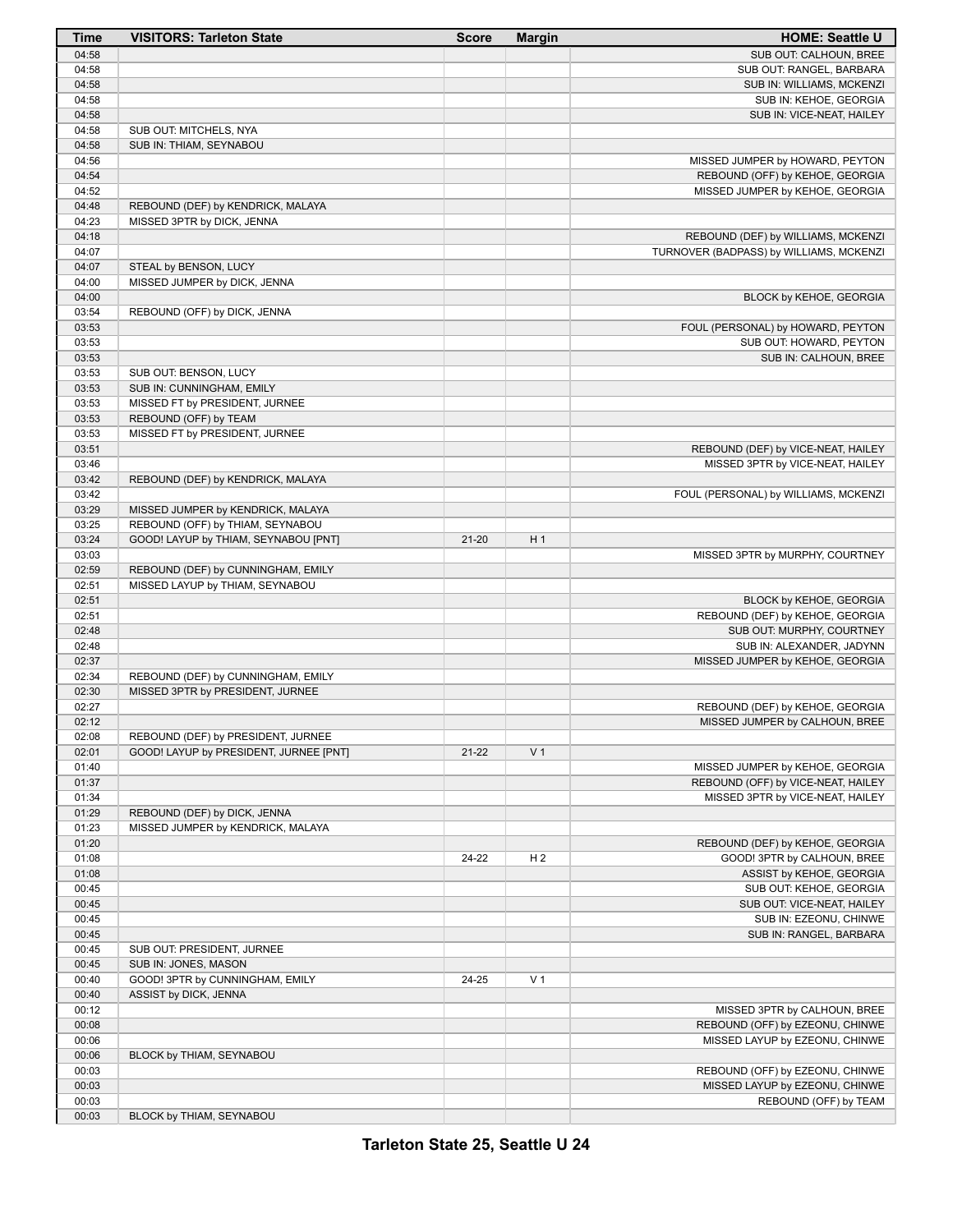| <b>Points (This Period)</b> | TSU           | <b>SEA</b>    |
|-----------------------------|---------------|---------------|
| In the Paint                |               |               |
| Off Turns                   |               |               |
| 2nd Chance                  |               |               |
| <b>Fast Break</b>           |               |               |
| Bench                       |               |               |
| Per Poss                    | 0.875<br>6/16 | 0.529<br>4/17 |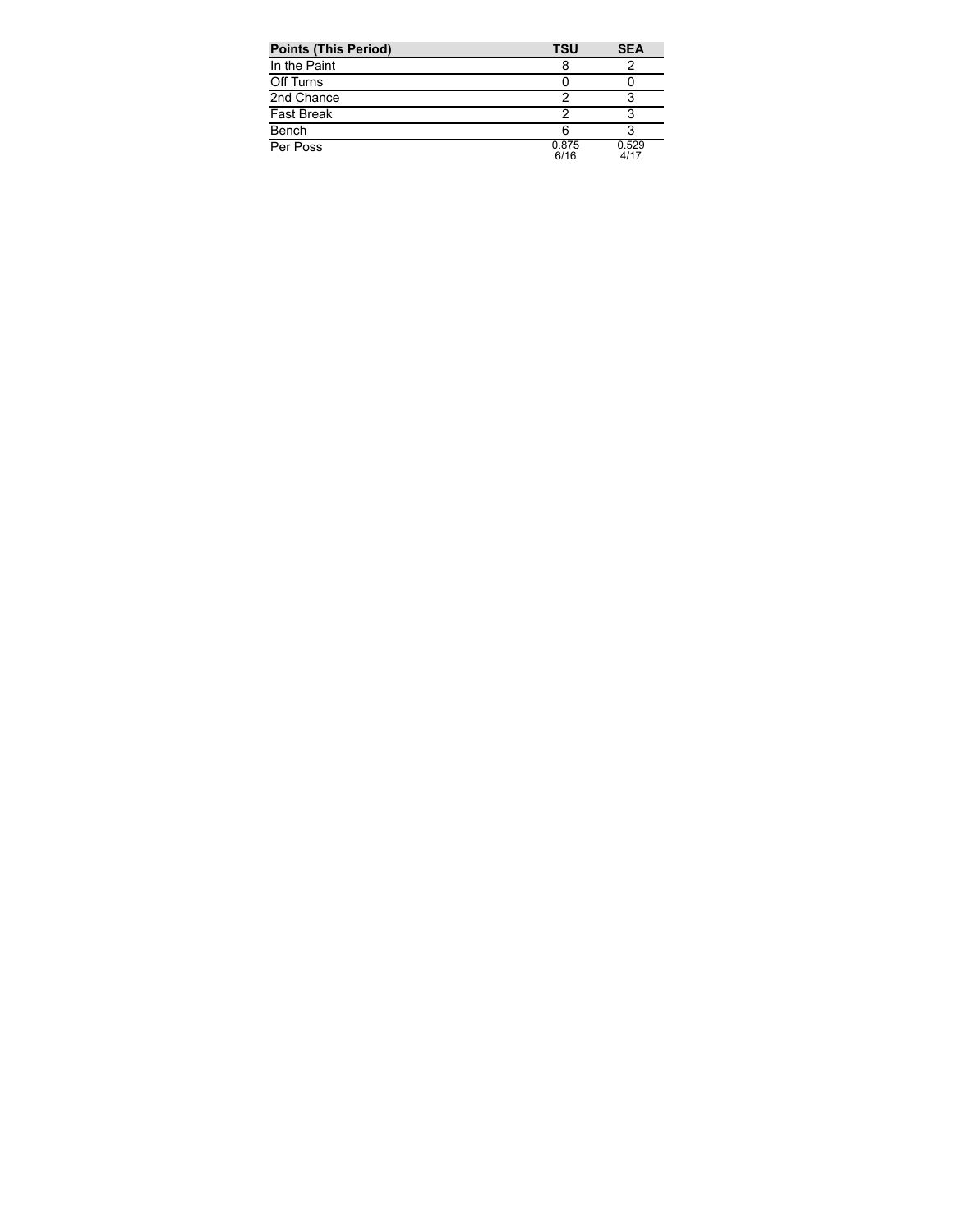### **Official Box Score Tarleton State vs Seattle U Second Half Statistics Only January 22, 2022 at Redhawk Center - Seattle**



### **Tarleton State 26**

| No.               | Plaver                    | S | <b>Pts</b> | <b>FG</b> | 3FG      | <b>FT</b> | <b>OR</b>      | <b>DR</b> | TR             | <b>PF</b> | A | TO       | <b>B</b> lk | Stl         | <b>Min</b> | $+/-$ |
|-------------------|---------------------------|---|------------|-----------|----------|-----------|----------------|-----------|----------------|-----------|---|----------|-------------|-------------|------------|-------|
| 00                | <b>KENDRICK, MALAYA</b>   | G | 6          | $3 - 8$   | $0 - 1$  | $0-0$     |                | ٠         | 2              |           |   | 3        | 0           | 0           | 20         | $-1$  |
| 01                | <b>BENSON, LUCY</b>       | F | 0          | $0 - 1$   | $0 - 0$  | $0 - 0$   | $\overline{2}$ | 1         | 3              | $\Omega$  |   | 2        | $\Omega$    | 0           | 17         | $-1$  |
| 02                | DORSEY, IYANA             | G | $\Omega$   | $0 - 4$   | $0 - 2$  | $0 - 0$   |                |           | 2              | 0         | 0 | 0        | 0           | 0           | 3          | 1     |
| 04                | <b>CUNNINGHAM, EMILY</b>  | F | $\Omega$   | $0 - 1$   | $0 - 1$  | $0 - 0$   | 0              | 0         | $\mathbf{0}$   | $\Omega$  | 0 | $\Omega$ | 0           | $\Omega$    | 3          | 0     |
| 11                | JONES, MASON              | G | 0          | $0 - 2$   | $0 - 1$  | $0-0$     | 0              | 0         | $\mathbf{0}$   | $\Omega$  | 0 | 0        | 0           | $\mathbf 0$ | 4          | 6     |
| $12 \overline{ }$ | DICK, JENNA               | G | 6          | $2 - 4$   | $2 - 3$  | $0 - 0$   | 0              | 1         | 1              | $\Omega$  | 2 |          | 0           | 1           | 17         | $-2$  |
| 21                | MITCHELS, NYA             | С | 2          | $1 - 2$   | $0 - 0$  | $0 - 0$   | 1              | 1         | 2              |           | 0 | 0        | 0           | 0           | 4          | 6     |
| 22                | <b>JACKSON, TYLER</b>     | G | $\Omega$   | $0 - 0$   | $0 - 0$  | $0 - 0$   | 0              | $\Omega$  | $\Omega$       | 0         | 0 | $\Omega$ | $\Omega$    | $\Omega$    | $\Omega$   | 0     |
| 23                | PRESIDENT, JURNEE         | G | 8          | $3 - 4$   | $2 - 2$  | $0 - 0$   | 0              | 0         | 0              | 0         |   |          | 0           | 0           | 16         | -7    |
| 25                | THIAM, SEYNABOU           | С | 4          | $2 - 5$   | $0 - 0$  | $0 - 0$   | 4              | 4         | 8              | $\Omega$  | 0 | 0        | 2           | $\Omega$    | 16         | $-7$  |
| 33                | <b>ESCAMILLA, MARISSA</b> | F | $\Omega$   | $0 - 0$   | $0 - 0$  | $0 - 0$   | 0              | $\Omega$  | 0              | $\Omega$  | 0 | $\Omega$ | 0           | 0           | 0          | 0     |
|                   | TEAM                      |   | 0          | $0 - 0$   | $0 - 0$  | $0 - 0$   | 2              | 0         | $\overline{2}$ | $\Omega$  | 0 | 2        | $\Omega$    | 0           | 0          |       |
|                   | <b>TOTALS</b>             |   | 26         | $11 - 31$ | $4 - 10$ | $0 - 0$   | 11             | 9         | 20             | 2         | 5 | 9        | 2           | 1           | 100        |       |

| <b>Shooting By Period</b><br>Period | FG        | FG%   | 3FG      | 3FG%  | FT      | FT%   | Deac<br>Last |
|-------------------------------------|-----------|-------|----------|-------|---------|-------|--------------|
| 3rd Qtr                             | 6-18      | 33%   | $2-6$    | 33%   | $0 - 0$ | 0%    |              |
| 4th Qtr                             | $5 - 13$  | 38%   | $2 - 4$  | 50%   | $0 - 0$ | $0\%$ |              |
| 2nd Half                            | $11 - 31$ | 35%   | $4 - 10$ | 40%   | $0 - 0$ | 0%    |              |
| Game                                | 24-70     | 34.3% | 7.22     | 31.8% | $2 - 5$ | 40.0% |              |

*Deadball Rebounds:* 2,0 *Last FG Half:* TSU 4th-04:18

### **Seattle U 27**

| No. | Player                   | S | <b>Pts</b>    | <b>FG</b> | 3FG     | <b>FT</b> | <b>OR</b> | DR       | TR           | PF            | A        | TO | <b>Blk</b>   | Stl      | Min      | $+/-$          |
|-----|--------------------------|---|---------------|-----------|---------|-----------|-----------|----------|--------------|---------------|----------|----|--------------|----------|----------|----------------|
| 04  | WILLIAMS, MCKENZI        | G | 3             | $1 - 4$   | $0 - 1$ | $1 - 2$   |           | 2        | 3            | 0             | 4        | 2  | 0            |          | 15       | $\overline{2}$ |
| 05  | MURPHY, COURTNEY         | G | 8             | $3 - 3$   | $2 - 2$ | $0 - 0$   | 0         | 2        | 2            |               |          |    | 0            |          | 12       | 11             |
| 11  | <b>KEHOE, GEORGIA</b>    | С | 6             | $3 - 7$   | $0 - 0$ | $0 - 0$   | 0         | 2        | 2            | $\mathcal{P}$ | 0        | 0  |              | 0        | 11       | -5             |
| 13  | <b>VICE-NEAT, HAILEY</b> | F | 2             | $1 - 1$   | $0 - 0$ | $0 - 0$   | 0         |          |              | 0             | 0        | 0  | $\mathbf{0}$ | $\Omega$ | 6        | 1              |
| 15  | ALEXANDER, JADYNN        | G | 2             | 1-3       | $0 - 0$ | $0 - 0$   | 1         |          | 2            | 2             | 0        | 0  | 0            | 2        | 16       | 7              |
| 20  | HOWARD, PEYTON           | G | $\mathcal{P}$ | $1 - 3$   | $0 - 1$ | $0 - 0$   | 0         | 0        | 0            |               | 1        |    |              | 2        | 18       | $-2$           |
| 22  | <b>CALHOUN, BREE</b>     | G | 2             | $1 - 2$   | $0 - 1$ | $0 - 0$   | 1         | 0        |              | 0             | 0        |    | 0            | 0        |          | 2              |
| 23  | KOROLENKO, IRENA         | F | 0             | $0 - 0$   | $0 - 0$ | $0 - 0$   | 0         | 0        | $\mathbf{0}$ | 0             |          | 0  |              | 0        | 4        | $-4$           |
| 24  | <b>CLARK, TALIYAH</b>    | G | 0             | $0 - 1$   | $0 - 1$ | $0 - 0$   | 0         | 0        | $\Omega$     | 0             | 0        | O  | 0            | 0        | 4        | -6             |
| 34  | EZEONU, CHINWE           | F | 0             | $0 - 0$   | $0 - 0$ | $0 - 0$   | 0         | $\Omega$ | $\Omega$     | 0             | $\Omega$ | 0  | $\Omega$     | $\Omega$ | $\Omega$ | $\Omega$       |
| 42  | RANGEL, BARBARA          | С | 2             | $1 - 3$   | $0 - 0$ | $0 - 0$   | 1         | 0        | 1            | 0             | $\Omega$ | 0  | $\Omega$     | 0        | 7        | $-1$           |
|     | <b>TEAM</b>              |   | 0             | $0 - 0$   | $0 - 0$ | $0 - 0$   | 2         | $\Omega$ | 2            | 0             | 0        | 0  | $\Omega$     | 0        | 0        |                |
|     | <b>TOTALS</b>            |   | 27            | $12 - 27$ | $2 - 6$ | $1 - 2$   | 6         | 8        | 14           | 6             | 7        | 5  | 3            | 6        | 100      |                |

**Score 1st 2nd 3rd 4th 5th TOT** TSU 11 14 14 12 6 **57** SEA 15 9 8 19 5 **56**

| <b>Shooting By Period</b><br>Period | FG        | FG%   | 3FG     | 3FG%  | FT    | FT%   | Deadball Rebounds: 3,0<br>Last FG Half: SEA 4th-00:18 |
|-------------------------------------|-----------|-------|---------|-------|-------|-------|-------------------------------------------------------|
| 3rd Qtr                             | $4 - 12$  | 33%   | $0 - 3$ | 00%   | 0-0   | $0\%$ |                                                       |
| 4th Qtr                             | $8 - 15$  | 53%   | $2-3$   | 67%   | $1-2$ | 50%   |                                                       |
| 2nd Half                            | $12 - 27$ | 44%   | $2 - 6$ | 33%   | $1-2$ | 50%   |                                                       |
| Game                                | 24-76     | 31.6% | $5-23$  | 21 7% | $3-5$ | 60.0% |                                                       |

| <b>Points from (This Period)</b> | TSU SEA |    |
|----------------------------------|---------|----|
| In the Paint                     | 10      | 20 |
| Off Turns                        |         |    |
| 2nd Chance                       | 15      | 5  |
| <b>Fast Break</b>                | O       |    |
| Bench                            | я       | ค  |

Start Time: **05:02 PM ET** End Time: **07:02 PM ET** Game Duration: **2:00** Conference Game;

**Hobbs** Attendance: **240**

Game Notes: Officials: **Robert Scofield, Teresa Turner, Kimberly**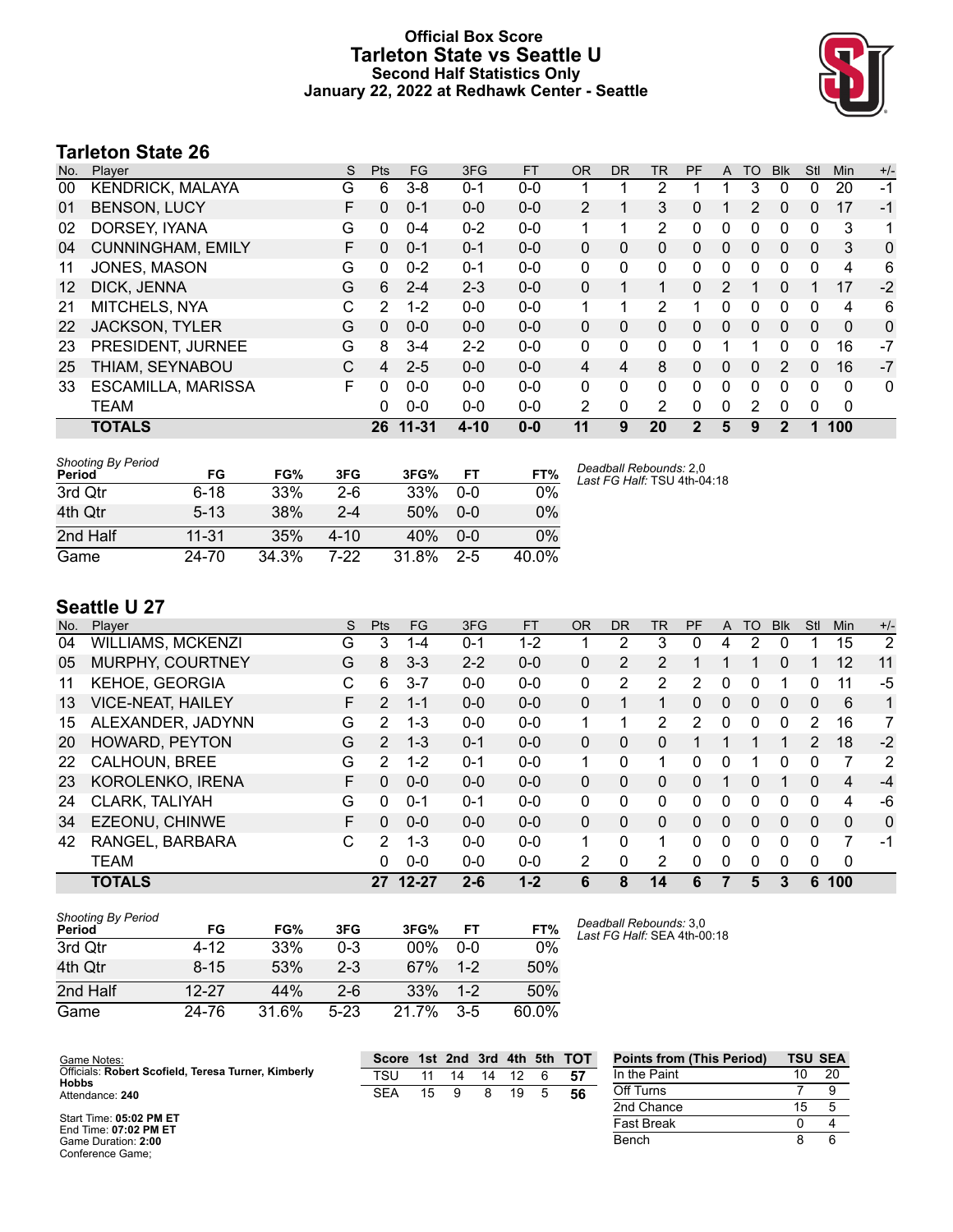### **Official Box Score Tarleton State vs Seattle U Third Quarter Statistics Only January 22, 2022 at Redhawk Center - Seattle**



### **Tarleton State 32**

| No. | Plaver                   | S | <b>Pts</b>     | <b>FG</b> | 3FG     | <b>FT</b> | <b>OR</b> | <b>DR</b>    | TR       | PF       | A            | TO | <b>B</b> lk | <b>Stl</b>   | Min          | $+/-$ |
|-----|--------------------------|---|----------------|-----------|---------|-----------|-----------|--------------|----------|----------|--------------|----|-------------|--------------|--------------|-------|
| 00  | <b>KENDRICK, MALAYA</b>  | G | 4              | $2 - 4$   | $0 - 0$ | $0 - 0$   |           | 0            |          | 0        |              | 0  | 0           | 0            | 10           | 6     |
| 01  | <b>BENSON, LUCY</b>      | F | 0              | $0 - 1$   | $0 - 0$ | $0 - 0$   | 0         |              | 1        | 0        | $\Omega$     |    | 0           | $\mathbf{0}$ | 7            | 6     |
| 02  | DORSEY, IYANA            | G | 0              | $0 - 4$   | $0 - 2$ | $0 - 0$   |           |              | 2        | 0        | 0            | 0  | 0           | 0            | 3            | 1     |
| 23  | PRESIDENT, JURNEE        | G | 8              | $3 - 3$   | $2 - 2$ | $0 - 0$   | $\Omega$  | 0            | 0        | $\Omega$ | $\Omega$     | 0  | $\Omega$    | $\Omega$     | 9            | 6     |
| 25  | THIAM, SEYNABOU          | C | $\overline{2}$ | 1-3       | $0 - 0$ | $0 - 0$   | 4         | 4            | 8        | 0        | $\Omega$     | 0  | 0           | $\Omega$     | 9            | 6     |
| 04  | <b>CUNNINGHAM, EMILY</b> | F | 0              | $0 - 1$   | $0 - 1$ | $0 - 0$   | 0         | 0            | 0        | 0        | $\Omega$     | 0  | 0           | $\mathbf{0}$ | 3            | 0     |
| 11  | JONES, MASON             | G | 0              | $0 - 0$   | $0 - 0$ | $0 - 0$   | $\Omega$  | 0            | 0        | 0        | $\Omega$     | 0  | 0           | $\Omega$     | 1            | 0     |
| 12  | DICK, JENNA              | G | $\Omega$       | $0 - 1$   | $0 - 1$ | $0 - 0$   | $\Omega$  | $\Omega$     | $\Omega$ | $\Omega$ |              | 0  | $\Omega$    | $\Omega$     | 7            | 5     |
| 21  | MITCHELS, NYA            | C | 0              | $0 - 1$   | $0 - 0$ | $0 - 0$   | 0         | $\Omega$     | 0        |          | $\Omega$     | 0  | 0           | $\Omega$     | 1            | 0     |
| 22  | <b>JACKSON, TYLER</b>    | G | 0              | $0 - 0$   | $0 - 0$ | $0 - 0$   | $\Omega$  | $\mathbf{0}$ | 0        | 0        | $\Omega$     | 0  | 0           | $\Omega$     | $\mathbf{0}$ | 0     |
| 33  | ESCAMILLA, MARISSA       | F | 0              | $0 - 0$   | $0-0$   | $0 - 0$   | 0         | 0            | 0        | 0        | $\Omega$     | 0  | 0           | 0            | $\Omega$     | 0     |
|     | TEAM                     |   |                |           |         |           | 2         | 0            | 2        | $\Omega$ |              |    |             |              |              |       |
|     | <b>TOTALS</b>            |   | 14             | $6 - 18$  | $2 - 6$ | $0 - 0$   | 8         | 6            | 14       |          | $\mathbf{2}$ | 2  | 0           | 0            | 50           |       |

| <b>Shooting By Period</b><br>Period | FG      | FG%   | 3FG  | 3FG%   | FT      | FT%   | Deadball Rebounds: 2,0 |
|-------------------------------------|---------|-------|------|--------|---------|-------|------------------------|
| 5th Qtr                             | $3 - 5$ | 60%   | በ-2  | 00%    | $0-0$   | 0%    |                        |
| 2nd Half                            | $3 - 5$ | 60%   | 0-2  | $00\%$ | 0-0     | 0%    |                        |
| Game                                | 24-70   | 34.3% | 7-22 | 31.8%  | $2 - 5$ | 40.0% |                        |

### **Seattle U 32**

| No. | Plaver                   | S  | Pts      | FG       | 3FG     | <b>FT</b> | 0R           | <b>DR</b> | TR             | PF       | A | TO           | <b>Blk</b> | Stl | Min      | $+/-$    |
|-----|--------------------------|----|----------|----------|---------|-----------|--------------|-----------|----------------|----------|---|--------------|------------|-----|----------|----------|
| 04  | <b>WILLIAMS, MCKENZI</b> | G  | 0        | $0 - 1$  | 0-1     | $0-0$     | 0            | 4         |                | 0        | 2 |              | 0          | 0   | 6        | $-2$     |
| 05  | MURPHY, COURTNEY         | G  | $\Omega$ | $0 - 0$  | $0 - 0$ | $0 - 0$   | 0            | 0         | 0              | 0        | 0 | 0            | $\Omega$   | 0   | 5        | $-2$     |
| 11  | <b>KEHOE, GEORGIA</b>    | С  | 4        | $2 - 4$  | $0 - 0$ | $0 - 0$   | 0            | 1         | 1              |          | 0 | 0            | 0          | 0   | 6        | $-2$     |
| 15  | ALEXANDER, JADYNN        | G  | $\Omega$ | $0 - 1$  | $0 - 0$ | $0 - 0$   | $\mathbf{1}$ | 1         | $\overline{2}$ | 1        | 0 | 0            | 0          | 0   | 9        | $-6$     |
| 20  | <b>HOWARD, PEYTON</b>    | G  | $\Omega$ | $0 - 2$  | 0-1     | $0 - 0$   | 0            | 0         | 0              |          | 0 |              |            | 0   | 10       | -6       |
| 13  | <b>VICE-NEAT, HAILEY</b> | F. | 0        | $0 - 0$  | $0 - 0$ | $0 - 0$   | $\Omega$     | 1         | 1              | 0        | 0 | 0            | $\Omega$   | 0   |          | $\Omega$ |
| 22  | CALHOUN, BREE            | G  | 2        | $1 - 2$  | $0 - 1$ | $0 - 0$   | $\Omega$     | 0         | 0              | $\Omega$ | 0 | 0            | 0          | 0   | 4        | $-4$     |
| 23  | KOROLENKO, IRENA         | F  | $\Omega$ | $0 - 0$  | $0 - 0$ | $0 - 0$   | 0            | $\Omega$  | $\Omega$       | 0        |   | 0            |            | 0   | 4        | $-4$     |
| 24  | <b>CLARK, TALIYAH</b>    | G  | $\Omega$ | $0 - 0$  | $0 - 0$ | $0-0$     | $\Omega$     | 0         | 0              | 0        | 0 | 0            | 0          | 0   | 1        | 0        |
| 34  | EZEONU, CHINWE           | F  | $\Omega$ | $0 - 0$  | $0 - 0$ | $0 - 0$   | 0            | 0         | $\Omega$       | 0        | 0 | 0            | $\Omega$   | 0   | $\Omega$ | 0        |
| 42  | RANGEL, BARBARA          | C  | 2        | $1 - 2$  | 0-0     | $0-0$     | 1            | 0         | 1              | 0        | 0 | 0            | U          | 0   | 4        | -4       |
|     | <b>TEAM</b>              |    |          |          |         |           | 0            | 0         | 0              | 0        |   | 0            |            |     |          |          |
|     | <b>TOTALS</b>            |    | 8        | $4 - 12$ | $0 - 3$ | $0-0$     | $\mathbf{2}$ | 4         | 6              | 3        | 3 | $\mathbf{2}$ | 2          | 0   | 50       |          |
|     |                          |    |          |          |         |           |              |           |                |          |   |              |            |     |          |          |

| <b>Shooting By Period</b><br>Period | FG      | FG%   | 3FG    | 3FG%   | FТ    | FT%   | Dead |
|-------------------------------------|---------|-------|--------|--------|-------|-------|------|
| 5th Qtr                             | 2-8     | 25%   | 0-3    | $00\%$ | 1-2   | 50%   |      |
| 2nd Half                            | $2 - 8$ | 25%   | 0-3    | $00\%$ | $1-2$ | 50%   |      |
| Game                                | 24 76   | 31.6% | $5-23$ | 21.7%  | $3-5$ | 60.0% |      |

*Deadball Rebounds:* 3,0

| Game Notes:                                                  | Score 1st 2nd 3rd 4th 5th TOT |    |    |    |    |   |    | <b>Points (This Period)</b> | TSU          | <b>SEA</b>    |
|--------------------------------------------------------------|-------------------------------|----|----|----|----|---|----|-----------------------------|--------------|---------------|
| Officials: Robert Scofield, Teresa Turner, Kimberly<br>Hobbs | TSU                           | 11 | 14 | 14 | 12 | 6 | 57 | In the Paint                |              |               |
| Attendance: 240                                              | SEA                           | 15 |    | 8  | 19 | 5 | 56 | Off Turns                   |              |               |
|                                                              |                               |    |    |    |    |   |    | 2nd Chance                  | 10           |               |
| Start Time: 05:02 PM ET<br>End Time: 07:02 PM ET             |                               |    |    |    |    |   |    | <b>Fast Break</b>           |              |               |
| Game Duration: 2:00                                          |                               |    |    |    |    |   |    | Bench                       |              |               |
| Conference Game:                                             |                               |    |    |    |    |   |    | Per Poss                    | .167<br>6/12 | 0.667<br>4/12 |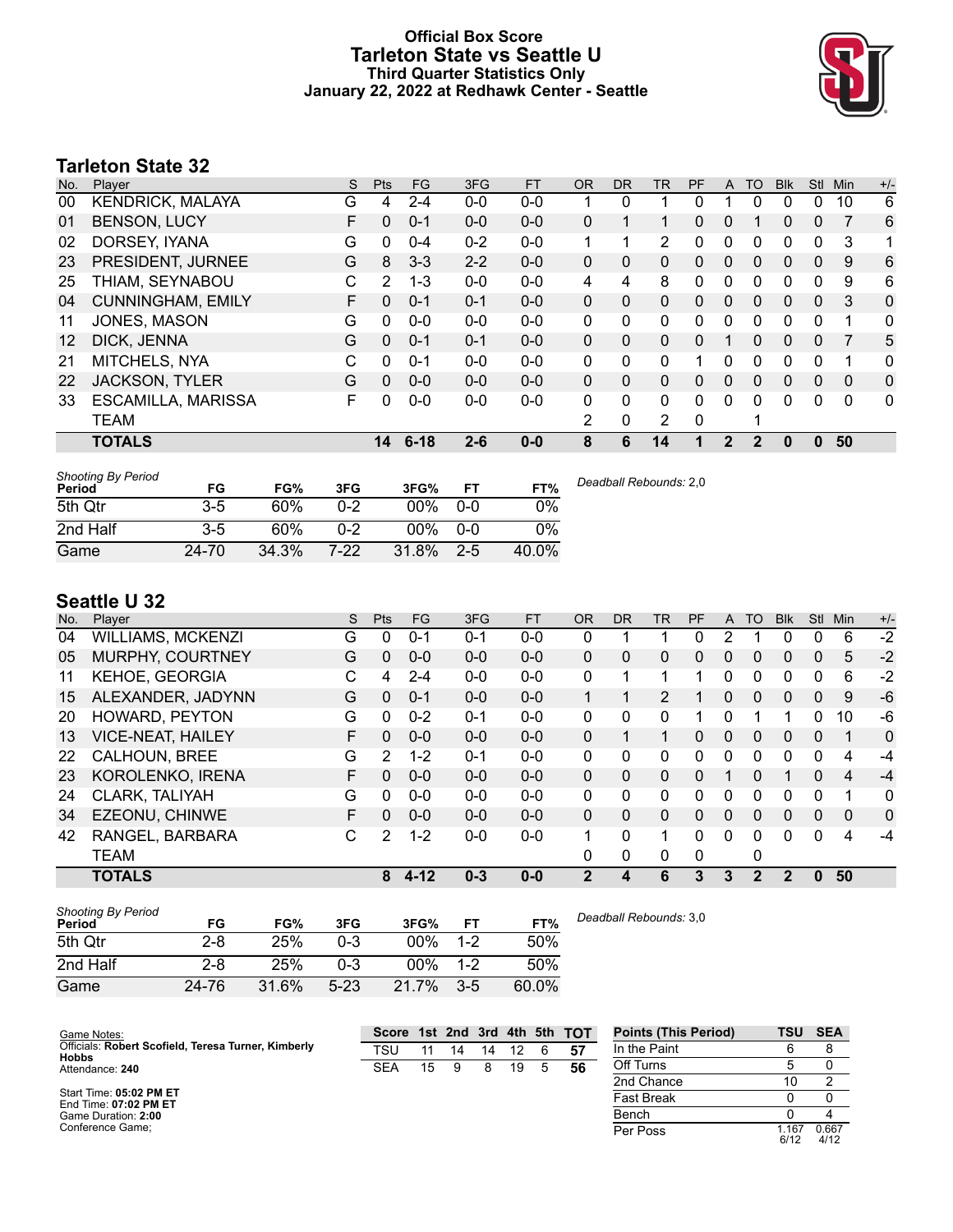### **Official Play-By-Play Tarleton State vs Seattle U Third Quarter January 22, 2022 at Redhawk Center - Seattle**



### **Period 3**

#### **Starters:**

**Tarleton State**: 0 KENDRICK,MALAYA (G); 1 BENSON,LUCY (F); 2 DORSEY,IYANA (G); 23 PRESIDENT,JURNEE (G); 25 THIAM,SEYNABOU (C);<br>**Seattie U**: 4 WILLIAMS,MCKENZI (G); 5 MURPHY,COURTNEY (G); 11 KEHOE,GEORGIA (C); 15 ALEXANDER

| Time           | <b>VISITORS: Tarleton State</b>                    | <b>Score</b> | <b>Margin</b>  | <b>HOME: Seattle U</b>                   |
|----------------|----------------------------------------------------|--------------|----------------|------------------------------------------|
| 10:00          |                                                    |              |                | SUB OUT: CALHOUN, BREE                   |
| 10:00          |                                                    |              |                | SUB OUT: EZEONU, CHINWE                  |
| 10:00          |                                                    |              |                | SUB OUT: RANGEL, BARBARA                 |
| 10:00          |                                                    |              |                | SUB IN: MURPHY, COURTNEY                 |
| 10:00          |                                                    |              |                | SUB IN: KEHOE, GEORGIA                   |
| 10:00          |                                                    |              |                | SUB IN: HOWARD, PEYTON                   |
| 10:00          | SUB OUT: CUNNINGHAM, EMILY                         |              |                |                                          |
| 10:00          | SUB OUT: JONES, MASON                              |              |                |                                          |
| 10:00<br>10:00 | SUB OUT: DICK, JENNA                               |              |                |                                          |
| 10:00          | SUB IN: BENSON, LUCY<br>SUB IN: DORSEY, IYANA      |              |                |                                          |
| 10:00          | SUB IN: PRESIDENT, JURNEE                          |              |                |                                          |
| 09:37          |                                                    |              |                | MISSED JUMPER by ALEXANDER, JADYNN       |
| 09:33          | REBOUND (DEF) by THIAM, SEYNABOU                   |              |                |                                          |
| 09:21          | MISSED JUMPER by DORSEY, IYANA                     |              |                |                                          |
| 09:19          | REBOUND (OFF) by TEAM                              |              |                |                                          |
| 09:18          | MISSED 3PTR by DORSEY, IYANA                       |              |                |                                          |
| 09:13          | REBOUND (OFF) by DORSEY, IYANA                     |              |                |                                          |
| 09:05          | MISSED JUMPER by THIAM, SEYNABOU                   |              |                |                                          |
| 09:02          | REBOUND (OFF) by THIAM, SEYNABOU                   |              |                |                                          |
| 08:57          | GOOD! 3PTR by PRESIDENT, JURNEE                    | 24-28        | V <sub>4</sub> |                                          |
| 08:57          | ASSIST by KENDRICK, MALAYA                         |              |                |                                          |
| 08:31          |                                                    |              |                | MISSED 3PTR by WILLIAMS, MCKENZI         |
| 08:27          | REBOUND (DEF) by DORSEY, IYANA                     |              |                |                                          |
| 08:14          |                                                    |              |                | FOUL (PERSONAL) by ALEXANDER, JADYNN     |
| 07:57          | MISSED 3PTR by DORSEY, IYANA                       |              |                |                                          |
| 07:53          |                                                    |              |                | REBOUND (DEF) by WILLIAMS, MCKENZI       |
| 07:46          |                                                    | 26-28        | V <sub>2</sub> | GOOD! LAYUP by KEHOE, GEORGIA [PNT]      |
| 07:46          |                                                    |              |                | ASSIST by WILLIAMS, MCKENZI              |
| 07:15          | MISSED LAYUP by DORSEY, IYANA                      |              |                |                                          |
| 07:15          |                                                    |              |                | BLOCK by HOWARD, PEYTON                  |
| 07:15          | REBOUND (OFF) by TEAM                              |              |                |                                          |
| 07:15<br>07:15 | SUB OUT: DORSEY, IYANA                             |              |                |                                          |
| 07:13          | SUB IN: DICK, JENNA                                |              |                |                                          |
| 06:54          | TURNOVER (SHOTCLOCK) by TEAM                       |              |                | MISSED LAYUP by KEHOE, GEORGIA           |
| 06:50          | REBOUND (DEF) by THIAM, SEYNABOU                   |              |                |                                          |
| 06:36          | TURNOVER (LOSTBALL) by BENSON, LUCY                |              |                |                                          |
| 06:25          |                                                    |              |                | TURNOVER (LOSTBALL) by WILLIAMS, MCKENZI |
| 06:07          | MISSED LAYUP by BENSON, LUCY                       |              |                |                                          |
| 06:03          | REBOUND (OFF) by THIAM, SEYNABOU                   |              |                |                                          |
| 06:01          | GOOD! 3PTR by PRESIDENT, JURNEE                    | 26-31        | V <sub>5</sub> |                                          |
| 06:01          | ASSIST by DICK, JENNA                              |              |                |                                          |
| 05:33          |                                                    | 28-31        | $V_3$          | GOOD! LAYUP by KEHOE, GEORGIA [PNT]      |
| 05:33          |                                                    |              |                | ASSIST by WILLIAMS, MCKENZI              |
| 05:16          |                                                    |              |                | SUB OUT: WILLIAMS, MCKENZI               |
| 05:16          |                                                    |              |                | SUB OUT: MURPHY, COURTNEY                |
| 05:16          |                                                    |              |                | SUB IN: CALHOUN, BREE                    |
| 05:16          |                                                    |              |                | SUB IN: KOROLENKO, IRENA                 |
| 05:11          |                                                    |              |                | FOUL (PERSONAL) by KEHOE, GEORGIA        |
| 05:11          |                                                    |              |                | SUB OUT: KEHOE, GEORGIA                  |
| 05:11          |                                                    |              |                | SUB IN: RANGEL, BARBARA                  |
| 05:07          | GOOD! JUMPER by PRESIDENT, JURNEE [PNT]            | 28-33        | V <sub>5</sub> |                                          |
| 04:59          |                                                    |              |                | MISSED LAYUP by HOWARD, PEYTON           |
| 04:56          | REBOUND (DEF) by THIAM, SEYNABOU                   |              |                |                                          |
| 04:48          | MISSED JUMPER by KENDRICK, MALAYA                  |              |                |                                          |
| 04:44          | REBOUND (OFF) by THIAM, SEYNABOU                   |              |                |                                          |
| 04:39          | GOOD! JUMPER by THIAM, SEYNABOU                    | 28-35        | V <sub>7</sub> |                                          |
| 04:24          |                                                    |              |                | <b>TIMEOUT 30SEC</b>                     |
| 04:24<br>04:24 | SUB OUT: BENSON, LUCY<br>SUB IN: CUNNINGHAM, EMILY |              |                |                                          |
| 04:03          |                                                    |              |                | TURNOVER (BADPASS) by HOWARD, PEYTON     |
| 04:03          |                                                    |              |                |                                          |
| 03:44          | MISSED LAYUP by KENDRICK, MALAYA                   |              |                |                                          |
| 03:41          | REBOUND (OFF) by KENDRICK, MALAYA                  |              |                |                                          |
|                |                                                    |              |                |                                          |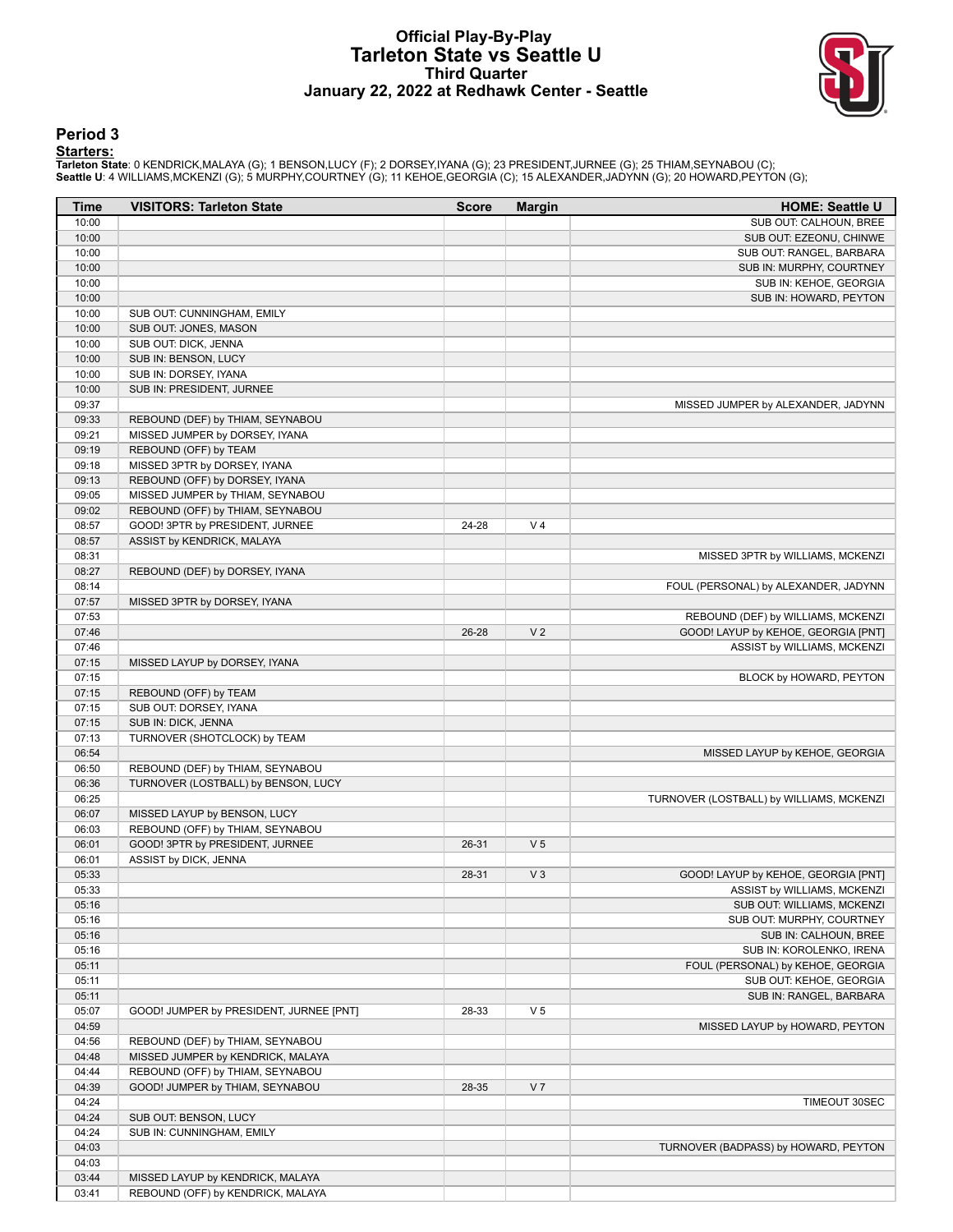| <b>Time</b> | <b>VISITORS: Tarleton State</b>        | <b>Score</b> | <b>Margin</b>  | <b>HOME: Seattle U</b>               |
|-------------|----------------------------------------|--------------|----------------|--------------------------------------|
| 03:39       | GOOD! JUMPER by KENDRICK, MALAYA [PNT] | 28-37        | V <sub>9</sub> |                                      |
| 03:15       |                                        |              |                | MISSED 3PTR by CALHOUN, BREE         |
| 03:09       |                                        |              |                | REBOUND (OFF) by ALEXANDER, JADYNN   |
| 02:53       |                                        |              |                | MISSED LAYUP by RANGEL, BARBARA      |
| 02:49       |                                        |              |                | REBOUND (OFF) by RANGEL, BARBARA     |
| 02:49       |                                        | 30-37        | V <sub>7</sub> | GOOD! LAYUP by RANGEL, BARBARA [PNT] |
| 02:18       | MISSED JUMPER by THIAM, SEYNABOU       |              |                |                                      |
| 02:14       |                                        |              |                | REBOUND (DEF) by ALEXANDER, JADYNN   |
| 02:04       |                                        | 32-37        | V <sub>5</sub> | GOOD! LAYUP by CALHOUN, BREE [PNT]   |
| 02:04       |                                        |              |                | ASSIST by KOROLENKO, IRENA           |
| 01:38       | GOOD! JUMPER by KENDRICK, MALAYA [PNT] | 32-39        | V <sub>7</sub> |                                      |
| 01:17       |                                        |              |                | MISSED 3PTR by HOWARD, PEYTON        |
| 01:13       | REBOUND (DEF) by THIAM, SEYNABOU       |              |                |                                      |
| 01:02       | MISSED 3PTR by CUNNINGHAM, EMILY       |              |                |                                      |
| 01:02       |                                        |              |                | BLOCK by KOROLENKO, IRENA            |
| 00:57       | REBOUND (OFF) by THIAM, SEYNABOU       |              |                |                                      |
| 00:54       |                                        |              |                | FOUL (PERSONAL) by HOWARD, PEYTON    |
| 00:54       |                                        |              |                | SUB OUT: ALEXANDER, JADYNN           |
| 00:54       |                                        |              |                | SUB OUT: CALHOUN, BREE               |
| 00:54       |                                        |              |                | SUB OUT: KOROLENKO, IRENA            |
| 00:54       |                                        |              |                | SUB OUT: RANGEL, BARBARA             |
| 00:54       |                                        |              |                | SUB IN: WILLIAMS, MCKENZI            |
| 00:54       |                                        |              |                | SUB IN: KEHOE, GEORGIA               |
| 00:54       |                                        |              |                | SUB IN: VICE-NEAT, HAILEY            |
| 00:54       |                                        |              |                | SUB IN: CLARK, TALIYAH               |
| 00:54       | SUB OUT: CUNNINGHAM, EMILY             |              |                |                                      |
| 00:54       | SUB OUT: PRESIDENT, JURNEE             |              |                |                                      |
| 00:54       | SUB OUT: THIAM, SEYNABOU               |              |                |                                      |
| 00:54       | SUB IN: BENSON, LUCY                   |              |                |                                      |
| 00:54       | SUB IN: JONES, MASON                   |              |                |                                      |
| 00:54       | SUB IN: MITCHELS, NYA                  |              |                |                                      |
| 00:52       | MISSED JUMPER by MITCHELS, NYA         |              |                |                                      |
| 00:48       |                                        |              |                | REBOUND (DEF) by VICE-NEAT, HAILEY   |
| 00:46       | FOUL (PERSONAL) by MITCHELS, NYA       |              |                |                                      |
| 00:31       |                                        |              |                | MISSED JUMPER by KEHOE, GEORGIA      |
| 00:27       | REBOUND (DEF) by BENSON, LUCY          |              |                |                                      |
| 00:13       | MISSED 3PTR by DICK, JENNA             |              |                |                                      |
| 00:09       |                                        |              |                | REBOUND (DEF) by KEHOE, GEORGIA      |

### **Tarleton State 39, Seattle U 32**

| <b>Points (This Period)</b> | <b>TSU</b>    | <b>SEA</b>    |
|-----------------------------|---------------|---------------|
| In the Paint                |               |               |
| Off Turns                   |               |               |
| 2nd Chance                  | 10            |               |
| <b>Fast Break</b>           |               |               |
| Bench                       |               |               |
| Per Poss                    | 1.167<br>6/12 | 0.667<br>4/12 |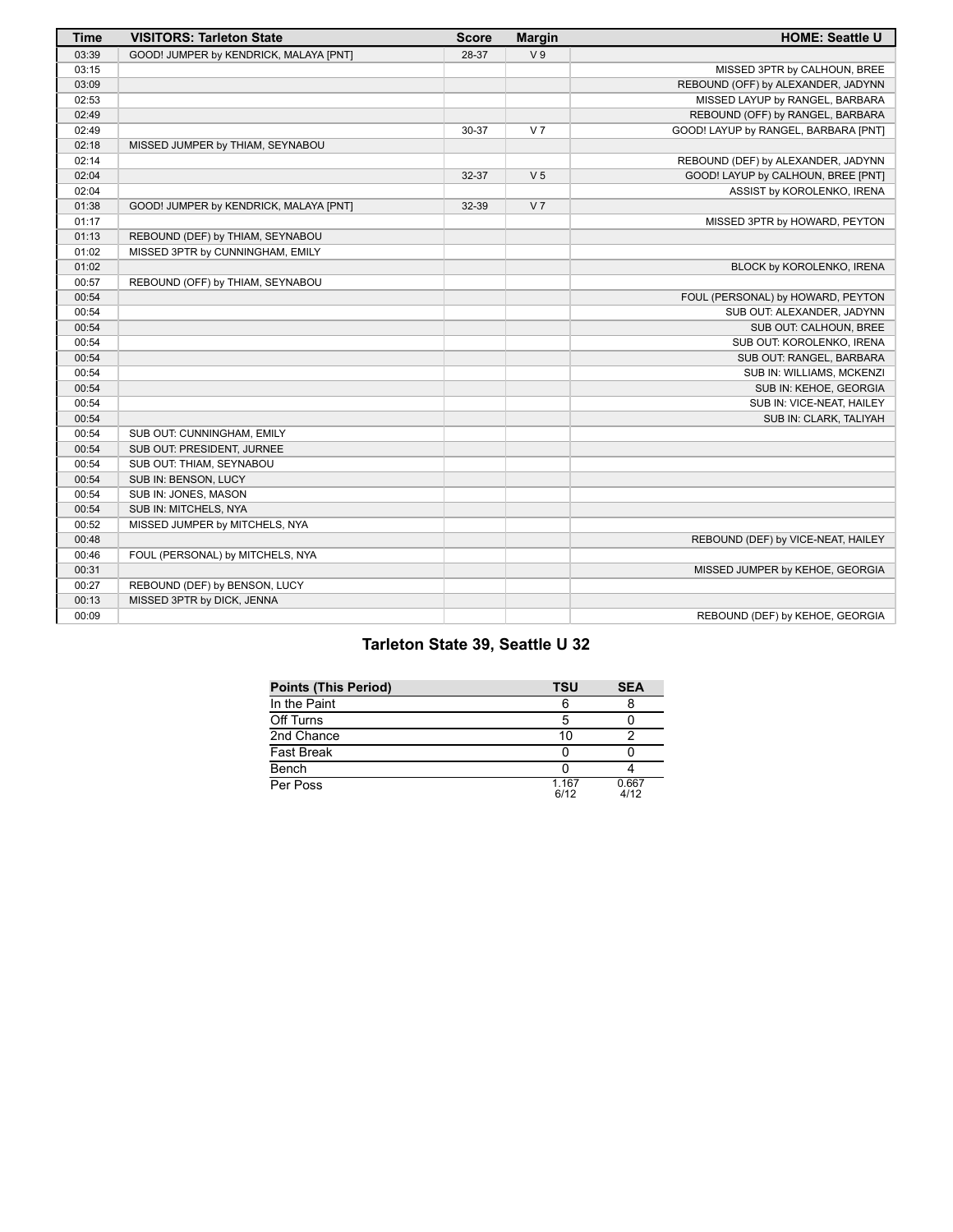### **Official Box Score Tarleton State vs Seattle U Fourth Quarter Statistics Only January 22, 2022 at Redhawk Center - Seattle**



### **Tarleton State 12**

| No. | Plaver                    | S | <b>Pts</b>      | <b>FG</b> | 3FG     | <b>FT</b> | <b>OR</b>    | <b>DR</b>    | TR | PF       | $\mathsf{A}$ | TO | <b>Blk</b> | <b>Stl</b>   | Min            | $+/-$ |
|-----|---------------------------|---|-----------------|-----------|---------|-----------|--------------|--------------|----|----------|--------------|----|------------|--------------|----------------|-------|
| 00  | <b>KENDRICK, MALAYA</b>   | G | 2               | $1 - 4$   | $0 - 1$ | $0 - 0$   | 0            |              |    |          | 0            | 3  | 0          | 0            | 10             | $-7$  |
| 01  | <b>BENSON, LUCY</b>       | F | 0               | $0 - 0$   | $0 - 0$ | $0 - 0$   | 2            | 0            | 2  | 0        |              |    | 0          | $\Omega$     | 10             | $-7$  |
| 02  | DORSEY, IYANA             | G | 0               | $0 - 0$   | $0 - 0$ | $0 - 0$   | 0            | 0            | 0  | 0        | 0            | 0  | 0          | 0            | 0              | 0     |
| 23  | PRESIDENT, JURNEE         | G | 0               | $0 - 1$   | $0 - 0$ | $0 - 0$   | $\Omega$     | $\Omega$     | 0  | $\Omega$ |              |    | 0          | $\mathbf{0}$ | $\overline{7}$ | $-13$ |
| 25  | THIAM, SEYNABOU           | C | $\mathcal{P}$   | $1 - 2$   | $0 - 0$ | $0 - 0$   | $\Omega$     | $\mathbf{0}$ | 0  | 0        | $\Omega$     | 0  | 2          | $\Omega$     |                | -13   |
| 04  | <b>CUNNINGHAM, EMILY</b>  | F | 0               | $0 - 0$   | $0 - 0$ | $0 - 0$   | $\Omega$     | $\mathbf{0}$ | 0  | $\Omega$ | $\Omega$     | 0  | 0          | $\mathbf{0}$ | $\Omega$       | 0     |
| 11  | JONES, MASON              | G | 0               | $0 - 2$   | $0 - 1$ | $0 - 0$   | 0            | 0            | 0  | 0        | $\Omega$     | 0  | 0          | 0            | 3              | 6     |
| 12  | DICK, JENNA               | G | 6               | $2 - 3$   | $2 - 2$ | $0 - 0$   | $\Omega$     |              | 1  | 0        |              |    | 0          |              | 10             | $-7$  |
| 21  | MITCHELS, NYA             | C | $\overline{2}$  | $1 - 1$   | $0 - 0$ | $0 - 0$   | 1            |              | 2  | 0        | $\Omega$     | 0  | 0          | 0            | 3              | 6     |
| 22  | <b>JACKSON, TYLER</b>     | G | 0               | $0 - 0$   | $0 - 0$ | $0 - 0$   | $\Omega$     | $\mathbf{0}$ | 0  | 0        | $\Omega$     | 0  | 0          | $\Omega$     | $\Omega$       | 0     |
| 33  | <b>ESCAMILLA, MARISSA</b> | F | 0               | $0 - 0$   | $0 - 0$ | $0 - 0$   | $\mathbf{0}$ | $\mathbf{0}$ | 0  | 0        | $\Omega$     | 0  | 0          | $\Omega$     | 0              | 0     |
|     | TEAM                      |   |                 |           |         |           | 0            | 0            | 0  | 0        |              |    |            |              |                |       |
|     | <b>TOTALS</b>             |   | 12 <sup>°</sup> | $5 - 13$  | $2 - 4$ | $0 - 0$   | 3            | 3            | 6  | 1        | 3            |    | 2          |              | 50             |       |

| <b>Shooting By Period</b><br>Period | FG    | FG%   | 3FG  | 3FG%  | FT    | FT%   | Deadball Rebounds: 2,0 |
|-------------------------------------|-------|-------|------|-------|-------|-------|------------------------|
| Game                                | 24-70 | 34.3% | 7-22 | 31.8% | $2-5$ | 40.0% |                        |

### **Seattle U 19**

| No. | Plaver                   | S | <b>Pts</b>    | <b>FG</b> | 3FG     | <b>FT</b> | <b>OR</b>    | <b>DR</b> | <b>TR</b>      | PF | A            | TO       | <b>Blk</b> | Stl           | Min          | $+/-$       |
|-----|--------------------------|---|---------------|-----------|---------|-----------|--------------|-----------|----------------|----|--------------|----------|------------|---------------|--------------|-------------|
| 04  | <b>WILLIAMS, MCKENZI</b> | G | 3             | 1-3       | $0 - 0$ | $1 - 2$   |              |           | 2              | 0  | 2            |          |            |               | 9            | 4           |
| 05  | MURPHY, COURTNEY         | G | 8             | $3 - 3$   | $2 - 2$ | $0 - 0$   | $\Omega$     | 2         | 2              |    |              |          | 0          |               | 7            | 13          |
| 11  | <b>KEHOE, GEORGIA</b>    | С | 2             | $1 - 3$   | $0 - 0$ | $0 - 0$   | 0            |           |                |    | 0            | 0        |            | 0             | 5            | -3          |
| 15  | ALEXANDER, JADYNN        | G | 2             | $1 - 2$   | $0 - 0$ | $0 - 0$   | $\Omega$     | 0         | 0              |    | 0            | $\Omega$ | 0          | $\mathcal{P}$ |              | 13          |
| 20  | <b>HOWARD, PEYTON</b>    | G | $\mathcal{P}$ | $1 - 1$   | $0 - 0$ | $0 - 0$   | 0            | 0         | 0              | 0  |              | 0        | 0          | 2             | 8            | 4           |
| 13  | <b>VICE-NEAT, HAILEY</b> | F | 2             | $1 - 1$   | $0 - 0$ | $0 - 0$   | $\Omega$     | $\Omega$  | 0              | 0  | $\Omega$     | $\Omega$ | $\Omega$   | 0             | 5            | 1           |
| 22  | <b>CALHOUN, BREE</b>     | G | 0             | $0 - 0$   | $0 - 0$ | $0 - 0$   | 1.           | $\Omega$  | 1              | 0  | $\Omega$     |          | 0          | $\Omega$      | 3            | 6           |
| 23  | KOROLENKO, IRENA         | F | 0             | $0 - 0$   | $0 - 0$ | $0 - 0$   | $\Omega$     | $\Omega$  | 0              | 0  | $\mathbf{0}$ | $\Omega$ | $\Omega$   | $\Omega$      | $\Omega$     | $\mathbf 0$ |
| 24  | CLARK, TALIYAH           | G | 0             | $0 - 1$   | $0 - 1$ | $0 - 0$   | 0            | 0         | 0              | 0  | 0            | 0        | 0          | $\Omega$      | 3            | $-6$        |
| 34  | EZEONU, CHINWE           | F | 0             | $0 - 0$   | $0 - 0$ | $0 - 0$   | $\mathbf{0}$ | $\Omega$  | 0              | 0  | $\mathbf{0}$ | $\Omega$ | 0          | $\mathbf{0}$  | $\mathbf{0}$ | 0           |
| 42  | RANGEL, BARBARA          | C | 0             | $0 - 1$   | $0 - 0$ | $0 - 0$   | 0            | 0         | 0              | 0  | $\Omega$     | $\Omega$ | 0          | 0             | 3            | 3           |
|     | <b>TEAM</b>              |   |               |           |         |           | 2            | 0         | $\overline{2}$ | 0  |              | 0        |            |               |              |             |
|     | <b>TOTALS</b>            |   | 19            | $8 - 15$  | $2 - 3$ | $1 - 2$   | 4            | 4         | 8              | 3  | 4            | 3        | 1          | 6             | 50           |             |
|     |                          |   |               |           |         |           |              |           |                |    |              |          |            |               |              |             |

| <b>Shooting By Period</b><br>Period | FG    | FG%   | 3FG    | 3FG%  | FТ      | FT%   | Deadball Rebounds: 3,0 |
|-------------------------------------|-------|-------|--------|-------|---------|-------|------------------------|
| Game                                | 24-76 | 31.6% | $5-23$ | 21.7% | $3 - 5$ | 60.0% |                        |

| Game Notes:                                         | Score 1st 2nd 3rd 4th 5th TOT |    |    |    |    |    |    | <b>Points (This Period)</b> | <b>TSU</b>   | <b>SEA</b>    |
|-----------------------------------------------------|-------------------------------|----|----|----|----|----|----|-----------------------------|--------------|---------------|
| Officials: Robert Scofield, Teresa Turner, Kimberly | TSU                           |    | 14 | 14 | 12 | -6 | 57 | In the Paint                |              |               |
| Hobbs<br>Attendance: 240                            | <b>SEA</b>                    | 15 | 9  |    | 19 | 5  | 56 | Off Turns                   |              |               |
|                                                     |                               |    |    |    |    |    |    | 2nd Chance                  |              |               |
| Start Time: 05:02 PM ET<br>End Time: 07:02 PM ET    |                               |    |    |    |    |    |    | Fast Break                  |              |               |
| Game Duration: 2:00                                 |                               |    |    |    |    |    |    | Bench                       |              |               |
| Conference Game;                                    |                               |    |    |    |    |    |    | Per Poss                    | 0.706<br>5/1 | 1.267<br>9/15 |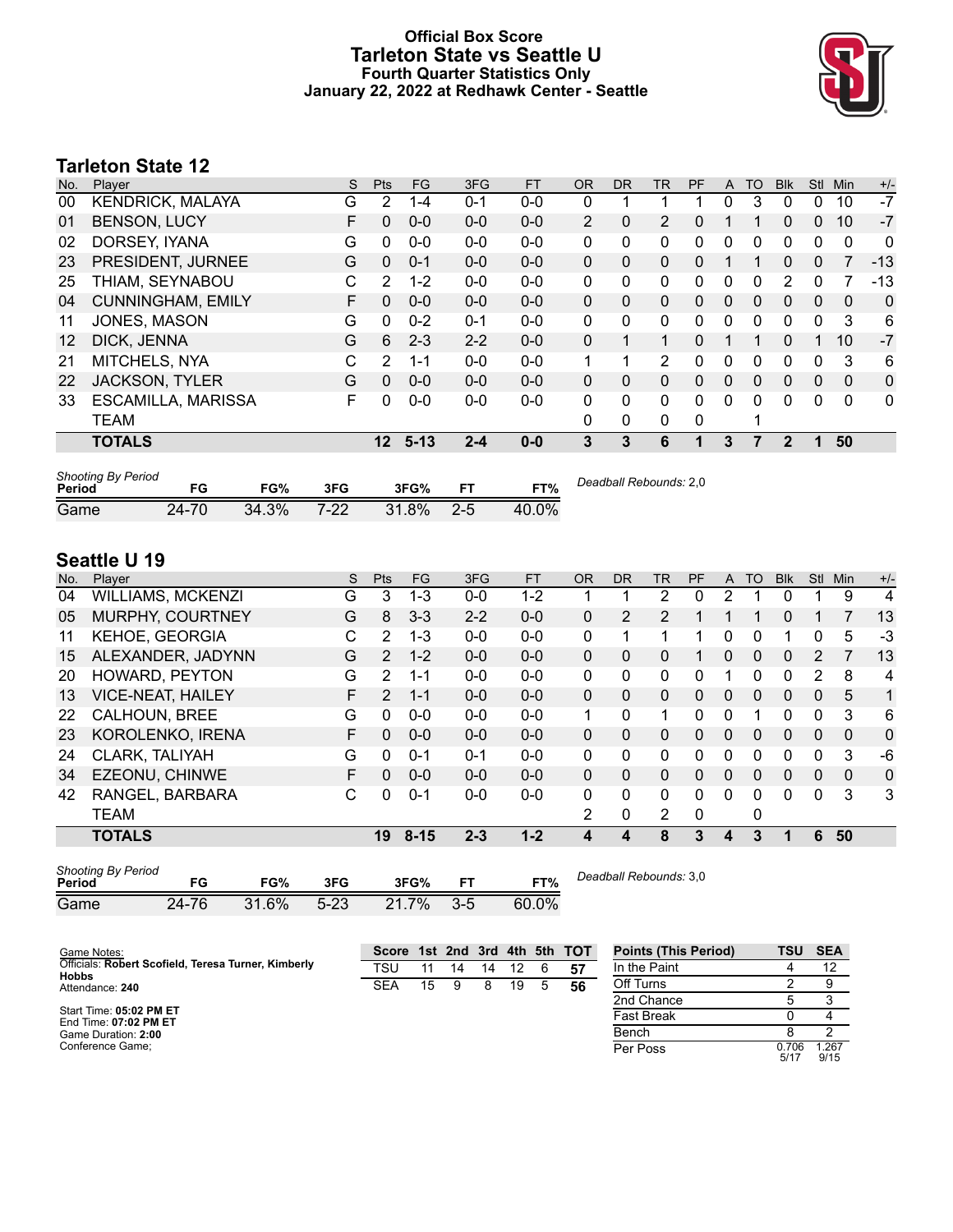### **Official Play-By-Play Tarleton State vs Seattle U Fourth Quarter January 22, 2022 at Redhawk Center - Seattle**



#### **Period 4**

#### **Starters:**

**Tarleton State**: 0 KENDRICK,MALAYA (G); 1 BENSON,LUCY (F); 2 DORSEY,IYANA (G); 23 PRESIDENT,JURNEE (G); 25 THIAM,SEYNABOU (C);<br>**Seattie U**: 4 WILLIAMS,MCKENZI (G); 5 MURPHY,COURTNEY (G); 11 KEHOE,GEORGIA (C); 15 ALEXANDER

| <b>Time</b>    | <b>VISITORS: Tarleton State</b>      | <b>Score</b> | <b>Margin</b>   | <b>HOME: Seattle U</b>                                             |
|----------------|--------------------------------------|--------------|-----------------|--------------------------------------------------------------------|
| 09:48          |                                      |              |                 | FOUL (PERSONAL) by KEHOE, GEORGIA                                  |
| 09:43          | MISSED 3PTR by JONES, MASON          |              |                 |                                                                    |
| 09:38          | REBOUND (OFF) by MITCHELS, NYA       |              |                 |                                                                    |
| 09:38          | GOOD! LAYUP by MITCHELS, NYA [PNT]   | $32 - 41$    | V <sub>9</sub>  |                                                                    |
| 09:08          |                                      |              |                 | MISSED 3PTR by CLARK, TALIYAH                                      |
| 09:04          | REBOUND (DEF) by KENDRICK, MALAYA    |              |                 |                                                                    |
| 08:57          | MISSED JUMPER by JONES, MASON        |              |                 |                                                                    |
| 08:57          |                                      |              |                 | BLOCK by KEHOE, GEORGIA                                            |
| 08:52          |                                      |              |                 | REBOUND (DEF) by KEHOE, GEORGIA                                    |
| 08:48<br>08:48 |                                      | $34 - 41$    | V <sub>7</sub>  | GOOD! LAYUP by KEHOE, GEORGIA [FB/PNT]<br>ASSIST by HOWARD, PEYTON |
| 08:23          | MISSED JUMPER by KENDRICK, MALAYA    |              |                 |                                                                    |
| 08:19          | REBOUND (OFF) by BENSON, LUCY        |              |                 |                                                                    |
| 08:17          | GOOD! 3PTR by DICK, JENNA            | 34-44        | $V$ 10          |                                                                    |
| 08:17          | ASSIST by BENSON, LUCY               |              |                 |                                                                    |
| 07:57          |                                      |              |                 | MISSED LAYUP by KEHOE, GEORGIA                                     |
| 07:54          | REBOUND (DEF) by MITCHELS, NYA       |              |                 |                                                                    |
| 07:23          | GOOD! 3PTR by DICK, JENNA            | 34-47        | V <sub>13</sub> |                                                                    |
| 07:23          |                                      |              |                 | TIMEOUT 30SEC                                                      |
| 07:23          |                                      |              |                 | SUB OUT: KEHOE, GEORGIA                                            |
| 07:23          |                                      |              |                 | SUB OUT: VICE-NEAT, HAILEY                                         |
| 07:23          |                                      |              |                 | SUB OUT: CLARK, TALIYAH                                            |
| 07:23          |                                      |              |                 | SUB IN: MURPHY, COURTNEY                                           |
| 07:23          |                                      |              |                 | SUB IN: ALEXANDER, JADYNN                                          |
| 07:23          |                                      |              |                 | SUB IN: RANGEL, BARBARA                                            |
| 07:23          | SUB OUT: JONES, MASON                |              |                 |                                                                    |
| 07:23          | SUB OUT: MITCHELS, NYA               |              |                 |                                                                    |
| 07:23          | SUB IN: PRESIDENT, JURNEE            |              |                 |                                                                    |
| 07:23          | SUB IN: THIAM, SEYNABOU              |              |                 |                                                                    |
| 07:05          | FOUL (PERSONAL) by KENDRICK, MALAYA  |              |                 |                                                                    |
| 07:05          |                                      |              |                 | MISSED FT by WILLIAMS, MCKENZI                                     |
| 07:05          |                                      |              |                 | REBOUND (OFF) by TEAM                                              |
| 07:05          |                                      | 35-47        | V <sub>12</sub> | GOOD! FT by WILLIAMS, MCKENZI                                      |
| 06:56<br>06:56 | TURNOVER (BADPASS) by BENSON, LUCY   |              |                 | STEAL by HOWARD, PEYTON                                            |
| 06:52          |                                      | 37-47        | $V$ 10          | GOOD! LAYUP by HOWARD, PEYTON [FB/PNT]                             |
| 06:18          | MISSED LAYUP by PRESIDENT, JURNEE    |              |                 |                                                                    |
| 06:13          |                                      |              |                 | REBOUND (DEF) by MURPHY, COURTNEY                                  |
| 06:12          |                                      |              |                 | TURNOVER (BADPASS) by WILLIAMS, MCKENZI                            |
| 06:12          | STEAL by DICK, JENNA                 |              |                 |                                                                    |
| 06:12          |                                      |              |                 | FOUL (PERSONAL) by ALEXANDER, JADYNN                               |
| 05:56          | GOOD! LAYUP by THIAM, SEYNABOU [PNT] | 37-49        | V <sub>12</sub> |                                                                    |
| 05:56          | ASSIST by PRESIDENT, JURNEE          |              |                 |                                                                    |
| 05:42          |                                      | 39-49        | $V$ 10          | GOOD! JUMPER by WILLIAMS, MCKENZI [PNT]                            |
| 05:16          | MISSED JUMPER by KENDRICK, MALAYA    |              |                 |                                                                    |
| 05:11          |                                      |              |                 | REBOUND (DEF) by WILLIAMS, MCKENZI                                 |
| 04:58          |                                      |              |                 | MISSED LAYUP by RANGEL, BARBARA                                    |
| 04:54          |                                      |              |                 | REBOUND (OFF) by WILLIAMS, MCKENZI                                 |
| 04:52          |                                      |              |                 | MISSED JUMPER by WILLIAMS, MCKENZI                                 |
| 04:52          | BLOCK by THIAM, SEYNABOU             |              |                 |                                                                    |
| 04:49          |                                      |              |                 | REBOUND (OFF) by TEAM                                              |
| 04:49          |                                      |              |                 | SUB OUT: HOWARD, PEYTON                                            |
| 04:49          |                                      |              |                 | SUB OUT: RANGEL, BARBARA                                           |
| 04:49          |                                      |              |                 | SUB IN: KEHOE, GEORGIA                                             |
| 04:49          |                                      |              |                 | SUB IN: CALHOUN, BREE                                              |
| 04:47          |                                      | 42-49        | V <sub>7</sub>  | GOOD! 3PTR by MURPHY, COURTNEY                                     |
| 04:47          |                                      |              | V <sub>9</sub>  | ASSIST by WILLIAMS, MCKENZI                                        |
| 04:18          | GOOD! JUMPER by KENDRICK, MALAYA     | 42-51        |                 |                                                                    |
| 04:18<br>03:59 | ASSIST by DICK, JENNA                |              |                 | MISSED LAYUP by ALEXANDER, JADYNN                                  |
| 03:59          | BLOCK by THIAM, SEYNABOU             |              |                 |                                                                    |
| 03:56          |                                      |              |                 | REBOUND (OFF) by TEAM                                              |
| 03:54          |                                      |              |                 | MISSED JUMPER by KEHOE, GEORGIA                                    |
| 03:51          |                                      |              |                 | REBOUND (OFF) by CALHOUN, BREE                                     |
| 03:42          |                                      |              |                 | TURNOVER (OTHER) by CALHOUN, BREE                                  |
|                |                                      |              |                 |                                                                    |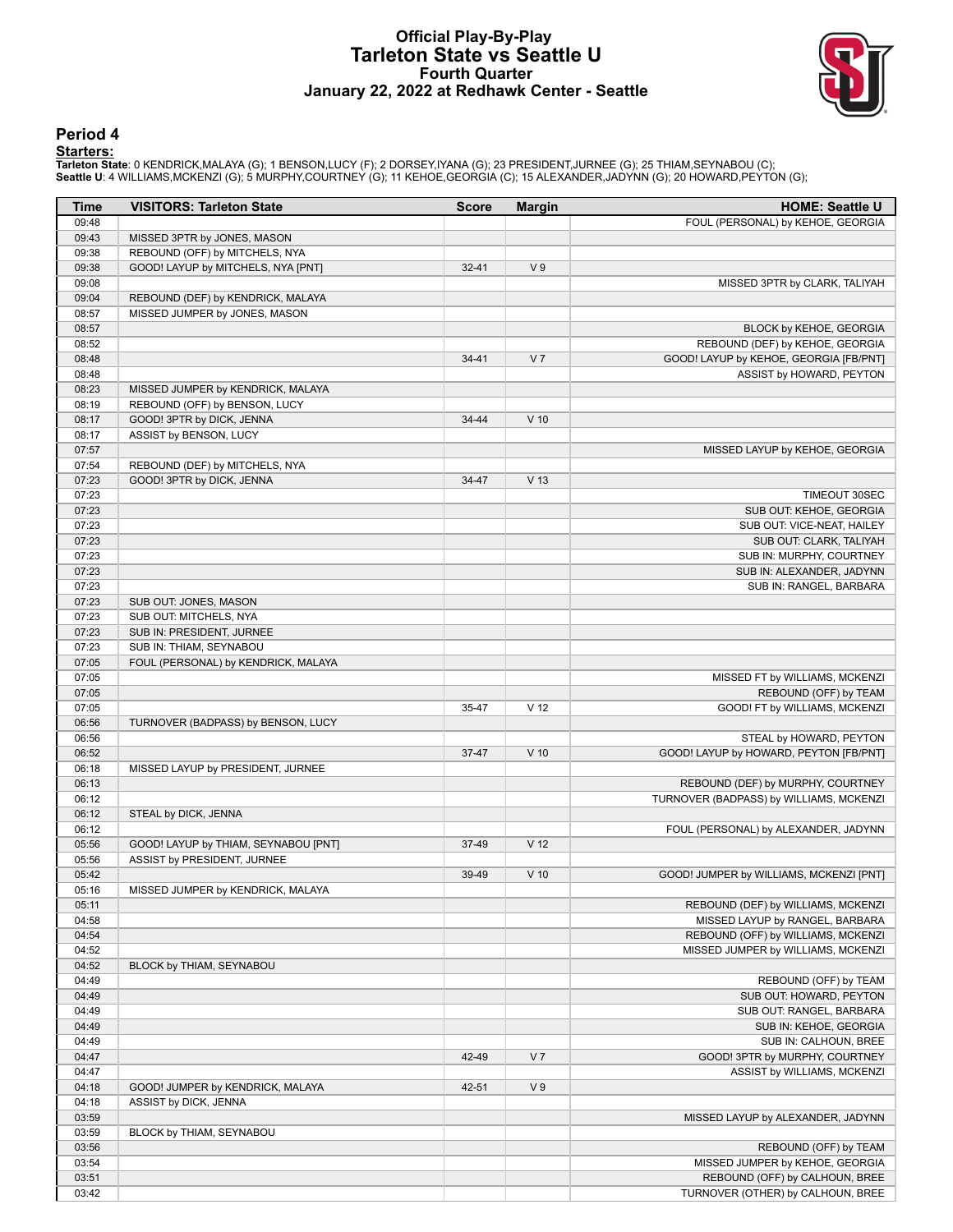| <b>Time</b> | <b>VISITORS: Tarleton State</b>          | <b>Score</b> | <b>Margin</b>  | <b>HOME: Seattle U</b>                   |
|-------------|------------------------------------------|--------------|----------------|------------------------------------------|
| 03:33       | MISSED JUMPER by THIAM, SEYNABOU         |              |                |                                          |
| 03:29       | REBOUND (OFF) by BENSON, LUCY            |              |                |                                          |
| 03:28       | TIMEOUT 30SEC                            |              |                |                                          |
| 03:17       | TURNOVER (BADPASS) by DICK, JENNA        |              |                |                                          |
| 03:17       |                                          |              |                | STEAL by MURPHY, COURTNEY                |
| 02:58       |                                          | 44-51        | V <sub>7</sub> | GOOD! LAYUP by ALEXANDER, JADYNN         |
| 02:21       | MISSED JUMPER by DICK, JENNA             |              |                |                                          |
| 02:21       | REBOUND (OFF) by TEAM                    |              |                |                                          |
| 02:21       | TURNOVER (SHOTCLOCK) by TEAM             |              |                |                                          |
| 02:21       |                                          |              |                | SUB OUT: WILLIAMS, MCKENZI               |
| 02:21       |                                          |              |                | SUB OUT: KEHOE, GEORGIA                  |
| 02:21       |                                          |              |                | SUB IN: VICE-NEAT, HAILEY                |
| 02:21       |                                          |              |                | SUB IN: HOWARD, PEYTON                   |
| 02:12       |                                          | 47-51        | V <sub>4</sub> | GOOD! 3PTR by MURPHY, COURTNEY           |
| 01:37       | MISSED 3PTR by KENDRICK, MALAYA          |              |                |                                          |
| 01:34       |                                          |              |                | REBOUND (DEF) by MURPHY, COURTNEY        |
| 01:30       |                                          |              |                | <b>TIMEOUT 30SEC</b>                     |
| 01:30       |                                          |              |                | SUB OUT: CALHOUN, BREE                   |
| 01:30       |                                          |              |                | SUB IN: WILLIAMS, MCKENZI                |
| 01:22       |                                          | 49-51        | V <sub>2</sub> | GOOD! LAYUP by MURPHY, COURTNEY [PNT]    |
| 01:22       |                                          |              |                | ASSIST by WILLIAMS, MCKENZI              |
| 01:09       | TURNOVER (LOSTBALL) by KENDRICK, MALAYA  |              |                |                                          |
| 01:09       |                                          |              |                | STEAL by ALEXANDER, JADYNN               |
| 01:04       |                                          |              |                | FOUL (OFF) by MURPHY, COURTNEY           |
| 01:04       |                                          |              |                | TURNOVER (OFFENSIVE) by MURPHY, COURTNEY |
| 00:40       | TURNOVER (LOSTBALL) by PRESIDENT, JURNEE |              |                |                                          |
| 00:40       |                                          |              |                | STEAL by ALEXANDER, JADYNN               |
| 00:34       |                                          |              |                | <b>TIMEOUT TEAM</b>                      |
| 00:18       |                                          | $51 - 51$    | T.             | GOOD! LAYUP by VICE-NEAT, HAILEY [PNT]   |
| 00:18       |                                          |              |                | ASSIST by MURPHY, COURTNEY               |
| 00:18       | <b>TIMEOUT TEAM</b>                      |              |                |                                          |
| 00:18       |                                          |              |                | SUB OUT: VICE-NEAT, HAILEY               |
| 00:18       |                                          |              |                | SUB IN: RANGEL, BARBARA                  |
| 00:18       | SUB OUT: BENSON, LUCY                    |              |                |                                          |
| 00:18       | SUB IN: CUNNINGHAM, EMILY                |              |                |                                          |
| 00:11       | TURNOVER (LOSTBALL) by KENDRICK, MALAYA  |              |                |                                          |
| 00:11       |                                          |              |                | STEAL by WILLIAMS, MCKENZI               |
| 00:06       |                                          |              |                | MISSED JUMPER by WILLIAMS, MCKENZI       |
| 00:01       | REBOUND (DEF) by DICK, JENNA             |              |                |                                          |
| 00:00       | TURNOVER (LOSTBALL) by KENDRICK, MALAYA  |              |                |                                          |
| 00:00       |                                          |              |                | STEAL by HOWARD, PEYTON                  |

### **Tarleton State 51, Seattle U 51**

| <b>Points (This Period)</b> | TSU           | <b>SEA</b>    |
|-----------------------------|---------------|---------------|
| In the Paint                |               | 12            |
| Off Turns                   |               |               |
| 2nd Chance                  |               |               |
| <b>Fast Break</b>           |               |               |
| Bench                       |               |               |
| Per Poss                    | 0.706<br>5/17 | 1.267<br>9/15 |

### **Official Box Score Tarleton State vs Seattle U Overtime Statistics Only January 22, 2022 at Redhawk Center - Seattle**



### **Tarleton State 6**

| No. | Plaver                   | S  | <b>Pts</b> | FG      | 3FG     | <b>FT</b> | <b>OR</b> | DR | TR | <b>PF</b> | A        | TO       | <b>Blk</b> | Stl      | Min | $+/-$          |
|-----|--------------------------|----|------------|---------|---------|-----------|-----------|----|----|-----------|----------|----------|------------|----------|-----|----------------|
| 00  | <b>KENDRICK, MALAYA</b>  | G  | 4          | $2 - 2$ | 0-0     | $0-0$     |           |    |    |           |          |          | 0          |          | 5   |                |
| 01  | <b>BENSON, LUCY</b>      | F  | 0          | $0 - 0$ | $0-0$   | $0 - 0$   | 0         | 0  | 0  | 0         | 0        | 0        | 0          | 0        |     | 2              |
| 02  | DORSEY, IYANA            | G  | 0          | $0 - 0$ | $0 - 0$ | $0 - 0$   | 0         | 0  | 0  | 0         | 0        | 0        | 0          | 0        | 0   | $\mathbf{0}$   |
| 04  | <b>CUNNINGHAM, EMILY</b> | F. | 0          | $0 - 2$ | $0 - 2$ | $0 - 0$   | 0         |    |    | $\Omega$  | 0        | 0        | 0          | $\Omega$ | 4   | $-1$           |
| 11  | JONES, MASON             | G  | 0          | $0 - 0$ | $0 - 0$ | $0 - 0$   | 0         |    | 0  | 0         | $\Omega$ | 0        | 0          | 0        | 0   | $\mathbf{0}$   |
| 12  | DICK, JENNA              | G  | 0          | $0 - 0$ | $0 - 0$ | $0 - 0$   | 0         | 0  | 0  | $\Omega$  | $\Omega$ | 0        | 0          | $\Omega$ | 5   | $\overline{1}$ |
| 21  | MITCHELS, NYA            | C  | 0          | $0 - 0$ | $0 - 0$ | $0 - 0$   | 0         | 0  | 0  | 0         | $\Omega$ | 0        | 0          | 0        | 0   | $\mathbf{0}$   |
| 22  | <b>JACKSON, TYLER</b>    | G  | 0          | $0 - 0$ | $0 - 0$ | $0 - 0$   | 0         | 0  | 0  | $\Omega$  | $\Omega$ | $\Omega$ | 0          | $\Omega$ | 0   | $\mathbf{0}$   |
|     |                          |    |            |         |         |           |           |    |    |           |          |          |            |          |     |                |
|     | <b>TOTALS</b>            |    | 6          | $3 - 5$ | $0 - 2$ | $0 - 0$   |           | 5  | 5  |           |          | 3        | 0          | 0        | 25  |                |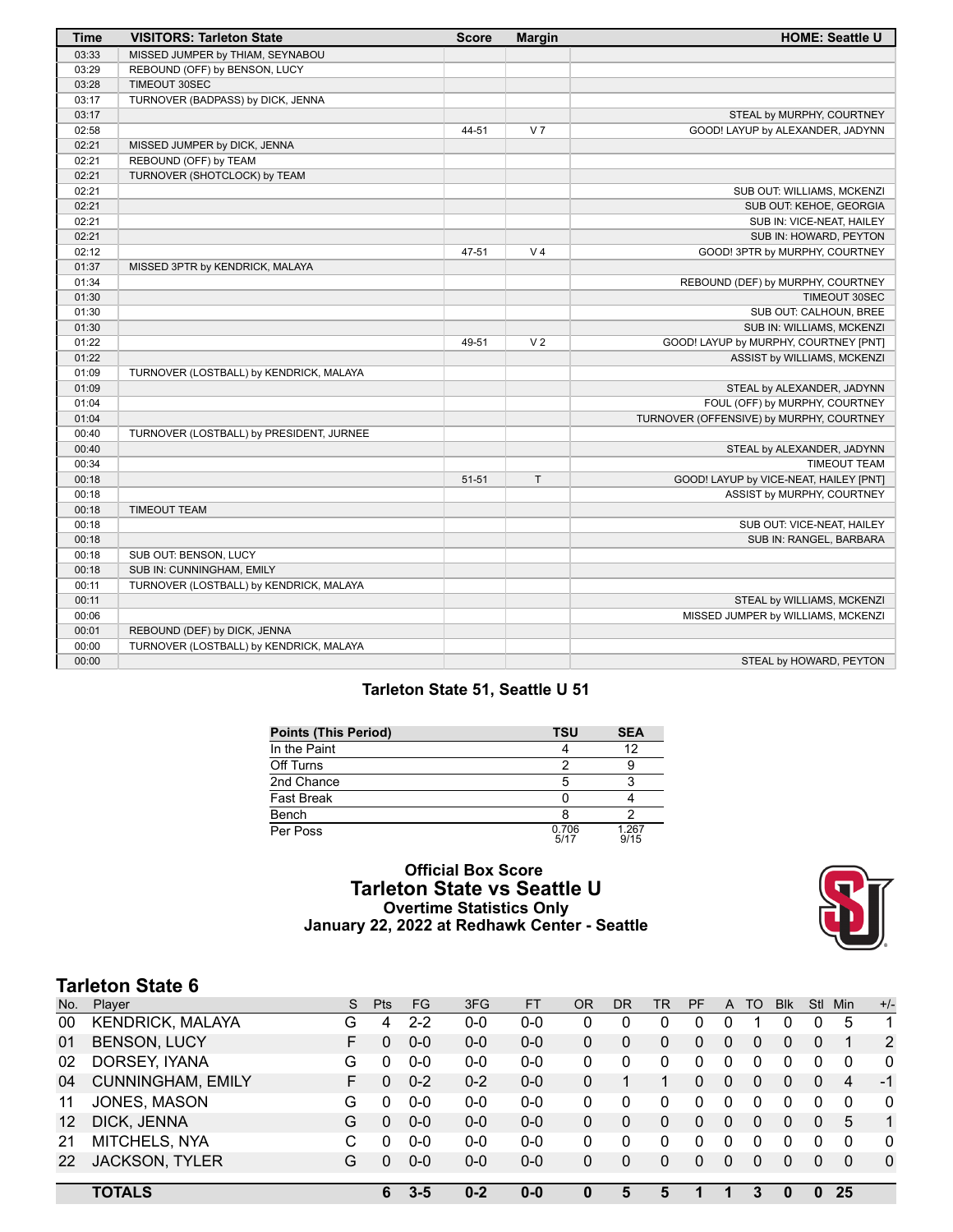| No. | Plaver                    | S  | <b>Pts</b> | FG      | 3FG     | FT      | <b>OR</b>    | DR | TR | PF. |          | A TO     | <b>BIK</b>   | Stl      | Min             | $+/-$ |
|-----|---------------------------|----|------------|---------|---------|---------|--------------|----|----|-----|----------|----------|--------------|----------|-----------------|-------|
| 23  | PRESIDENT, JURNEE         | G  | $\Omega$   | $0 - 0$ | 0-0     | 0-0     | 0            |    |    |     |          |          |              | $\Omega$ | - 5             |       |
| 25  | THIAM, SEYNABOU           |    | 2          | $1 - 1$ | $0 - 0$ | $0 - 0$ | $\mathbf{0}$ |    |    | 0   | 0        | 0        | 0            | $\Omega$ | - 5             |       |
| 33  | <b>ESCAMILLA, MARISSA</b> | F. | $\Omega$   | ი-ი     | ი-ი     | $0 - 0$ | 0            | 0  | 0  | 0   |          | $\Omega$ |              |          |                 |       |
|     | TEAM                      |    | $\Omega$   | .ი -ი   | ი-ი     | $0 - 0$ | $\Omega$     | -2 |    | 0   | $\Omega$ | $\Omega$ | $\Omega$     |          |                 |       |
|     | <b>TOTALS</b>             |    | 6.         | $3 - 5$ | $0 - 2$ | $0 - 0$ | 0            | 5  | 5  |     |          |          | $\mathbf{0}$ |          | 0 <sub>25</sub> |       |

| <b>Shooting By Period</b><br>Period | FG    | FG%   | 3FG     | 3FG%   | FT    | FT%   |
|-------------------------------------|-------|-------|---------|--------|-------|-------|
| 5th Otr                             | 3-5   | 60%   | $0 - 2$ | 00%    | ი-ი   | 0%    |
| 2nd Half                            | 3-5   | 60%   | $0 - 2$ | $00\%$ | ი-ი   | 0%    |
| Game                                | 24-70 | 34.3% | $7-22$  | 31.8%  | $2-5$ | 40.0% |

*Deadball Rebounds:* 2,0 *Last FG Half:* TSU 5th-00:07

### **Seattle U 5**

| No. | Player                   | S | <b>Pts</b> | FG.     | 3FG     | <b>FT</b> | <b>OR</b>    | D <sub>R</sub> | TR | <b>PF</b> | A | TO       | <b>B</b> lk  | Stl      | <b>Min</b> | $+/-$ |
|-----|--------------------------|---|------------|---------|---------|-----------|--------------|----------------|----|-----------|---|----------|--------------|----------|------------|-------|
| 04  | <b>WILLIAMS, MCKENZI</b> | G | 0          | $0 - 1$ | $0 - 0$ | $0-0$     | 0            | 0              | 0  | 0         | 0 | 0        | 0            | 0        | 3          | $-5$  |
| 05  | MURPHY, COURTNEY         | G | 0          | $0 - 0$ | $0 - 0$ | $0 - 0$   | $\Omega$     | 0              | 0  | 0         |   | 0        | 0            | 0        | 3          | 0     |
| 11  | <b>KEHOE, GEORGIA</b>    | С | 0          | $0 - 0$ | $0 - 0$ | $0 - 0$   | $\mathbf{0}$ | 0              | 0  | 0         | 0 | 0        | 0            | $\Omega$ | 4          | 5     |
| 13  | <b>VICE-NEAT, HAILEY</b> | F | 0          | $0 - 0$ | $0 - 0$ | $0 - 0$   | $\Omega$     | 0              | 0  | 0         | 0 | 0        | 0            | 0        | 3          | 5     |
| 15  | ALEXANDER, JADYNN        | G |            | $0 - 1$ | $0 - 0$ | $1 - 2$   | 1            | 0              | 1  | 0         | 0 | 0        | 0            | 0        | 3          | $-5$  |
| 20  | HOWARD, PEYTON           | G | 0          | $0 - 1$ | $0 - 0$ | $0 - 0$   | $\Omega$     | 0              | 0  | $\Omega$  | 0 | 0        | 0            | 0        | 4          | $-2$  |
| 22  | <b>CALHOUN, BREE</b>     | G | 4          | $2 - 5$ | $0 - 3$ | $0 - 0$   | $\mathbf{0}$ | 2              | 2  | 0         | 0 | 0        | 0            | 2        | 4          | 3     |
| 23  | KOROLENKO, IRENA         | F | 0          | $0 - 0$ | $0 - 0$ | $0 - 0$   | $\Omega$     | 0              | 0  | $\Omega$  | 0 | 0        | 0            | 0        | 0          | 0     |
| 24  | <b>CLARK, TALIYAH</b>    | G | 0          | $0 - 0$ | $0 - 0$ | $0 - 0$   | $\Omega$     | $\Omega$       | 0  | 0         | 0 | $\Omega$ | 0            | 0        | $\Omega$   | 0     |
| 34  | EZEONU, CHINWE           | F | 0          | $0 - 0$ | $0 - 0$ | $0 - 0$   | $\Omega$     | $\Omega$       | 0  | $\Omega$  | 0 | 0        | 0            | 0        | $\Omega$   | 0     |
| 42  | RANGEL, BARBARA          | C | 0          | $0 - 0$ | $0 - 0$ | $0 - 0$   | $\Omega$     | 0              | 0  | 0         | 0 | 0        | 0            | 0        | 1          | -6    |
|     | TEAM                     |   | 0          | $0 - 0$ | $0 - 0$ | $0 - 0$   | $\Omega$     | 0              | 0  | 0         | 0 | 0        | 0            | 0        | 0          |       |
|     | <b>TOTALS</b>            |   | 5          | $2 - 8$ | $0 - 3$ | $1 - 2$   | 1            | $\mathfrak{p}$ | 3  | $\bf{0}$  |   | $\bf{0}$ | $\mathbf{0}$ |          | 25         |       |

| Shooting By Period<br>Period | FG      | FG%   | 3FG    | 3FG%   | FТ    | FT%   |
|------------------------------|---------|-------|--------|--------|-------|-------|
| 5th Otr                      | $2 - 8$ | 25%   | 0-3    | 00%    | $1-2$ | 50%   |
| 2nd Half                     | 2-8     | 25%   | 0-3    | $00\%$ | $1-2$ | 50%   |
| Game                         | 24 76   | 31.6% | $5-23$ | 21.7%  | $3-5$ | 60.0% |

*Deadball Rebounds:* 3,0 *Last FG Half:* SEA 5th-01:17

| Game Notes:                                                         | Score 1st 2nd 3rd 4th 5th TOT |    |    |    |    |   |    | <b>Points from (This Period)</b> | <b>TSU SEA</b> |
|---------------------------------------------------------------------|-------------------------------|----|----|----|----|---|----|----------------------------------|----------------|
| Officials: Robert Scofield, Teresa Turner, Kimberly<br><b>Hobbs</b> | TSU                           |    | 14 | 14 | 12 |   | 57 | In the Paint                     |                |
| Attendance: 240                                                     | SEA                           | 15 | я  |    | 19 | b | 56 | Off Turns                        |                |
|                                                                     |                               |    |    |    |    |   |    | 2nd Chance                       |                |
| Start Time: 05:02 PM ET<br>End Time: 07:02 PM ET                    |                               |    |    |    |    |   |    | <b>Fast Break</b>                |                |
| Game Duration: 2:00                                                 |                               |    |    |    |    |   |    | Bench                            |                |
| Conference Game:                                                    |                               |    |    |    |    |   |    |                                  |                |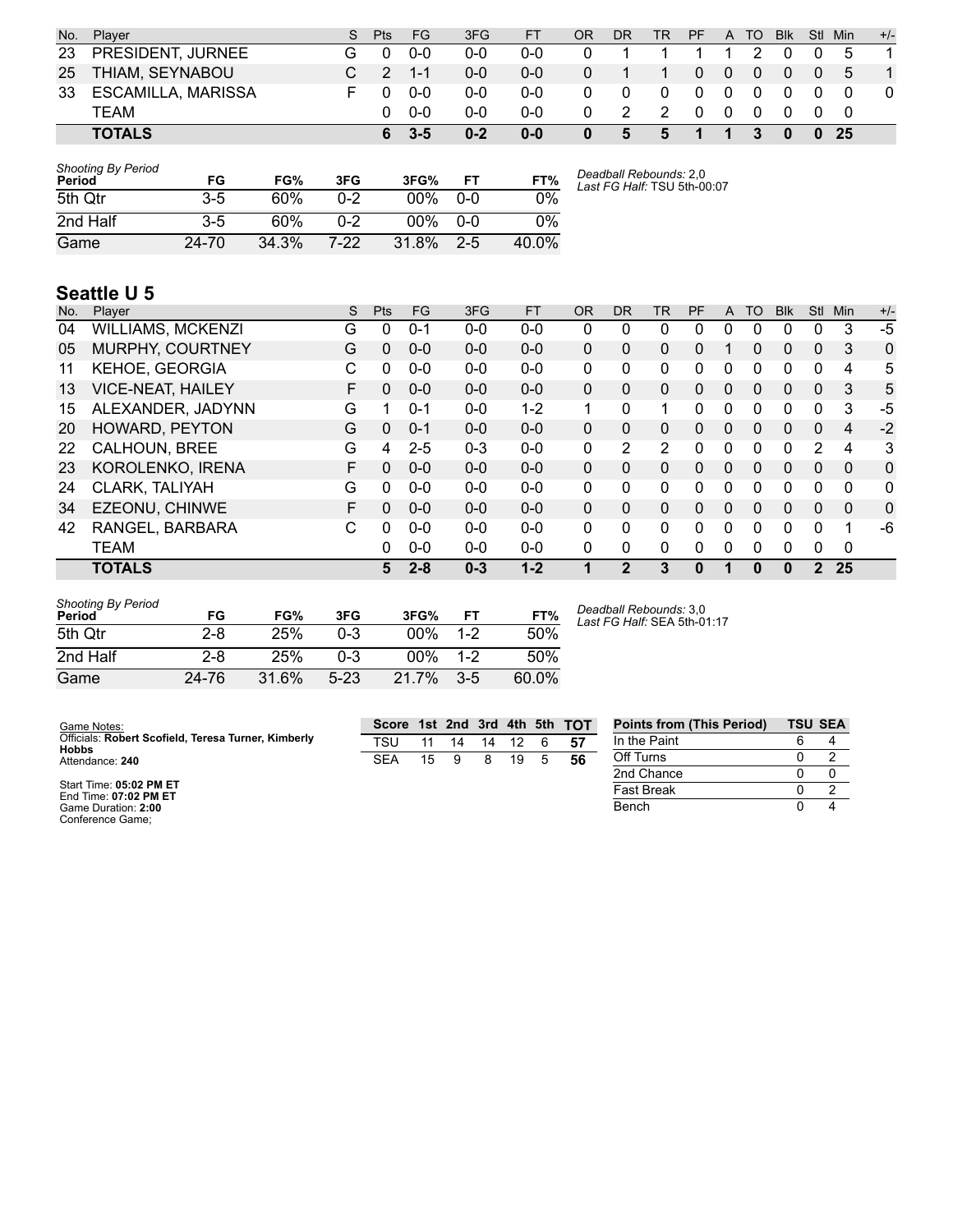**Official Play-By-Play Tarleton State vs Seattle U Overtime January 22, 2022 at Redhawk Center - Seattle**

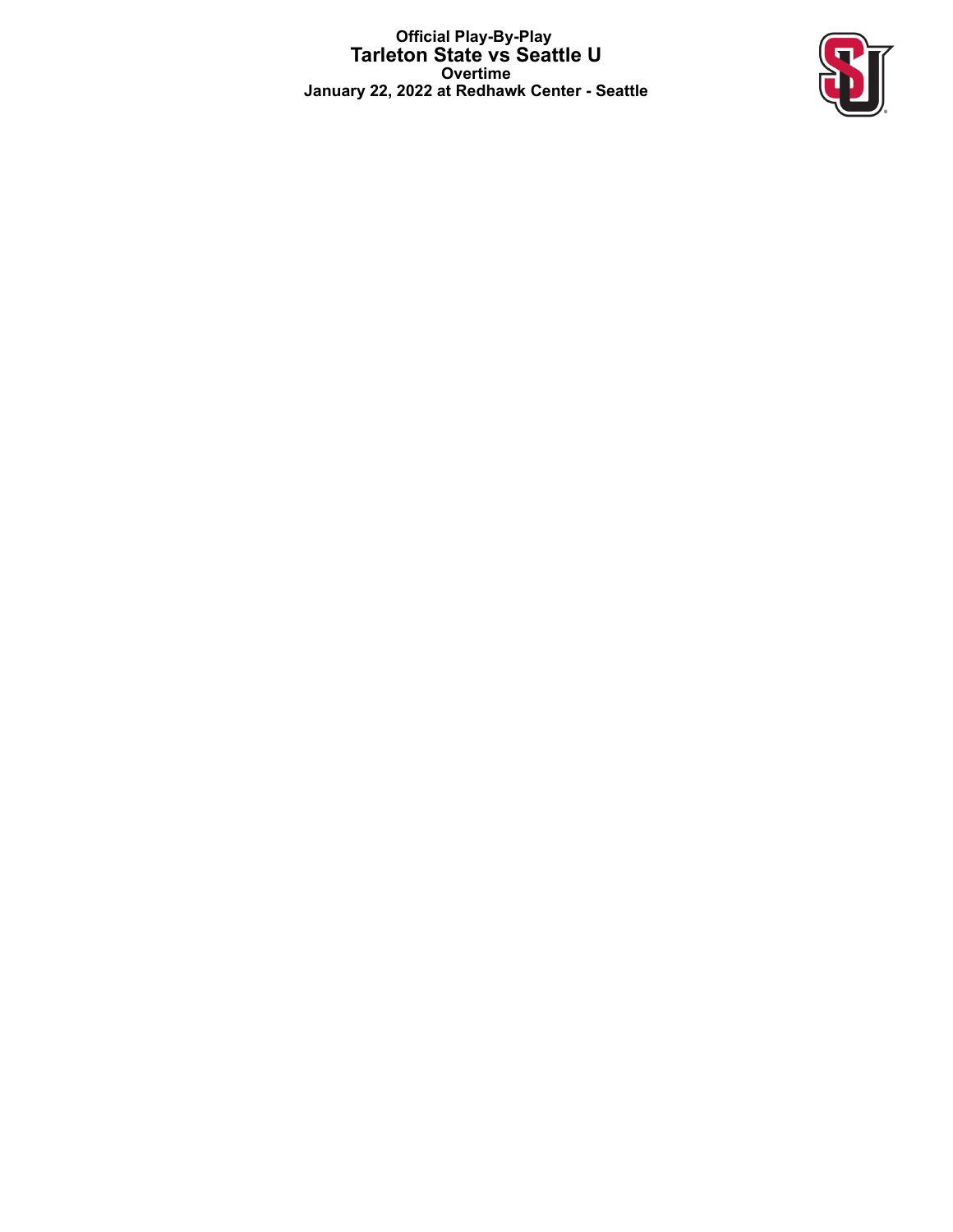<mark>Startersː</mark><br>Tarleton State: 0 KENDRICK,MALAYA (G); 1 BENSON,LUCY (F); 2 DORSEY,IYANA (G); 23 PRESIDENT,JURNEE (G); 25 THIAM,SEYNABOU (C);<br>Seattle U: 4 WILLIAMS,MCKENZI (G); 5 MURPHY,COURTNEY (G); 11 KEHOE,GEORGIA (C); 15 A

| <b>Time</b> | <b>VISITORS: Tarleton State</b>          | <b>Score</b> | <b>Margin</b>  | <b>HOME: Seattle U</b>                |
|-------------|------------------------------------------|--------------|----------------|---------------------------------------|
| 04:47       | GOOD! LAYUP by KENDRICK, MALAYA [PNT]    | 51-53        | V <sub>2</sub> |                                       |
| 04:34       | SUB OUT: CUNNINGHAM, EMILY               |              |                |                                       |
| 04:34       | SUB IN: BENSON, LUCY                     |              |                |                                       |
| 04:32       |                                          |              |                | MISSED JUMPER by HOWARD, PEYTON       |
| 04:29       | REBOUND (DEF) by THIAM, SEYNABOU         |              |                |                                       |
| 04:12       | GOOD! LAYUP by THIAM, SEYNABOU [PNT]     |              | V <sub>4</sub> |                                       |
| 04:12       |                                          | 51-55        |                |                                       |
| 03:49       | ASSIST by PRESIDENT, JURNEE              |              |                |                                       |
|             | FOUL (PERSONAL) by PRESIDENT, JURNEE     |              |                |                                       |
| 03:49       |                                          |              |                | SUB OUT: MURPHY, COURTNEY             |
| 03:49       |                                          |              |                | SUB OUT: HOWARD, PEYTON               |
| 03:49       |                                          |              |                | SUB OUT: RANGEL, BARBARA              |
| 03:49       |                                          |              |                | SUB IN: KEHOE, GEORGIA                |
| 03:49       |                                          |              |                | SUB IN: VICE-NEAT, HAILEY             |
| 03:49       |                                          |              |                | SUB IN: CALHOUN, BREE                 |
| 03:49       | SUB OUT: BENSON, LUCY                    |              |                |                                       |
| 03:49       | SUB IN: CUNNINGHAM, EMILY                |              |                |                                       |
| 03:49       |                                          | 52-55        | $V_3$          | GOOD! FT by ALEXANDER, JADYNN         |
| 03:49       |                                          |              |                | MISSED FT by ALEXANDER, JADYNN        |
| 03:47       | REBOUND (DEF) by CUNNINGHAM, EMILY       |              |                |                                       |
| 03:43       | TURNOVER (BADPASS) by KENDRICK, MALAYA   |              |                |                                       |
| 03:19       |                                          |              |                | MISSED 3PTR by CALHOUN, BREE          |
| 03:15       |                                          |              |                | REBOUND (OFF) by ALEXANDER, JADYNN    |
| 03:14       |                                          |              |                | MISSED LAYUP by ALEXANDER, JADYNN     |
| 03:10       | REBOUND (DEF) by PRESIDENT, JURNEE       |              |                |                                       |
| 02:51       | MISSED 3PTR by CUNNINGHAM, EMILY         |              |                |                                       |
| 02:48       |                                          |              |                | REBOUND (DEF) by CALHOUN, BREE        |
| 02:35       |                                          |              |                | MISSED 3PTR by CALHOUN, BREE          |
| 02:32       | REBOUND (DEF) by TEAM                    |              |                |                                       |
| 02:32       |                                          |              |                | SUB OUT: WILLIAMS, MCKENZI            |
| 02:32       |                                          |              |                | SUB OUT: ALEXANDER, JADYNN            |
| 02:32       |                                          |              |                | SUB IN: MURPHY, COURTNEY              |
| 02:32       |                                          |              |                | SUB IN: HOWARD, PEYTON                |
| 02:11       | MISSED 3PTR by CUNNINGHAM, EMILY         |              |                |                                       |
| 02:07       |                                          |              |                | REBOUND (DEF) by CALHOUN, BREE        |
| 01:53       |                                          | 54-55        | V <sub>1</sub> | GOOD! LAYUP by CALHOUN, BREE [PNT]    |
| 01:22       | TURNOVER (LOSTBALL) by PRESIDENT, JURNEE |              |                |                                       |
| 01:22       |                                          |              |                | STEAL by CALHOUN, BREE                |
| 01:17       |                                          | 56-55        | H <sub>1</sub> | GOOD! LAYUP by CALHOUN, BREE [FB/PNT] |
| 01:17       |                                          |              |                | ASSIST by MURPHY, COURTNEY            |
| 00:43       | TURNOVER (BADPASS) by PRESIDENT, JURNEE  |              |                |                                       |
| 00:43       |                                          |              |                | STEAL by CALHOUN, BREE                |
| 00:25       |                                          |              |                | TIMEOUT 30SEC                         |
| 00:25       |                                          |              |                | SUB OUT: VICE-NEAT, HAILEY            |
| 00:25       |                                          |              |                | SUB OUT: CALHOUN, BREE                |
| 00:25       |                                          |              |                | SUB IN: WILLIAMS, MCKENZI             |
| 00:25       |                                          |              |                | SUB IN: ALEXANDER, JADYNN             |
| 00:25       | SUB OUT: CUNNINGHAM, EMILY               |              |                |                                       |
| 00:25       | SUB IN: BENSON, LUCY                     |              |                |                                       |
| 00:14       |                                          |              |                | MISSED JUMPER by WILLIAMS, MCKENZI    |
|             |                                          |              |                |                                       |
| 00:13       | REBOUND (DEF) by TEAM                    |              |                |                                       |
| 00:13       | TIMEOUT 30SEC                            |              |                |                                       |
| 00:13       |                                          |              |                | SUB OUT: MURPHY, COURTNEY             |
| 00:13       |                                          |              |                | SUB OUT: KEHOE, GEORGIA               |
| 00:13       |                                          |              |                | SUB IN: CALHOUN, BREE                 |
| 00:13       |                                          |              |                | SUB IN: RANGEL, BARBARA               |
| 00:13       | SUB OUT: BENSON, LUCY                    |              |                |                                       |
| 00:13       | SUB IN: CUNNINGHAM, EMILY                |              |                |                                       |
| 00:07       | GOOD! LAYUP by KENDRICK, MALAYA [PNT]    | 56-57        | V <sub>1</sub> |                                       |
| 00:04       |                                          |              |                | MISSED 3PTR by CALHOUN, BREE          |
| 00:00       |                                          |              |                | REBOUND (OFF) by TEAM                 |

**Tarleton State 57, Seattle U 56**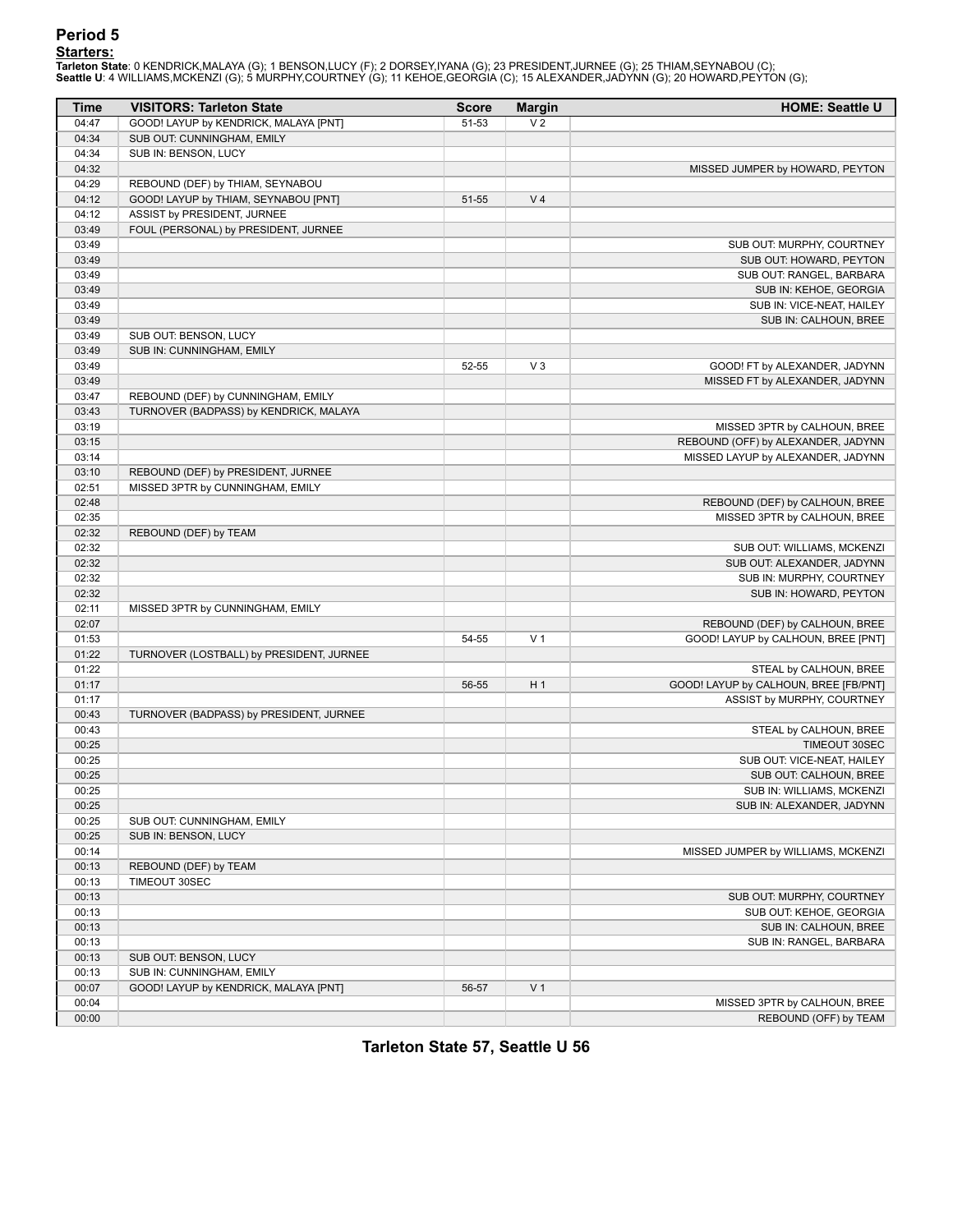| <b>Points (This Period)</b> | TSU          | <b>SEA</b>   |
|-----------------------------|--------------|--------------|
| In the Paint                | 6            |              |
| Off Turns                   |              |              |
| 2nd Chance                  |              |              |
| <b>Fast Break</b>           |              |              |
| Bench                       |              |              |
| Per Poss                    | 0.750<br>3/8 | 0.625<br>3/8 |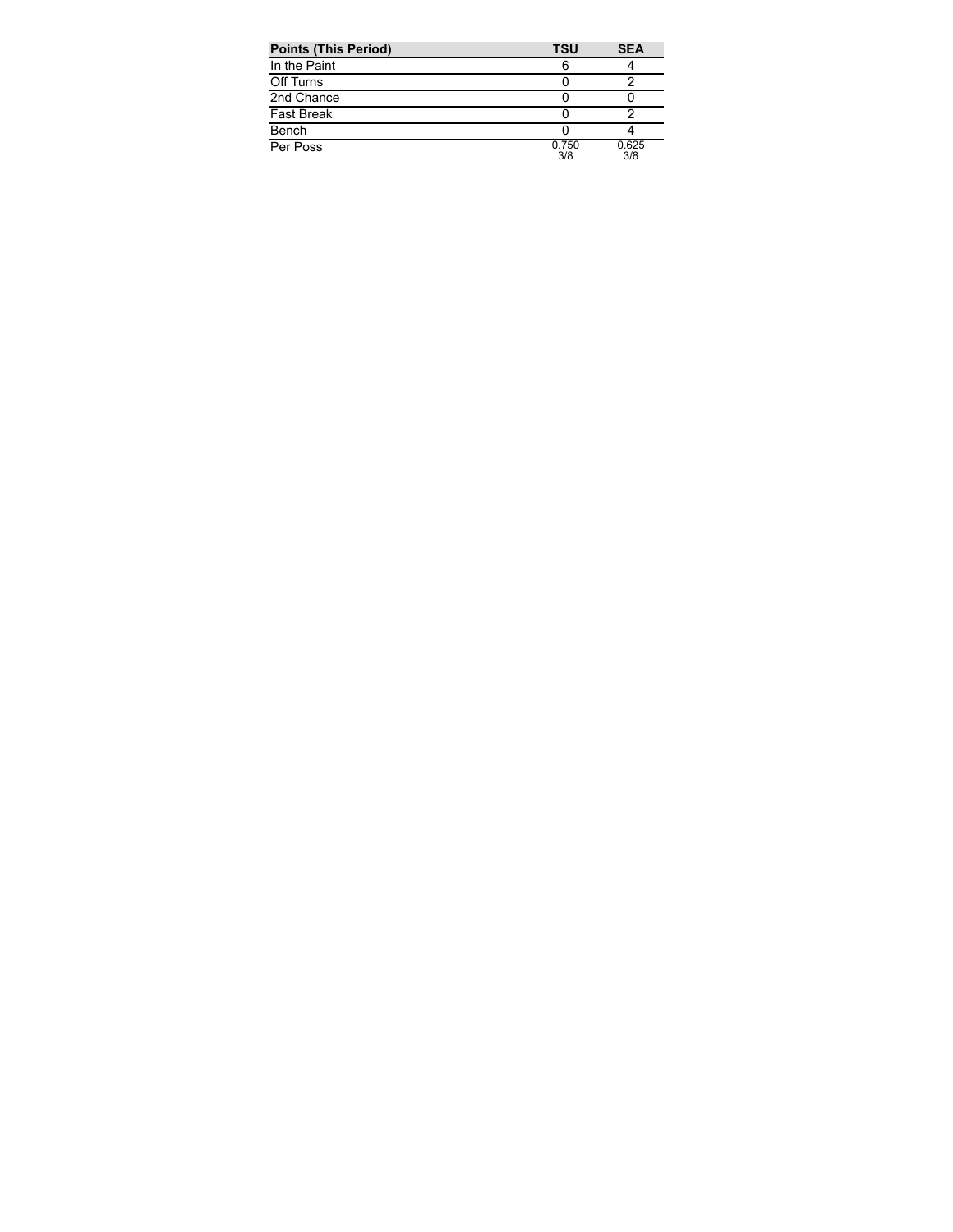### **Official Scoring/Possession Reference Chart Tarleton State vs Seattle U Period 1 January 22, 2022 at Redhawk Center - Seattle**



**Period 1**

#### **Starters:**

**Tarleton State**: 0 KENDRICK,MALAYA (G); 1 BENSON,LUCY (F); 2 DORSEY,IYANA (G); 23 PRESIDENT,JURNEE (G); 25 THIAM,SEYNABOU (C);<br>**Seattie U**: 4 WILLIAMS,MCKENZI (G); 5 MURPHY,COURTNEY (G); 11 KEHOE,GEORGIA (C); 15 ALEXANDER

| <b>Time</b> | <b>VISITORS: Tarleton State</b>       | <b>Score</b> | <b>Margin</b>  | <b>HOME: Seattle U</b>                 |
|-------------|---------------------------------------|--------------|----------------|----------------------------------------|
| 09:41       | GOOD! JUMPER by BENSON, LUCY [PNT]    | $0 - 2$      | V <sub>2</sub> |                                        |
| 08:07       |                                       | $2 - 2$      | т              | GOOD! LAYUP by MURPHY, COURTNEY [PNT]  |
| 07:13       | GOOD! LAYUP by THIAM, SEYNABOU [PNT]  | $2 - 4$      | V <sub>2</sub> |                                        |
| 05:32       | GOOD! LAYUP by DORSEY, IYANA [FB/PNT] | $2-6$        | V <sub>4</sub> |                                        |
| 05:18       |                                       | $4-6$        | V <sub>2</sub> | GOOD! LAYUP by WILLIAMS, MCKENZI [PNT] |
| 04:09       | GOOD! 3PTR by DICK, JENNA             | $4 - 9$      | V <sub>5</sub> |                                        |
| 03:59       |                                       | $6-9$        | $V_3$          | GOOD! LAYUP by RANGEL, BARBARA         |
| 03:12       |                                       | $8-9$        | V <sub>1</sub> | GOOD! LAYUP by CALHOUN, BREE           |
| 02:37       |                                       | $10-9$       | H <sub>1</sub> | GOOD! LAYUP by KEHOE, GEORGIA [PNT]    |
| 01:47       |                                       | $13-9$       | H4             | GOOD! 3PTR by CALHOUN, BREE            |
| 01:22       |                                       | $15-9$       | H <sub>6</sub> | GOOD! LAYUP by KEHOE, GEORGIA [FB/PNT] |
| 01:04       | GOOD! FT by THIAM, SEYNABOU           | $15 - 10$    | H <sub>5</sub> |                                        |
| 01:03       | GOOD! FT by THIAM, SEYNABOU           | $15 - 11$    | H <sub>4</sub> |                                        |

**Tarleton State 11, Seattle U 15**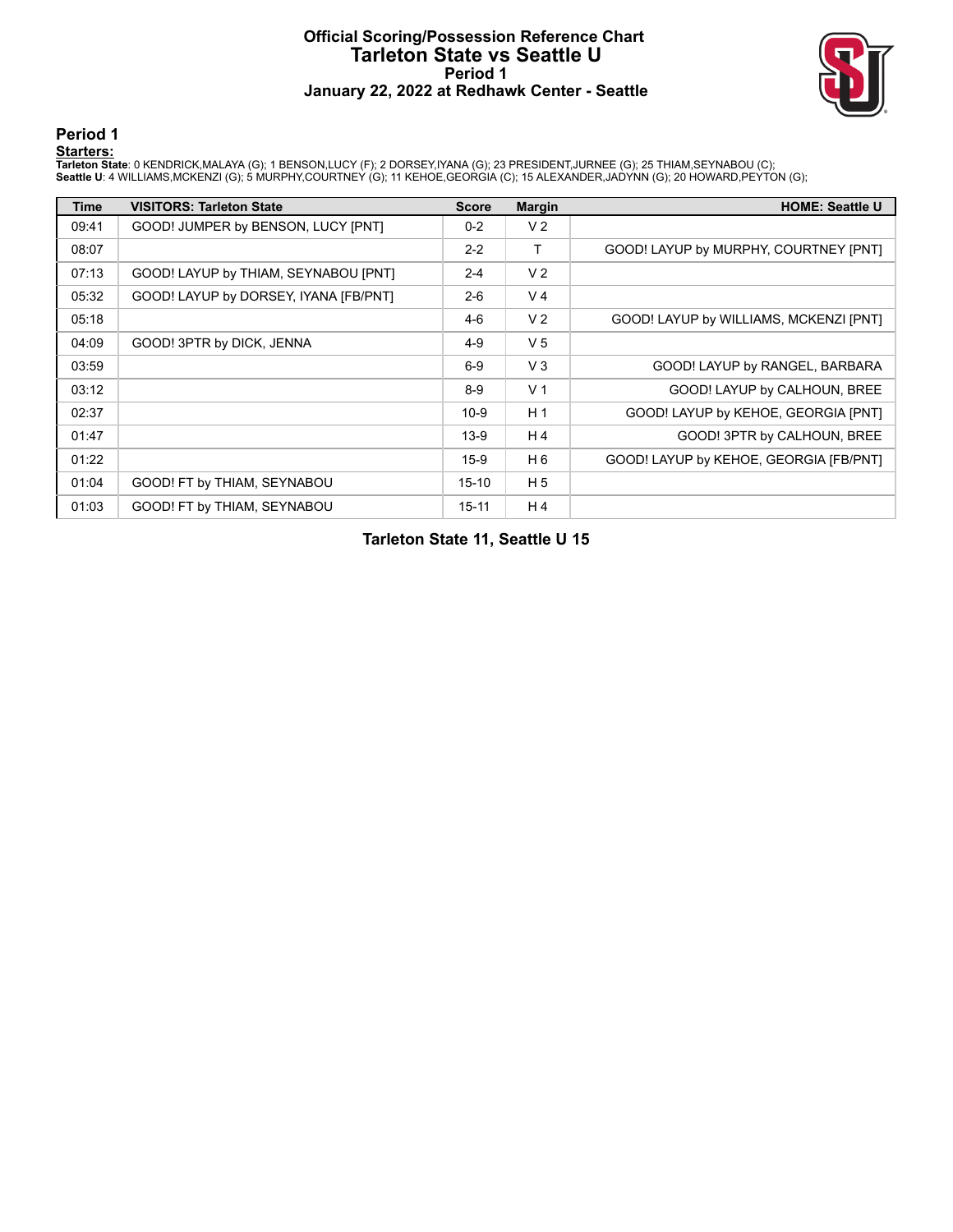### **Official Scoring/Possession Reference Chart Tarleton State vs Seattle U Period 2 January 22, 2022 at Redhawk Center - Seattle**



**Period 2**

#### **Starters:**

**Tarleton State**: 0 KENDRICK,MALAYA (G); 1 BENSON,LUCY (F); 2 DORSEY,IYANA (G); 23 PRESIDENT,JURNEE (G); 25 THIAM,SEYNABOU (C);<br>**Seattie U**: 4 WILLIAMS,MCKENZI (G); 5 MURPHY,COURTNEY (G); 11 KEHOE,GEORGIA (C); 15 ALEXANDER

| <b>Time</b> | <b>VISITORS: Tarleton State</b>           | <b>Score</b> | <b>Margin</b>  | <b>HOME: Seattle U</b>                    |
|-------------|-------------------------------------------|--------------|----------------|-------------------------------------------|
| 08:50       |                                           | $18-11$      | H 7            | GOOD! 3PTR by ALEXANDER, JADYNN           |
| 08:28       | GOOD! LAYUP by KENDRICK, MALAYA [PNT]     | $18 - 13$    | H <sub>5</sub> |                                           |
| 07:27       |                                           | $20-13$      | H 7            | GOOD! LAYUP by ALEXANDER, JADYNN [FB/PNT] |
| 07:27       |                                           | $21 - 13$    | H 8            | GOOD! FT by ALEXANDER, JADYNN [FB]        |
| 06:15       | GOOD! 3PTR by DICK, JENNA                 | $21 - 16$    | H <sub>5</sub> |                                           |
| 05:25       | GOOD! LAYUP by PRESIDENT, JURNEE [FB/PNT] | $21 - 18$    | $H_3$          |                                           |
| 03:24       | GOOD! LAYUP by THIAM, SEYNABOU [PNT]      | $21 - 20$    | H <sub>1</sub> |                                           |
| 02:01       | GOOD! LAYUP by PRESIDENT, JURNEE [PNT]    | $21 - 22$    | V <sub>1</sub> |                                           |
| 01:08       |                                           | 24-22        | H <sub>2</sub> | GOOD! 3PTR by CALHOUN, BREE               |
| 00:40       | GOOD! 3PTR by CUNNINGHAM, EMILY           | 24-25        | V <sub>1</sub> |                                           |

**Tarleton State 25, Seattle U 24**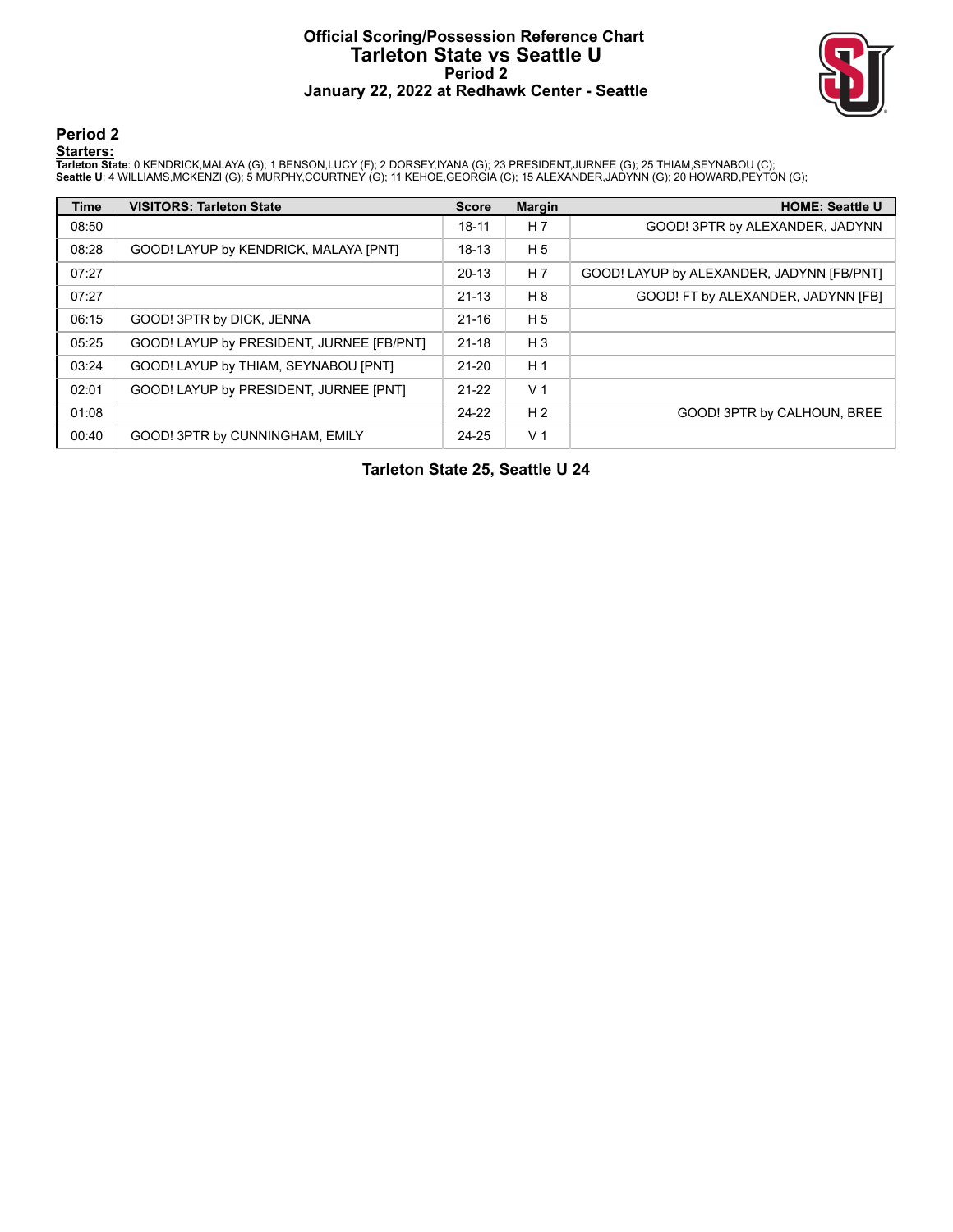### **Official Scoring/Possession Reference Chart Tarleton State vs Seattle U Period 3 January 22, 2022 at Redhawk Center - Seattle**



**Period 3**

#### **Starters:**

**Tarleton State**: 0 KENDRICK,MALAYA (G); 1 BENSON,LUCY (F); 2 DORSEY,IYANA (G); 23 PRESIDENT,JURNEE (G); 25 THIAM,SEYNABOU (C);<br>**Seattie U**: 4 WILLIAMS,MCKENZI (G); 5 MURPHY,COURTNEY (G); 11 KEHOE,GEORGIA (C); 15 ALEXANDER

| <b>Time</b> | <b>VISITORS: Tarleton State</b>         | <b>Score</b> | <b>Margin</b>  | <b>HOME: Seattle U</b>               |
|-------------|-----------------------------------------|--------------|----------------|--------------------------------------|
| 08:57       | GOOD! 3PTR by PRESIDENT, JURNEE         | 24-28        | V <sub>4</sub> |                                      |
| 07:46       |                                         | 26-28        | V <sub>2</sub> | GOOD! LAYUP by KEHOE, GEORGIA [PNT]  |
| 06:01       | GOOD! 3PTR by PRESIDENT, JURNEE         | 26-31        | V <sub>5</sub> |                                      |
| 05:33       |                                         | 28-31        | $V_3$          | GOOD! LAYUP by KEHOE, GEORGIA [PNT]  |
| 05:07       | GOOD! JUMPER by PRESIDENT, JURNEE [PNT] | 28-33        | V <sub>5</sub> |                                      |
| 04:39       | GOOD! JUMPER by THIAM, SEYNABOU         | 28-35        | V <sub>7</sub> |                                      |
| 03:39       | GOOD! JUMPER by KENDRICK, MALAYA [PNT]  | 28-37        | V <sub>9</sub> |                                      |
| 02:49       |                                         | 30-37        | V <sub>7</sub> | GOOD! LAYUP by RANGEL, BARBARA [PNT] |
| 02:04       |                                         | 32-37        | V <sub>5</sub> | GOOD! LAYUP by CALHOUN, BREE [PNT]   |
| 01:38       | GOOD! JUMPER by KENDRICK, MALAYA [PNT]  | 32-39        | V <sub>7</sub> |                                      |

**Tarleton State 39, Seattle U 32**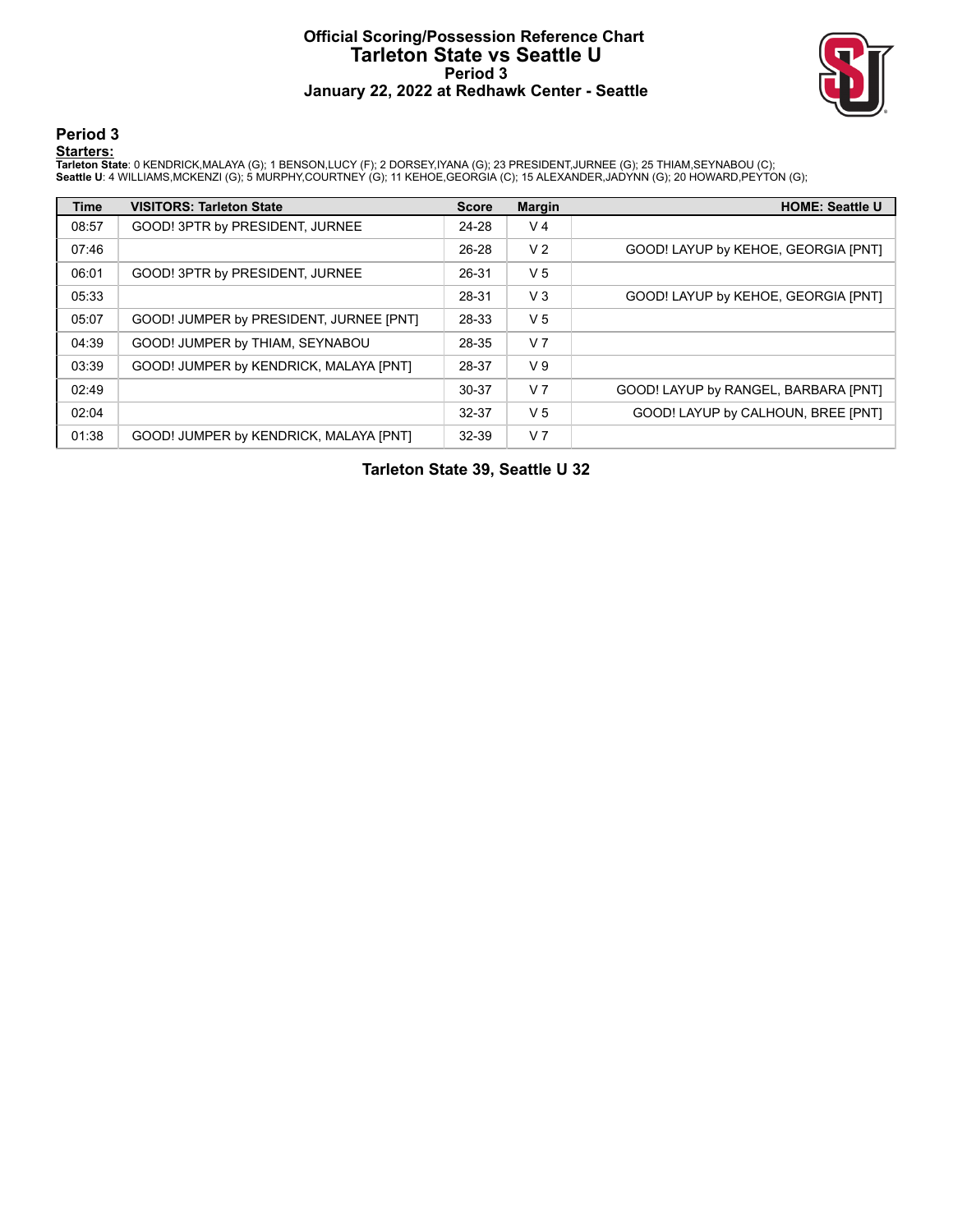### **Official Scoring/Possession Reference Chart Tarleton State vs Seattle U Period 4 January 22, 2022 at Redhawk Center - Seattle**



**Period 4**

#### **Starters:**

**Tarleton State**: 0 KENDRICK,MALAYA (G); 1 BENSON,LUCY (F); 2 DORSEY,IYANA (G); 23 PRESIDENT,JURNEE (G); 25 THIAM,SEYNABOU (C);<br>**Seattie U**: 4 WILLIAMS,MCKENZI (G); 5 MURPHY,COURTNEY (G); 11 KEHOE,GEORGIA (C); 15 ALEXANDER

| Time  | <b>VISITORS: Tarleton State</b>      | <b>Score</b> | <b>Margin</b>   | <b>HOME: Seattle U</b>                  |
|-------|--------------------------------------|--------------|-----------------|-----------------------------------------|
| 09:38 | GOOD! LAYUP by MITCHELS, NYA [PNT]   | 32-41        | V <sub>9</sub>  |                                         |
| 08:48 |                                      | $34 - 41$    | V <sub>7</sub>  | GOOD! LAYUP by KEHOE, GEORGIA [FB/PNT]  |
| 08:17 | GOOD! 3PTR by DICK, JENNA            | 34-44        | $V$ 10          |                                         |
| 07:23 | GOOD! 3PTR by DICK, JENNA            | 34-47        | V <sub>13</sub> |                                         |
| 07:05 |                                      | 35-47        | V <sub>12</sub> | GOOD! FT by WILLIAMS, MCKENZI           |
| 06:52 |                                      | $37-47$      | $V$ 10          | GOOD! LAYUP by HOWARD, PEYTON [FB/PNT]  |
| 05:56 | GOOD! LAYUP by THIAM, SEYNABOU [PNT] | $37-49$      | V <sub>12</sub> |                                         |
| 05:42 |                                      | 39-49        | $V$ 10          | GOOD! JUMPER by WILLIAMS, MCKENZI [PNT] |
| 04:47 |                                      | 42-49        | V <sub>7</sub>  | GOOD! 3PTR by MURPHY, COURTNEY          |
| 04:18 | GOOD! JUMPER by KENDRICK, MALAYA     | 42-51        | V <sub>9</sub>  |                                         |
| 02:58 |                                      | 44-51        | V <sub>7</sub>  | GOOD! LAYUP by ALEXANDER, JADYNN        |
| 02:12 |                                      | 47-51        | V <sub>4</sub>  | GOOD! 3PTR by MURPHY, COURTNEY          |
| 01:22 |                                      | 49-51        | V <sub>2</sub>  | GOOD! LAYUP by MURPHY, COURTNEY [PNT]   |
| 00:18 |                                      | $51 - 51$    | T.              | GOOD! LAYUP by VICE-NEAT, HAILEY [PNT]  |

**Tarleton State 51, Seattle U 51**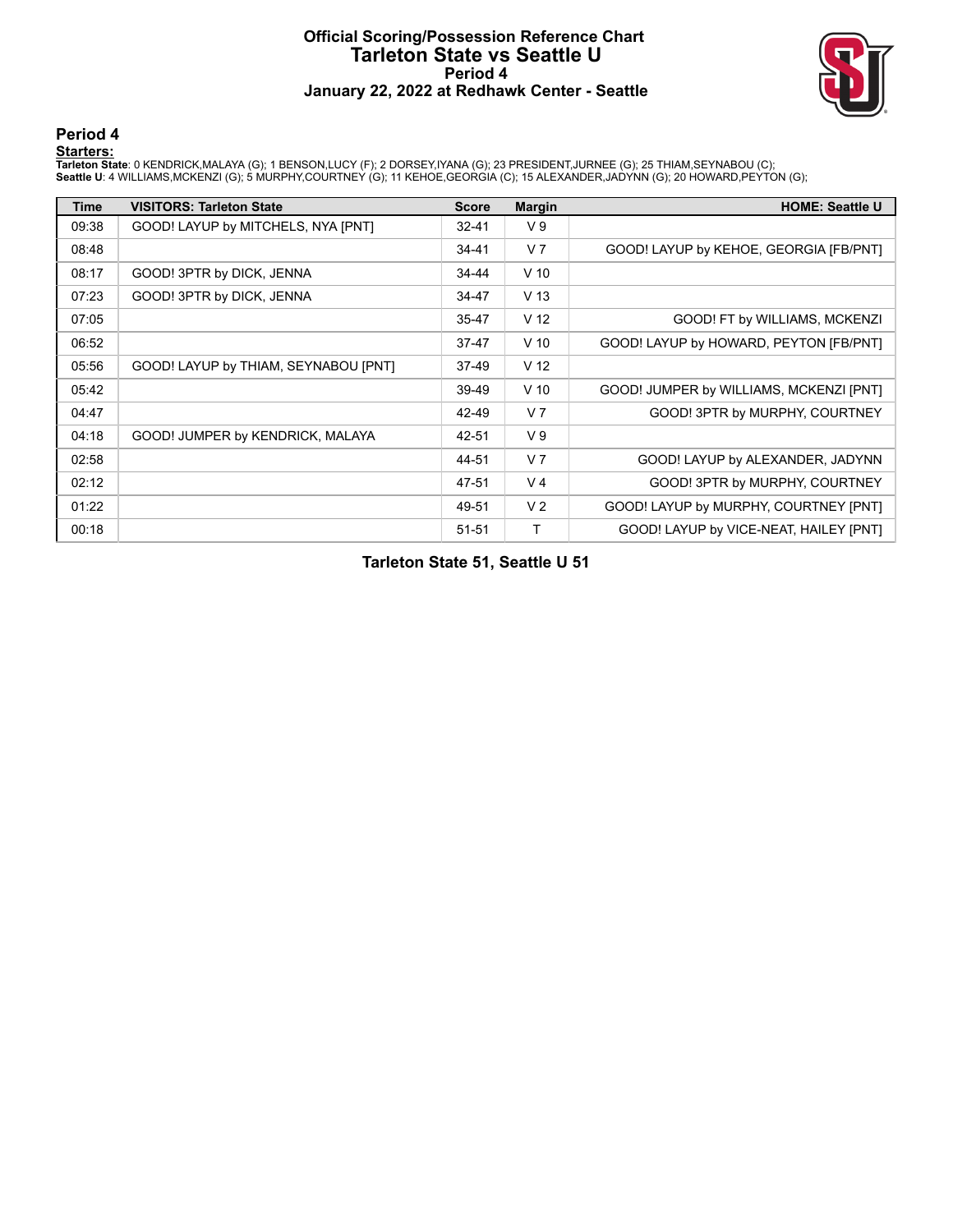### **Official Scoring/Possession Reference Chart Tarleton State vs Seattle U Period 5 January 22, 2022 at Redhawk Center - Seattle**



**Period 5**

#### **Starters:**

**Tarleton State**: 0 KENDRICK,MALAYA (G); 1 BENSON,LUCY (F); 2 DORSEY,IYANA (G); 23 PRESIDENT,JURNEE (G); 25 THIAM,SEYNABOU (C);<br>**Seattie U**: 4 WILLIAMS,MCKENZI (G); 5 MURPHY,COURTNEY (G); 11 KEHOE,GEORGIA (C); 15 ALEXANDER

| <b>Time</b> | <b>VISITORS: Tarleton State</b>       | <b>Score</b> | <b>Margin</b>  | <b>HOME: Seattle U</b>                |
|-------------|---------------------------------------|--------------|----------------|---------------------------------------|
| 04:47       | GOOD! LAYUP by KENDRICK, MALAYA [PNT] | 51-53        | V <sub>2</sub> |                                       |
| 04:12       | GOOD! LAYUP by THIAM, SEYNABOU [PNT]  | 51-55        | V <sub>4</sub> |                                       |
| 03:49       |                                       | $52 - 55$    | $V_3$          | GOOD! FT by ALEXANDER, JADYNN         |
| 01:53       |                                       | 54-55        | V <sub>1</sub> | GOOD! LAYUP by CALHOUN, BREE [PNT]    |
| 01:17       |                                       | 56-55        | H <sub>1</sub> | GOOD! LAYUP by CALHOUN, BREE [FB/PNT] |
| 00:07       | GOOD! LAYUP by KENDRICK, MALAYA [PNT] | 56-57        | V <sub>1</sub> |                                       |

**Tarleton State 57, Seattle U 56**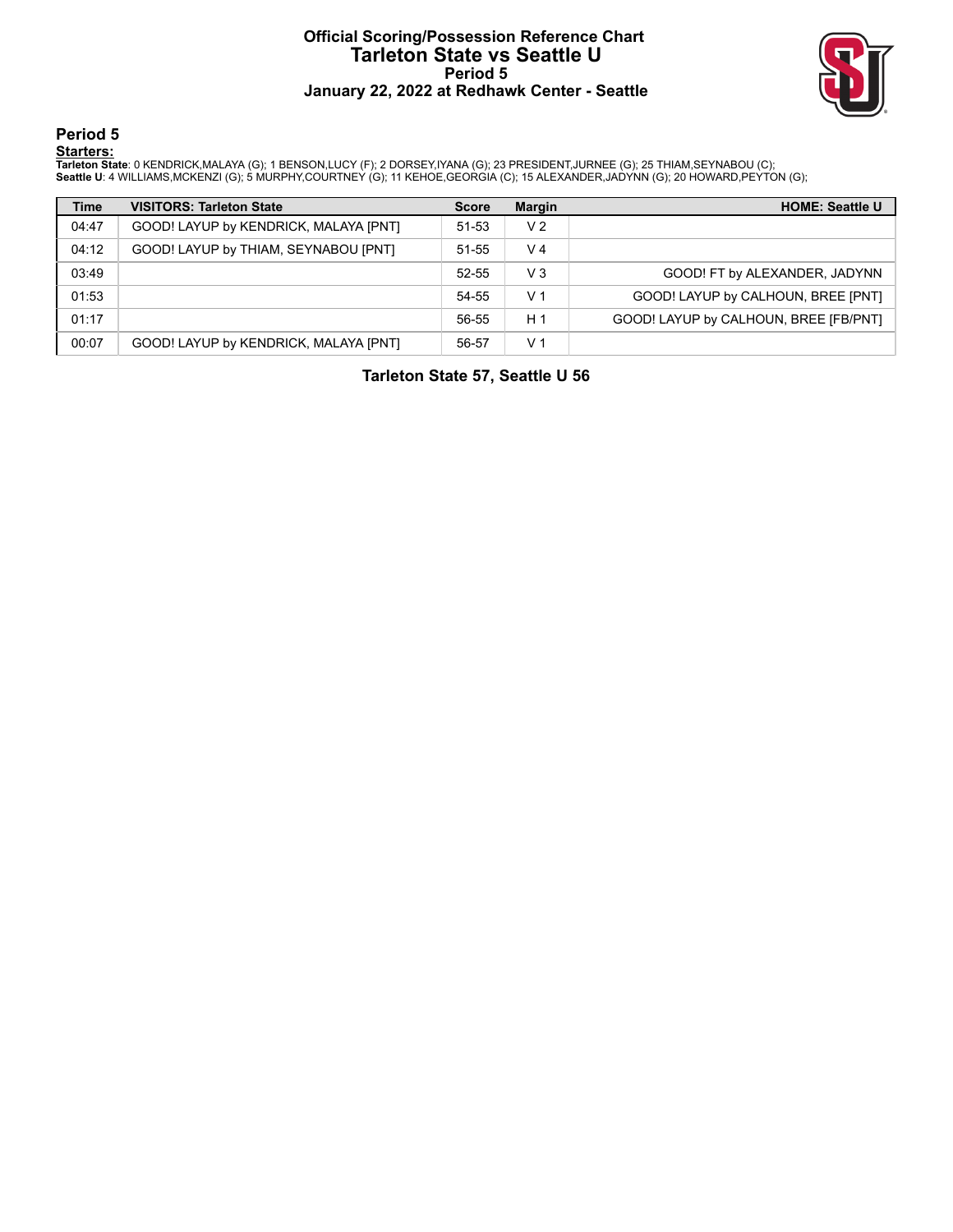

### **Official Substitutions Log Tarleton State vs Seattle U Period 1 January 22, 2022 at Redhawk Center - Seattle**

| <b>VISITORS: Tarleton State</b> | <b>Time</b> | <b>Score</b> | <b>HOME: Seattle U</b>     |
|---------------------------------|-------------|--------------|----------------------------|
| 0 KENDRICK.MALAYA               |             |              | <b>4 WILLIAMS.MCKENZI</b>  |
| 1 BENSON, LUCY                  |             |              | 5 MURPHY, COURTNEY         |
| 2 DORSEY.IYANA                  |             |              | 11 KEHOE, GEORGIA          |
| 23 PRESIDENT, JURNEE            |             |              | 15 ALEXANDER, JADYNN       |
| 25 THIAM, SEYNABOU              |             |              | 20 HOWARD, PEYTON          |
|                                 | 06:46       | $4 - 2$      | SUB OUT: WILLIAMS.MCKENZI  |
|                                 | 06:46       |              | SUB OUT: KEHOE, GEORGIA    |
|                                 | 06:46       |              | SUB IN: CALHOUN, BREE      |
|                                 | 06:46       |              | SUB IN: RANGEL, BARBARA    |
|                                 | 06:12       | $4 - 2$      | SUB OUT: HOWARD, PEYTON    |
|                                 | 06:12       |              | SUB IN: WILLIAMS.MCKENZI   |
| SUB OUT: 25 THIAM, SEYNABOU     | 06:12       |              |                            |
| SUB IN: 21 MITCHELS, NYA        | 06:12       |              |                            |
|                                 | 05:14       | $6 - 4$      | SUB OUT: ALEXANDER, JADYNN |
|                                 | 05:14       |              | SUB IN: CLARK, TALIYAH     |
| SUB OUT: 2 DORSEY, IYANA        | 05:14       |              |                            |
| SUB IN: 12 DICK, JENNA          | 05:14       |              |                            |
| SUB OUT: 1 BENSON, LUCY         | 04:15       | $6 - 4$      |                            |
| SUB IN: 4 CUNNINGHAM, EMILY     | 04:15       |              |                            |
|                                 | 03:27       | $9-6$        | SUB OUT: MURPHY, COURTNEY  |
|                                 | 03:27       |              | SUB OUT: RANGEL, BARBARA   |
|                                 | 03:27       |              | SUB IN: KEHOE, GEORGIA     |
|                                 | 03:27       |              | SUB IN: EZEONU, CHINWE     |
| SUB OUT: 21 MITCHELS, NYA       | 03:27       |              |                            |
| SUB OUT: 23 PRESIDENT, JURNEE   | 03:27       |              |                            |
| SUB IN: 22 JACKSON.TYLER        | 03:27       |              |                            |
| SUB IN: 33 ESCAMILLA, MARISSA   | 03:27       |              |                            |
|                                 | 02:08       | $9 - 10$     | SUB OUT: CLARK, TALIYAH    |
|                                 | 02:08       |              | SUB IN: ALEXANDER, JADYNN  |
| SUB OUT: 33 ESCAMILLA, MARISSA  | 02:07       | $9 - 10$     |                            |
| SUB IN: 25 THIAM, SEYNABOU      | 02:07       |              |                            |
| SUB OUT: 4 CUNNINGHAM, EMILY    | 01:20       | $9 - 15$     |                            |
| SUB IN: 1 BENSON, LUCY          | 01:20       |              |                            |
|                                 | 01:04       | $9 - 15$     | SUB OUT: KEHOE, GEORGIA    |
|                                 | 01:04       |              | SUB IN: RANGEL, BARBARA    |

**Tarleton State 11, Seattle U 15**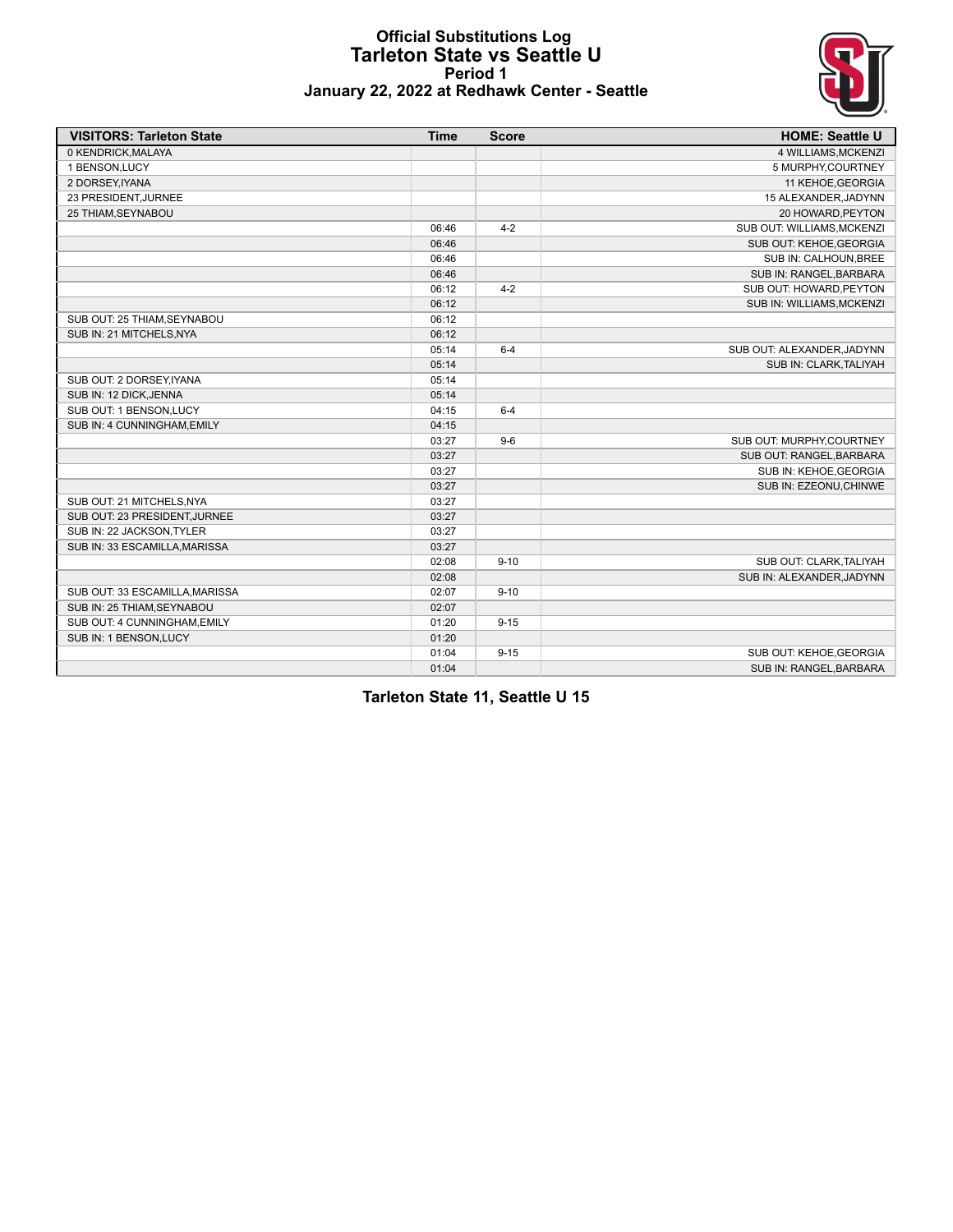

#### **Official Substitutions Log Tarleton State vs Seattle U Period 2 January 22, 2022 at Redhawk Center - Seattle**

| <b>VISITORS: Tarleton State</b> | <b>Time</b>    | <b>Score</b>             | <b>HOME: Seattle U</b>     |
|---------------------------------|----------------|--------------------------|----------------------------|
| 0 KENDRICK.MALAYA               |                |                          | 4 WILLIAMS, MCKENZI        |
| 1 BENSON, LUCY                  |                |                          | 5 MURPHY, COURTNEY         |
| 2 DORSEY, IYANA                 |                |                          | 11 KEHOE, GEORGIA          |
| 23 PRESIDENT, JURNEE            |                |                          | 15 ALEXANDER, JADYNN       |
| 25 THIAM, SEYNABOU              |                |                          | 20 HOWARD, PEYTON          |
|                                 | 10:00          | $\overline{\phantom{a}}$ | SUB OUT: CALHOUN, BREE     |
|                                 | 10:00          |                          | SUB OUT: EZEONU, CHINWE    |
|                                 | 10:00          |                          | SUB OUT: RANGEL, BARBARA   |
|                                 | 10:00          |                          | SUB IN: MURPHY, COURTNEY   |
|                                 | 10:00          |                          | SUB IN: KEHOE, GEORGIA     |
|                                 | 10:00          |                          | SUB IN: HOWARD, PEYTON     |
| SUB OUT: 22 JACKSON, TYLER      | 10:00          |                          |                            |
| SUB IN: 2 DORSEY, IYANA         | 10:00          |                          |                            |
| SUB OUT: 25 THIAM.SEYNABOU      | 08:58          | $\overline{\phantom{a}}$ |                            |
| SUB IN: 33 ESCAMILLA, MARISSA   | 08:58          |                          |                            |
|                                 | 08:24          | 13-18                    | SUB OUT: MURPHY, COURTNEY  |
|                                 | 08:24          |                          | SUB OUT: HOWARD, PEYTON    |
|                                 | 08:24          |                          | SUB IN: CALHOUN, BREE      |
|                                 | 08:24          |                          | SUB IN: KOROLENKO, IRENA   |
|                                 | 07:27          | 13-20                    | SUB OUT: WILLIAMS, MCKENZI |
|                                 | 07:27          |                          | SUB OUT: KEHOE, GEORGIA    |
|                                 | 07:27          |                          | SUB IN: HOWARD, PEYTON     |
|                                 | 07:27          |                          | SUB IN: RANGEL, BARBARA    |
| SUB OUT: 33 ESCAMILLA, MARISSA  | 07:27          |                          |                            |
| SUB IN: 21 MITCHELS, NYA        | 07:27          |                          |                            |
| SUB OUT: 2 DORSEY, IYANA        | 06:44          | $13 - 21$                |                            |
| SUB IN: 23 PRESIDENT, JURNEE    | 06:44          |                          |                            |
|                                 | 05:59          | $16 - 21$                | SUB OUT: KOROLENKO, IRENA  |
|                                 | 05:59          |                          | SUB IN: MURPHY, COURTNEY   |
|                                 | 04:58          | $18 - 21$                | SUB OUT: ALEXANDER, JADYNN |
|                                 | 04:58          |                          | SUB OUT: CALHOUN, BREE     |
|                                 |                |                          |                            |
|                                 | 04:58          |                          | SUB OUT: RANGEL, BARBARA   |
|                                 | 04:58<br>04:58 |                          | SUB IN: WILLIAMS, MCKENZI  |
|                                 |                |                          | SUB IN: KEHOE, GEORGIA     |
|                                 | 04:58          |                          | SUB IN: VICE-NEAT, HAILEY  |
| SUB OUT: 21 MITCHELS, NYA       | 04:58          |                          |                            |
| SUB IN: 25 THIAM.SEYNABOU       | 04:58          |                          |                            |
|                                 | 03:53          | $18 - 21$                | SUB OUT: HOWARD, PEYTON    |
|                                 | 03:53          |                          | SUB IN: CALHOUN, BREE      |
| SUB OUT: 1 BENSON, LUCY         | 03:53          |                          |                            |
| SUB IN: 4 CUNNINGHAM, EMILY     | 03:53          |                          |                            |
|                                 | 02:48          | $20 - 21$                | SUB OUT: MURPHY, COURTNEY  |
|                                 | 02:48          |                          | SUB IN: ALEXANDER, JADYNN  |
|                                 | 00:45          | $22 - 24$                | SUB OUT: KEHOE, GEORGIA    |
|                                 | 00:45          |                          | SUB OUT: VICE-NEAT, HAILEY |
|                                 | 00:45          |                          | SUB IN: EZEONU, CHINWE     |
|                                 | 00:45          |                          | SUB IN: RANGEL, BARBARA    |
| SUB OUT: 23 PRESIDENT, JURNEE   | 00:45          |                          |                            |
| SUB IN: 11 JONES, MASON         | 00:45          |                          |                            |

**Tarleton State 25, Seattle U 24**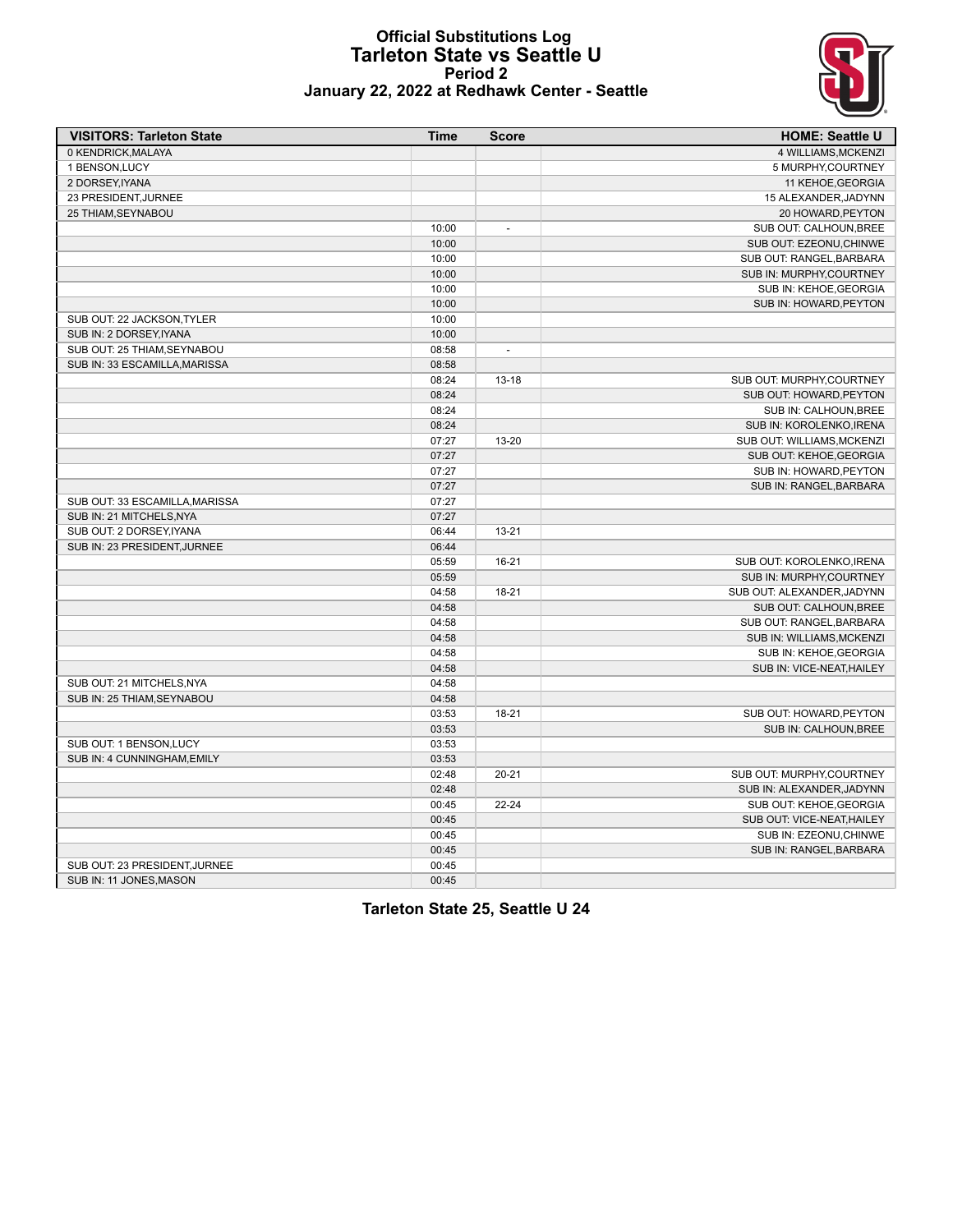

#### **Official Substitutions Log Tarleton State vs Seattle U Period 3 January 22, 2022 at Redhawk Center - Seattle**

| <b>VISITORS: Tarleton State</b> | <b>Time</b> | <b>Score</b>   | <b>HOME: Seattle U</b>     |
|---------------------------------|-------------|----------------|----------------------------|
| 0 KENDRICK, MALAYA              |             |                | <b>4 WILLIAMS.MCKENZI</b>  |
| 1 BENSON, LUCY                  |             |                | 5 MURPHY, COURTNEY         |
| 2 DORSEY, IYANA                 |             |                | 11 KEHOE, GEORGIA          |
| 23 PRESIDENT, JURNEE            |             |                | 15 ALEXANDER, JADYNN       |
| 25 THIAM, SEYNABOU              |             |                | 20 HOWARD, PEYTON          |
|                                 | 10:00       | $\overline{a}$ | SUB OUT: CALHOUN, BREE     |
|                                 | 10:00       |                | SUB OUT: EZEONU, CHINWE    |
|                                 | 10:00       |                | SUB OUT: RANGEL, BARBARA   |
|                                 | 10:00       |                | SUB IN: MURPHY, COURTNEY   |
|                                 | 10:00       |                | SUB IN: KEHOE, GEORGIA     |
|                                 | 10:00       |                | SUB IN: HOWARD, PEYTON     |
| SUB OUT: 4 CUNNINGHAM, EMILY    | 10:00       |                |                            |
| SUB OUT: 11 JONES, MASON        | 10:00       |                |                            |
| SUB OUT: 12 DICK, JENNA         | 10:00       |                |                            |
| SUB IN: 1 BENSON, LUCY          | 10:00       |                |                            |
| SUB IN: 2 DORSEY IYANA          | 10:00       |                |                            |
| SUB IN: 23 PRESIDENT, JURNEE    | 10:00       |                |                            |
| SUB OUT: 2 DORSEY, IYANA        | 07:15       | 28-26          |                            |
| SUB IN: 12 DICK, JENNA          | 07:15       |                |                            |
|                                 | 05:16       | 31-28          | SUB OUT: WILLIAMS, MCKENZI |
|                                 | 05:16       |                | SUB OUT: MURPHY, COURTNEY  |
|                                 | 05:16       |                | SUB IN: CALHOUN, BREE      |
|                                 | 05:16       |                | SUB IN: KOROLENKO, IRENA   |
|                                 | 05:11       | $31 - 28$      | SUB OUT: KEHOE, GEORGIA    |
|                                 | 05:11       |                | SUB IN: RANGEL, BARBARA    |
| SUB OUT: 1 BENSON, LUCY         | 04:24       | 35-28          |                            |
| SUB IN: 4 CUNNINGHAM.EMILY      | 04:24       |                |                            |
|                                 | 00:54       | 39-32          | SUB OUT: ALEXANDER, JADYNN |
|                                 | 00:54       |                | SUB OUT: CALHOUN, BREE     |
|                                 | 00:54       |                | SUB OUT: KOROLENKO, IRENA  |
|                                 | 00:54       |                | SUB OUT: RANGEL, BARBARA   |
|                                 | 00:54       |                | SUB IN: WILLIAMS, MCKENZI  |
|                                 | 00:54       |                | SUB IN: KEHOE, GEORGIA     |
|                                 | 00:54       |                | SUB IN: VICE-NEAT, HAILEY  |
|                                 | 00:54       |                | SUB IN: CLARK, TALIYAH     |
| SUB OUT: 4 CUNNINGHAM, EMILY    | 00:54       |                |                            |
| SUB OUT: 23 PRESIDENT, JURNEE   | 00:54       |                |                            |
| SUB OUT: 25 THIAM, SEYNABOU     | 00:54       |                |                            |
| SUB IN: 1 BENSON, LUCY          | 00:54       |                |                            |
| SUB IN: 11 JONES, MASON         | 00:54       |                |                            |
| SUB IN: 21 MITCHELS, NYA        | 00:54       |                |                            |

**Tarleton State 39, Seattle U 32**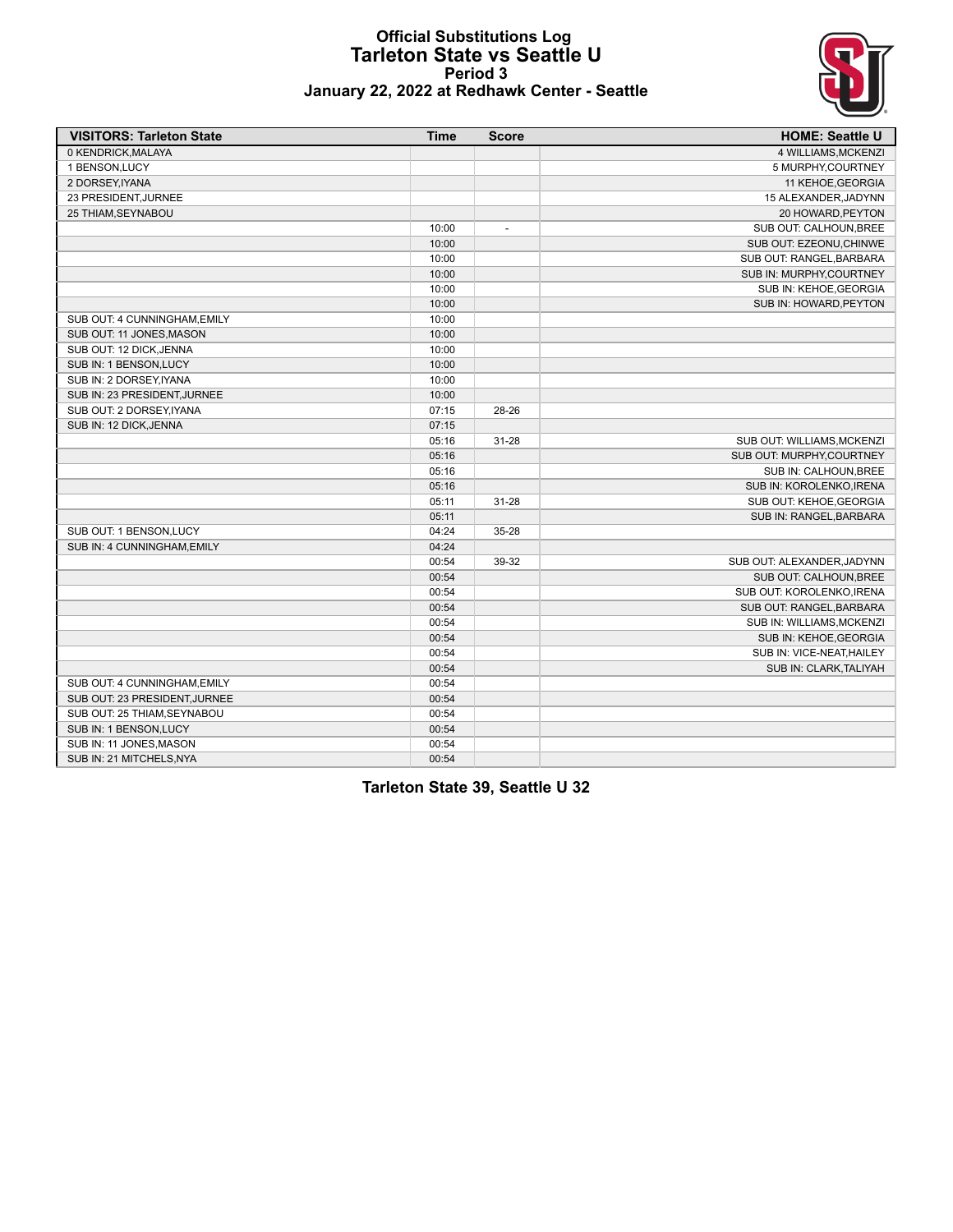

### **Official Substitutions Log Tarleton State vs Seattle U Period 4 January 22, 2022 at Redhawk Center - Seattle**

| <b>VISITORS: Tarleton State</b> | <b>Time</b> | <b>Score</b> | <b>HOME: Seattle U</b>     |
|---------------------------------|-------------|--------------|----------------------------|
| 0 KENDRICK, MALAYA              |             |              | 4 WILLIAMS, MCKENZI        |
| 1 BENSON, LUCY                  |             |              | 5 MURPHY, COURTNEY         |
| 2 DORSEY, IYANA                 |             |              | 11 KEHOE, GEORGIA          |
| 23 PRESIDENT, JURNEE            |             |              | 15 ALEXANDER, JADYNN       |
| 25 THIAM, SEYNABOU              |             |              | 20 HOWARD, PEYTON          |
|                                 | 07:23       | 47-34        | SUB OUT: KEHOE, GEORGIA    |
|                                 | 07:23       |              | SUB OUT: VICE-NEAT, HAILEY |
|                                 | 07:23       |              | SUB OUT: CLARK, TALIYAH    |
|                                 | 07:23       |              | SUB IN: MURPHY, COURTNEY   |
|                                 | 07:23       |              | SUB IN: ALEXANDER, JADYNN  |
|                                 | 07:23       |              | SUB IN: RANGEL, BARBARA    |
| SUB OUT: 11 JONES MASON         | 07:23       |              |                            |
| SUB OUT: 21 MITCHELS, NYA       | 07:23       |              |                            |
| SUB IN: 23 PRESIDENT, JURNEE    | 07:23       |              |                            |
| SUB IN: 25 THIAM, SEYNABOU      | 07:23       |              |                            |
|                                 | 04:49       | 49-39        | SUB OUT: HOWARD, PEYTON    |
|                                 | 04:49       |              | SUB OUT: RANGEL, BARBARA   |
|                                 | 04:49       |              | SUB IN: KEHOE, GEORGIA     |
|                                 | 04:49       |              | SUB IN: CALHOUN, BREE      |
|                                 | 02:21       | $51 - 44$    | SUB OUT: WILLIAMS, MCKENZI |
|                                 | 02:21       |              | SUB OUT: KEHOE, GEORGIA    |
|                                 | 02:21       |              | SUB IN: VICE-NEAT, HAILEY  |
|                                 | 02:21       |              | SUB IN: HOWARD, PEYTON     |
|                                 | 01:30       | 51-47        | SUB OUT: CALHOUN, BREE     |
|                                 | 01:30       |              | SUB IN: WILLIAMS, MCKENZI  |
|                                 | 00:18       | 51-51        | SUB OUT: VICE-NEAT, HAILEY |
|                                 | 00:18       |              | SUB IN: RANGEL, BARBARA    |
| SUB OUT: 1 BENSON, LUCY         | 00:18       |              |                            |
| SUB IN: 4 CUNNINGHAM, EMILY     | 00:18       |              |                            |

**Tarleton State 51, Seattle U 51**